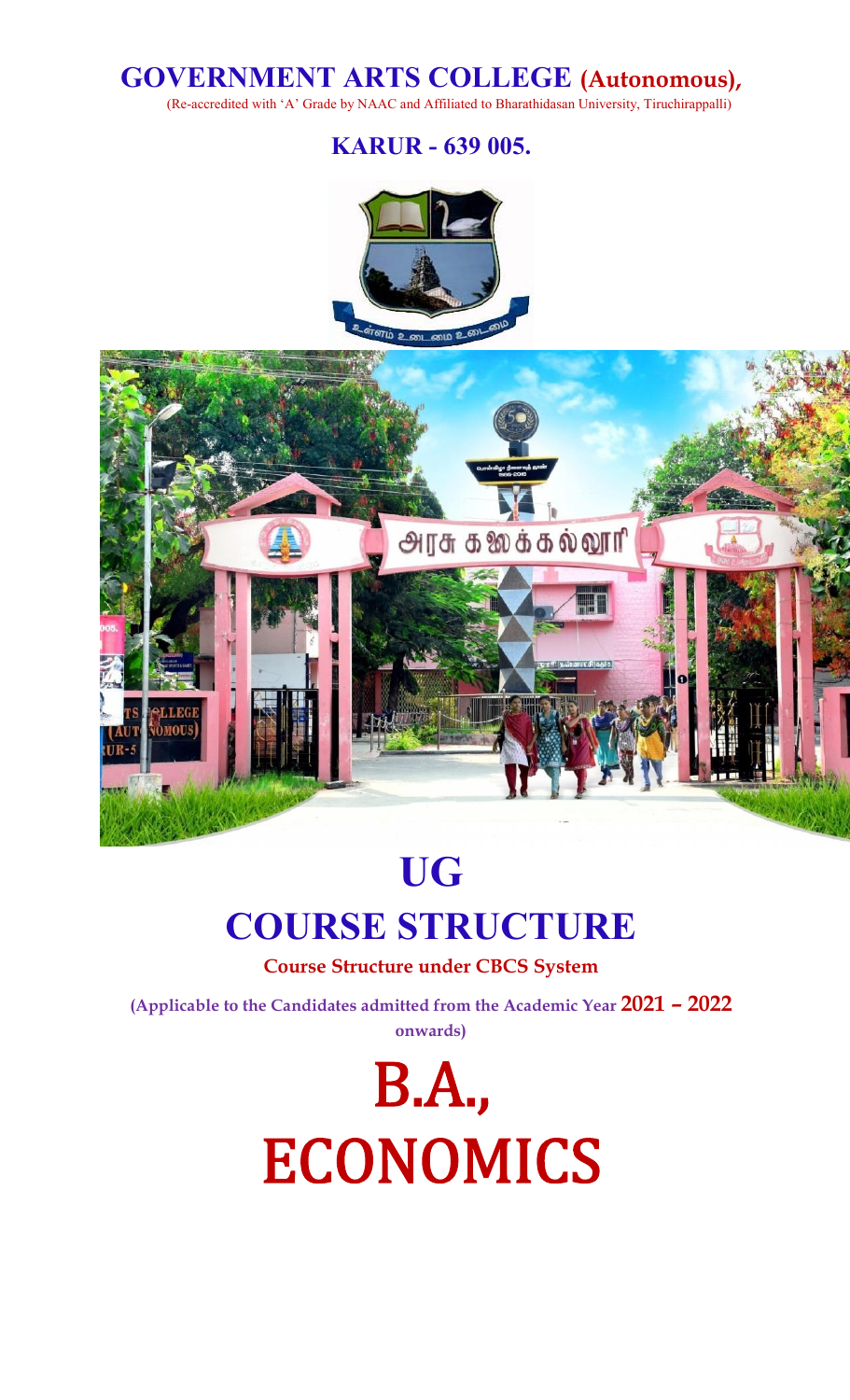### **B.A ECONOMICS SYLLABUS - 2021**



### **GOVERNMENT ARTS COLLEGE With CHOICE BASED CREDIT SYSTEM (CBCS)**

**DEPARTMENT OF ECONOMICS GOVERNMENT ARTS COLLEGE (Autonomous),**

> **(Re-Accredited with A Grade by NAAC) course structure under CBCS system karur 639 005.**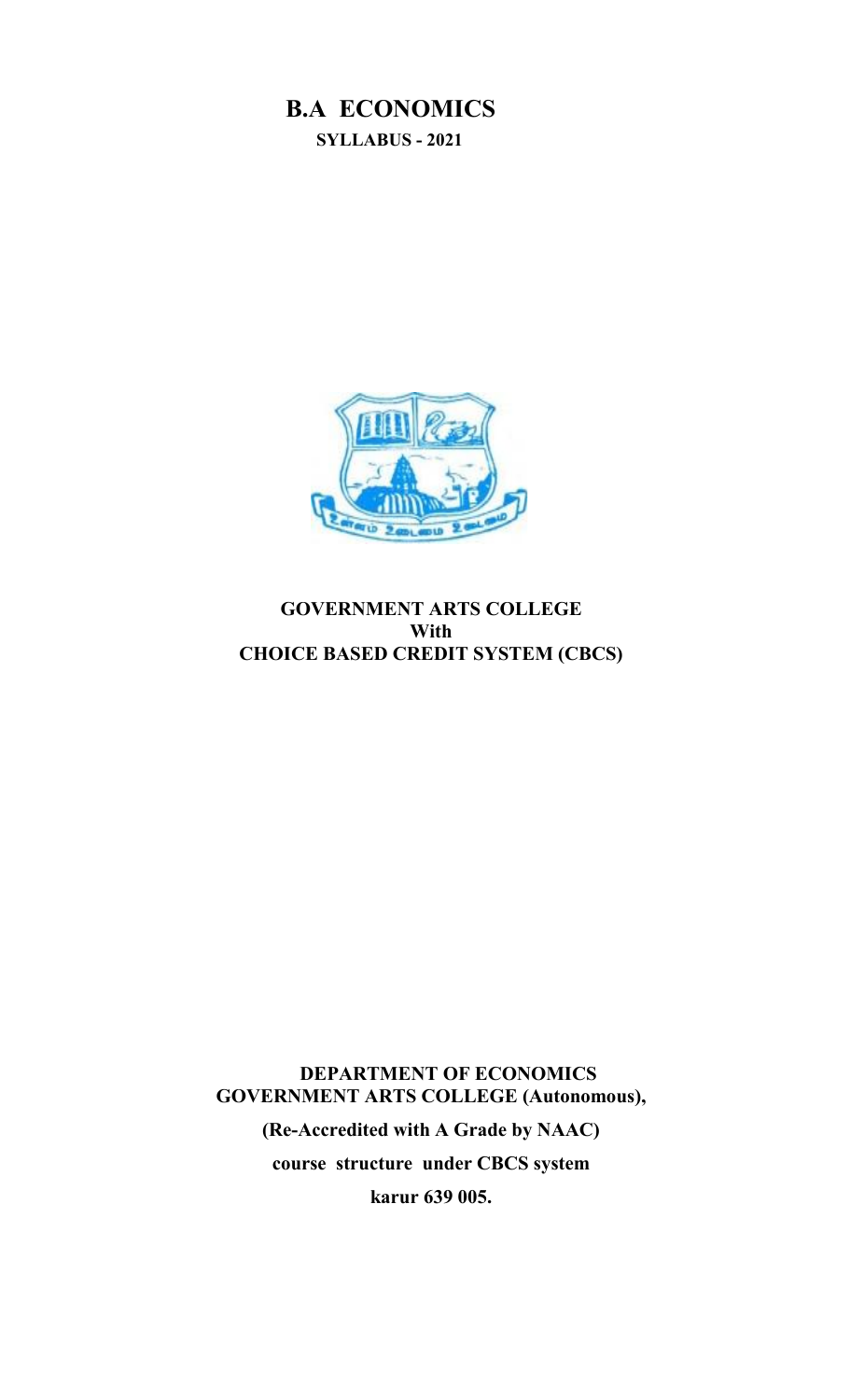# **GOVERNMENT ARTS COLLEGE CHOICE BASED CREDIT SYSTEM (CBCS)**

### **GOAL:**

Enlightening the unprivileged through Education.

#### **VISION:**

It is our vision to persuade every mind in this temple of learning to tirelessly seek the truth to face the challenge of the times and honestly participate in the establishment of universal peace,progress and love.

#### **MISSION:**

It is our mission to create in everyone an honest searching mind to be ready for value-based creative citizenship for regional ,national and global peace and progress.

### **UNDERGRADUATE COURSES About UG Economics**

Bachelor of Arts (BA) in Economics is a 3-year undergraduate degree course that deals with the main areas of qualitative and quantitative economic theories. The course was started during the academic year 2005-06. A under graduate course in economics create a strong foundation for career growth exclusively in the field of economics as well as in the diverse field of social and management education for higher education. The subjects in this course deal with various focal points of economics, contemporary issues, and problems and techniques to tackle them effectively. Students with a BA Economics degree can pursue their post-graduation in a number of areas either within or outside the country. The curriculum is designed in such a way to ignite young minds with innovating ideas and concepts. Students with a BA in Economics can enter into different sectors like banking and finance, teaching, retail, stock and share brokering, FMCG, etc according to the personnel interest and attributes.

#### **VISION**

To be a leading academic institution in Economics delivering highly employable graduates with strong analytical skills, creative intelligence, entrepreneurial and organizational skills.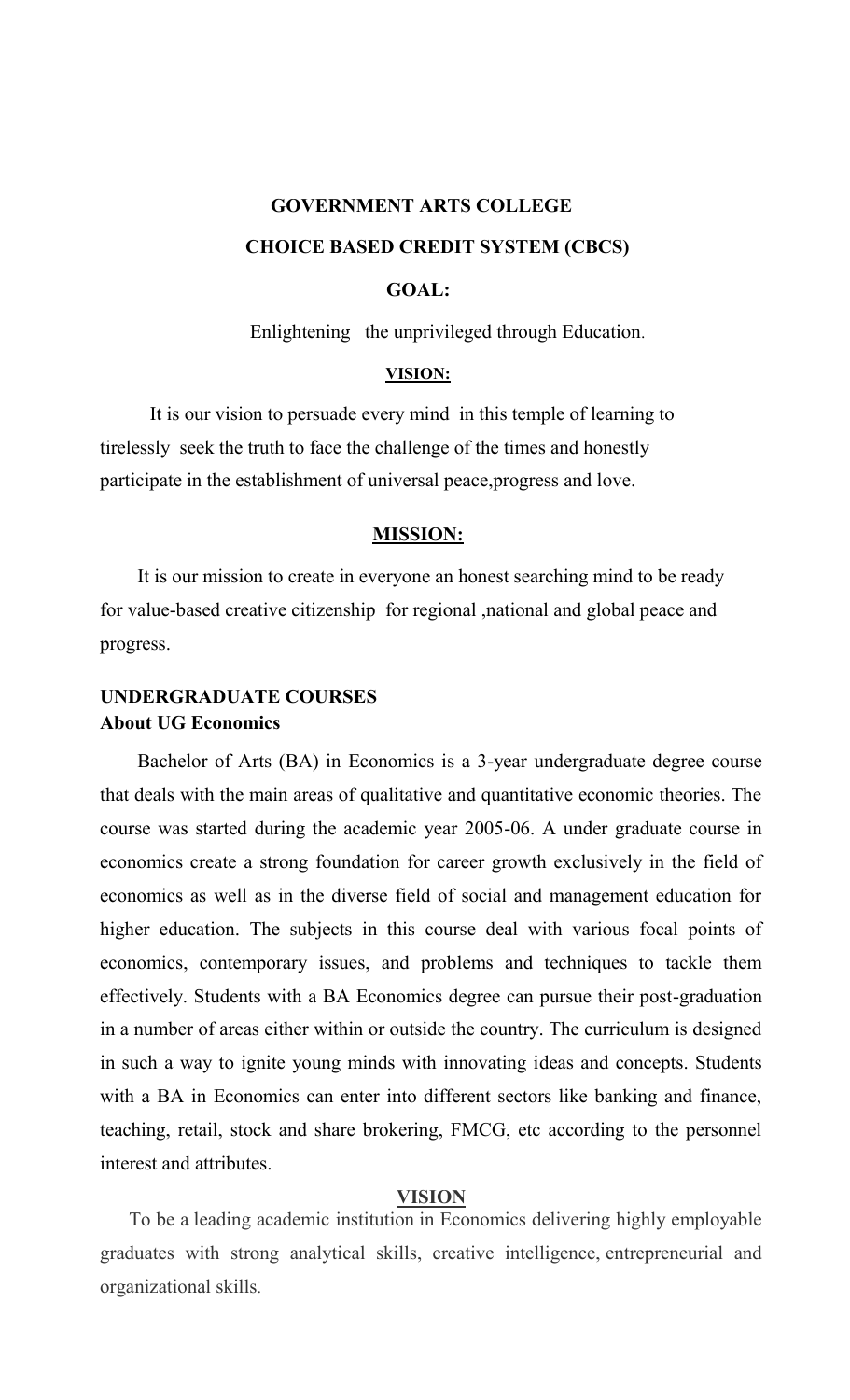### **MISSION**

- To prepare students for acquiring applied knowledge of economics to enhance their employability and entrepreneurship;
- To undertake relevant research for regional development and to create socio economic database on Karur and Tamilnadu;
- To highlight the relevance and importance of Economics in society and in the process of nation-building;
- To inculcate the relevance of current economic thought, training in business innovation and excellence and corporate governance.

### **What is Credit system***?*

Weightage to a course is given in relation to the hours assigned for the course. The following Table shows the correlation between credits and hours. However, there could be some flexibility because of practical, field visits, tutorials and nature of project work.

For UG courses, a student must earn a minimum of  $140(+4)$  credits as mentioned in the table below. The total number of minimum courses offered by a department are given in the course pattern.

| PART         | SEMESTER   | <b>SPECIFICATION</b>                                                       | NO. OF<br><b>COURSES</b> | <b>HOURS</b>             | <b>CREDITS</b>          | CREDITS<br>TOTAL |
|--------------|------------|----------------------------------------------------------------------------|--------------------------|--------------------------|-------------------------|------------------|
| $\mathbf I$  | $I - IV$   | Part I                                                                     | $\overline{\mathbf{4}}$  | 22                       | 12                      | 24               |
| $\mathbf{I}$ | $I - IV$   | Part II                                                                    | $\overline{\mathbf{4}}$  | 22                       | 12                      |                  |
| III          | $I - VI$   | Core courses<br>Theory                                                     | 13                       | 69                       | 59                      | 92               |
|              | $I - IV$   | <b>Allied Course</b>                                                       | 6                        | 31                       | 20                      |                  |
|              | $V - VI$   | <b>Elective Course</b>                                                     | $\overline{\mathbf{3}}$  | 15                       | 13                      |                  |
|              | $I$ -II-V  | Value Education<br><b>Environmental Studies</b><br>Soft Skills Development | $\overline{\mathbf{3}}$  | 6                        | 6                       |                  |
| IV           | $I - III$  | Value Added Course (CLP)                                                   | $\mathbf{1}$             | $\overline{\mathbf{4}}$  | $\boldsymbol{2}$        | 26               |
|              |            | Extra Credit Course (MOOC)                                                 | $\mathbf{1}$             | $\overline{\phantom{a}}$ | $\overline{2}$          |                  |
|              | $III - IV$ | Non Core Elective                                                          | $\overline{2}$           | $\overline{\mathbf{4}}$  | $\overline{\mathbf{4}}$ |                  |
|              | V          | Skill Based Elective - Theory                                              | $\mathbf{1}$             | $\overline{2}$           | $\overline{\mathbf{4}}$ |                  |
|              | $IV - V$   | <b>Skill Based Elective - Practical</b>                                    | $\overline{2}$           | $\overline{\mathbf{4}}$  | 8                       |                  |
| V            | VI         | <b>Gender Education</b>                                                    | $\mathbf{1}$             | $\mathbf{1}$             | $\mathbf{1}$            | $\overline{2}$   |
|              |            | <b>Extension Activities</b>                                                | $\mathbf{1}$             | $\overline{\phantom{a}}$ | $\mathbf{1}$            |                  |
|              |            | <b>TOTAL</b>                                                               | 42                       | 180                      | 140<br>$(+4)$           | 144              |

### **UNDER GRADUATE COURSEPATTERN (2021 ONWARDS)**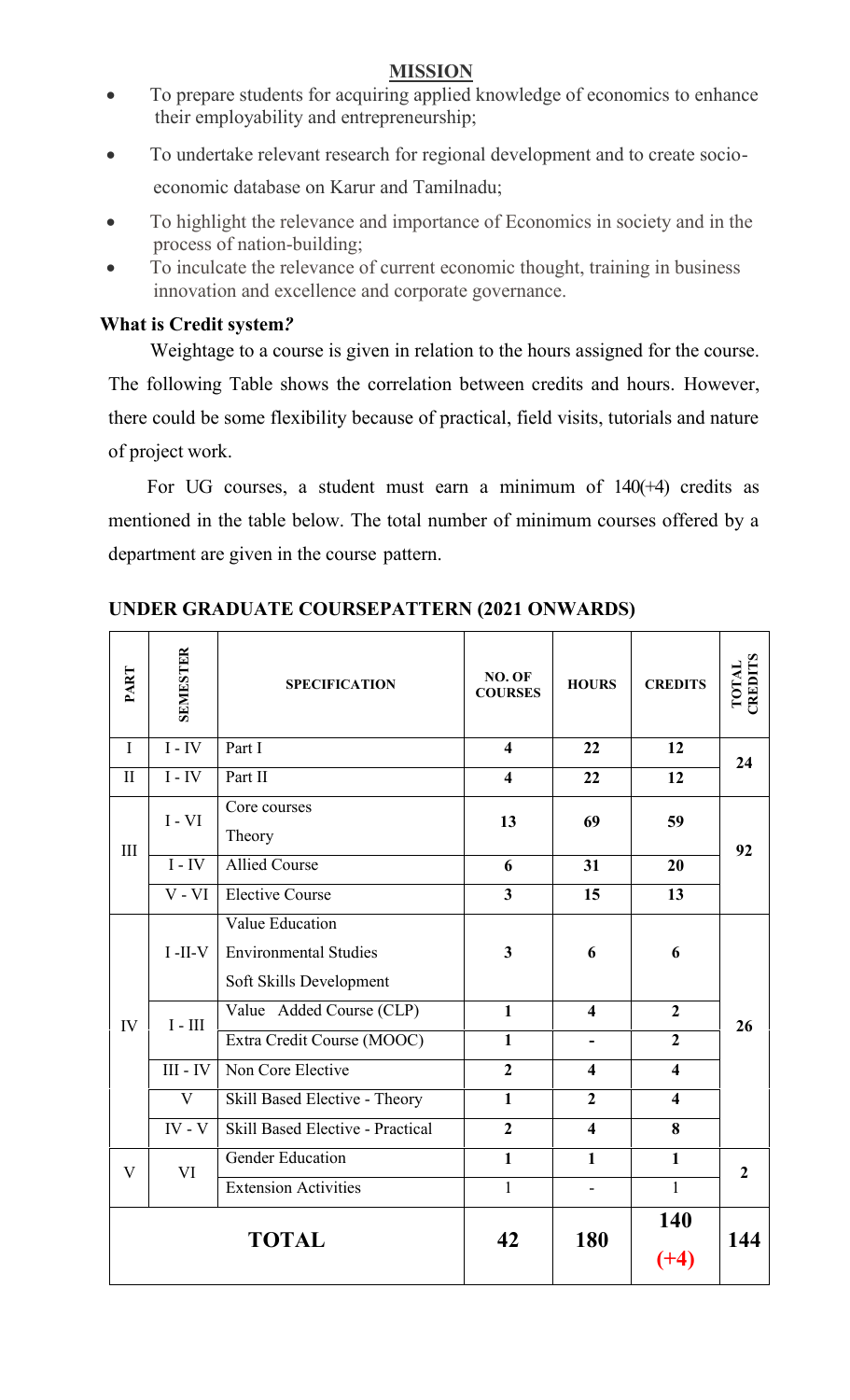However, there could be some flexibility because of practical, field visits, tutorials and nature of project work. For UG courses, a student must earn a minimum of 140 credits. The total number of courses offered by a department is given above.

#### **Course Pattern**

### **The Undergraduate degree course consists of five vital components. They are as follows**:

Part -I : Languages (Tamil)

Part-II : General English

Part-III : Core Course (Theory, Practical, Core Electives, Allied, Project)

Part-IV : SBE, NMC, Value Education, Soft Skills

and Environmental Studies (EVS).

Part - V :,Extension activities and gender education

#### **Core Courses**

A core course is the course offered by the parent department related to the major subjects, components like theories, practicals, Project work, field visits, and etc.

### **Non core elective**

Non core elective Core should be shared by the various Departments of college This course should be opted by all the students belonging to the particular Department. Each department of the respective college should allocate themselves the schedule and the units of the course.

### **Core Elective**

The core elective course is also offered by the parent department. The objective is to provide choice and flexibility within the department. There are three core electives. They are offered in different semesters according to the choice of the college .

### **Extra Credit Courses**

In order to facilitate the students gaining extra credits, the extra credit courses are given. There are two extra credit courses – Massive Open Online Courses (MOOC) and Skill-based Course – offered in the III and V Semesters respectively.

According to the guidelines of UGC, the students are encouraged to avail this option of enriching by enrolling themselves in the MOOC provided by various portals such as SWAYAM, NPTEL, etc. Skill based course is offered by the department apart from their regular class hours.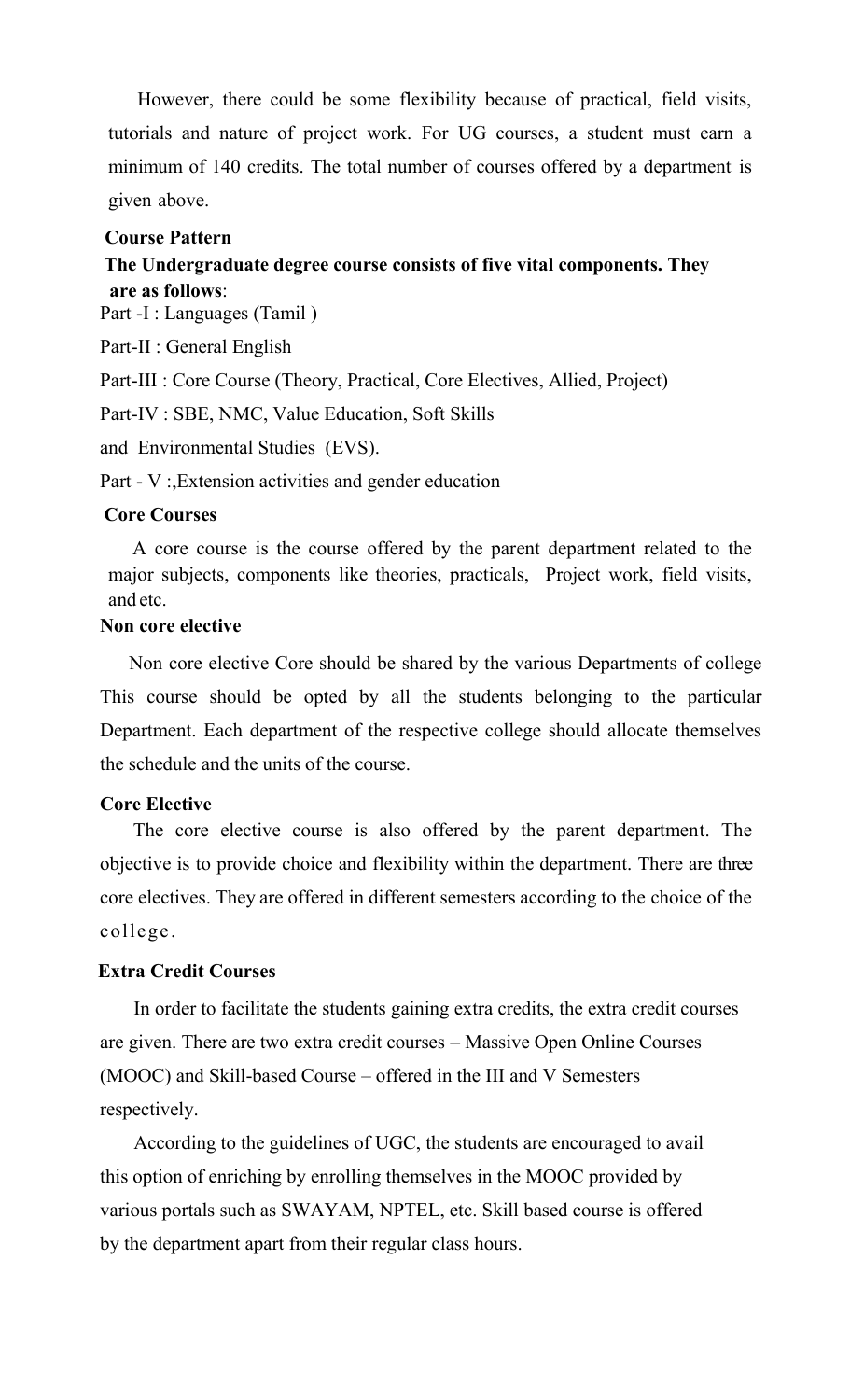### **Value Education Courses**

There are four courses offered in the first semesters for the First year

students.

### **Non-Major Elective / Skill Based Elective**

These courses are offered in two perspectives as electives "Within college"

### **Subject Code Fixation**

The following code system (9 characters) is adopted for Under Graduate courses:

| Year of  | UG Code    | Semester | Specification | Running number |
|----------|------------|----------|---------------|----------------|
| Revision |            |          | of Part       | in the part    |
|          | the Dept   |          |               |                |
|          | ۰IJ        |          |               |                |
| 2021     | U21        | х        | IJ            | x x            |
| 2021     | <b>UEC</b> |          | х             |                |

For example:

# **I B.A -ECONOMICS**, firstsemester**'Indian Economy--I**' EXECTED UECTER 1 THE CONOMICS, first semester 'Indian Economy--I'<br>The code of the paper is U2 1 E C 1 C 1<br>Thus, the subject code is fixed for other subjects.

Thus, the subject code is fixed for other subjects.

### **EXAMINATION**

| <b>Continuous Internal Assessment (CIA):</b> |  |
|----------------------------------------------|--|
|----------------------------------------------|--|

| <b>UG</b> – Distribution of CIA Marks |                   |  |  |  |  |  |  |
|---------------------------------------|-------------------|--|--|--|--|--|--|
| <b>Passing Minimum: 40 Marks</b>      |                   |  |  |  |  |  |  |
| THEORY CIA                            | <b>THEORY CIA</b> |  |  |  |  |  |  |
| MAXMIMUM=25                           | $MINIMUM=10$      |  |  |  |  |  |  |
| <b>PRACTICAL</b>                      | PRACTICAL         |  |  |  |  |  |  |
| MAXIMUM=40                            | $MINIMUM=16$      |  |  |  |  |  |  |

### **End-Semester Tests**

Centralised – Conducted by the office of Controller of Examinations

### **SEMESTER EXAMINATION**

Testing with Objective and Descriptive questions.

### **Part-A: Write short answer questions10 x2=20(20 Marks)**

### **Part-B & C: Descriptive (55 Marks)**

**Part-B:**  $5 \times 5 = 25$  marks; inbuilt choice;

**Part-C:**  $3 \times 10 = 30$  marks;  $3 \text{ out of } 5$  questions, open choice.

### **Duration of Examination must be rational:**

3-hours examination for courses 4-6 hours/week.

### **Grading System**

### **1. Grading**

Once the marks of the CIA and the end-semester examination for each ofthe courses are available, they will be added. The marks thus obtained, will then be graded as per the scheme provided in Table 1.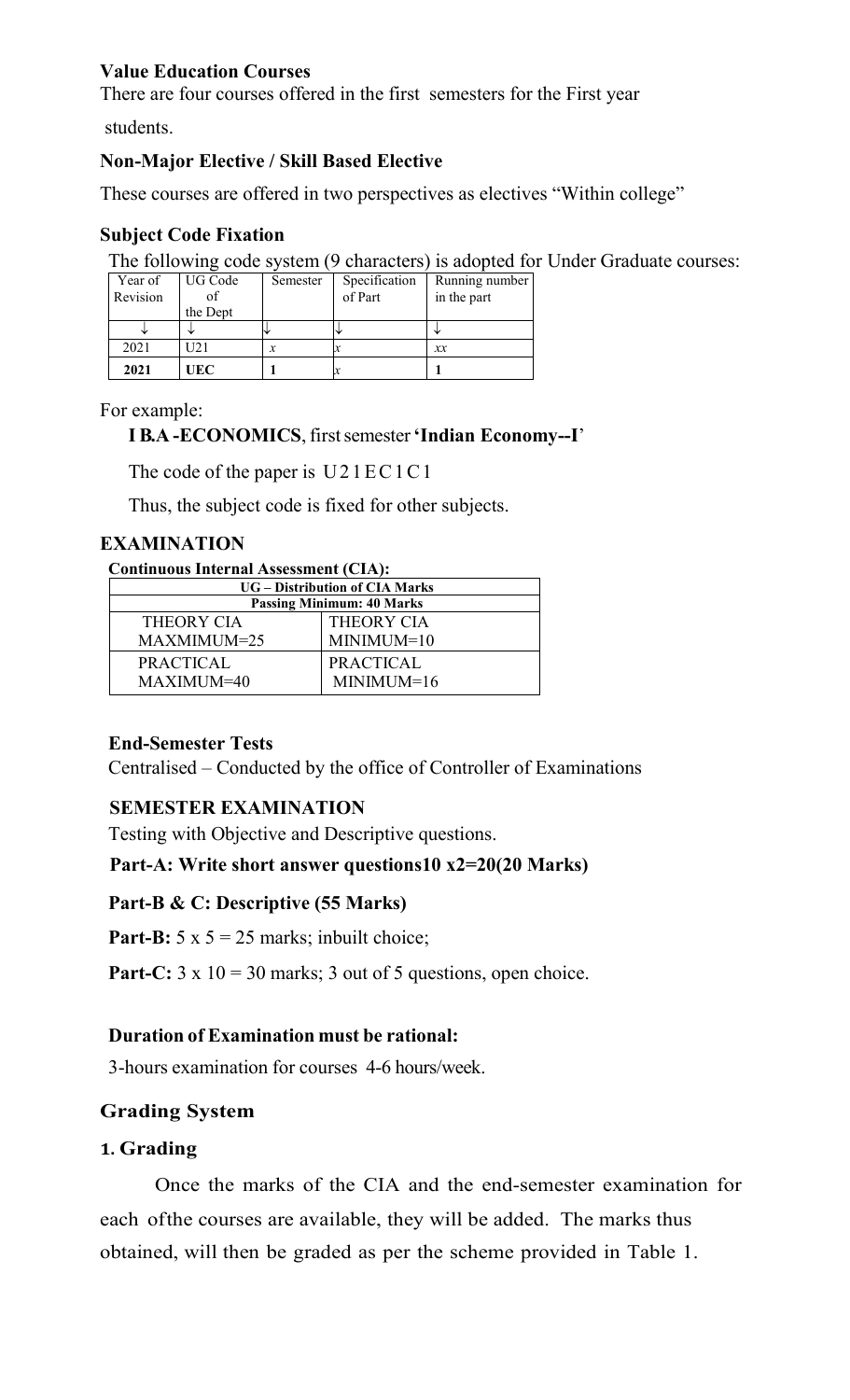From the second semester onwards the total performance within a semester and the continuous performance starting from the first semester are indicated by **Semester Grade Point Average (GPA)** and **Cumulative Grade Point Average (CGPA),** respectively. These two are calculated by the followingformulae

$$
GPA = \frac{\sum_{i=1}^{n} C_i G_i}{\sum_{i=1}^{n} C_i}
$$
AM (Weighted) Average Mar  $\frac{\sum_{i=1}^{n} C_i G_i}{\sum_{i=1}^{n} C_i}$   
  $\sum_{i=1}^{n} C_i$ 

*Where,*  ${}^{\circ}C_i$  is the Credit earned for the Course - i,

'Gi' is the Grade Point obtained by the student for the Course 'i'.

'M' is the marks obtained for the course 'i', and

'n' is the number of Courses **Passed** in that semester.

CGPA: Average GPA of all the Courses starting from the first semester to the current semester.

**Note : The GPA and the CGPA shall be calculated separately for the following three parts :**

#### **Part I:LCs; Part II:ELCs; and Part III: CCs,ACs, and ECs.**

#### **2.Classification of Final Results**

- i) For each of the three parts, there shall be separate classification on the basis of the CGPA, as indicated in the following Table - 2.
- ii)For the purpose of Classification of Final Results, the Candidates who earn CGPA 9.00 and above shall be declared to have qualified for the Degree as 'Outstanding'. Similarly, the candidates who earn the CGPA between 8.00 - 8.99, 7.00 - 7.99, 6.00 - 6.99 and 5.00 - 5.99 shall be declared to have qualified for their Degree in the respective programmes as 'Excellent', 'Very Good', 'Good' and 'Above Average' respectively.
- iii) Absence from an examination shall not be taken as an attempt.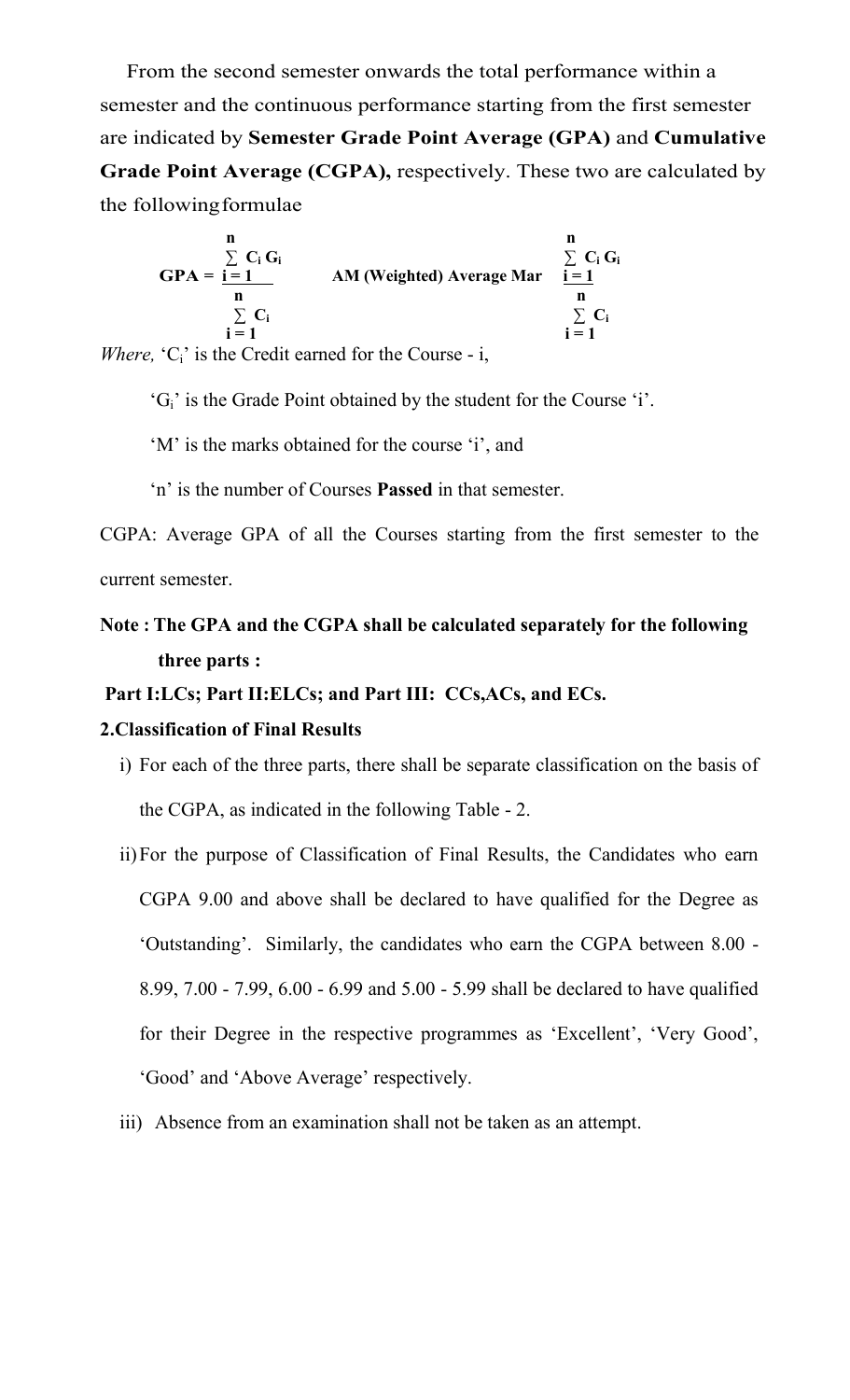| <b>Grade Point</b> | <b>Corresponding Grade</b> |
|--------------------|----------------------------|
| 10                 | $\Omega$                   |
| 9                  | $A+$                       |
| 8                  | A                          |
| 7                  | $B+$                       |
| 6                  | B                          |
| 5                  | C                          |
| 0                  | RA                         |
|                    |                            |

**Table - I - Grading of the Courses**

**Table – 2 – Final Result**

| <b>CGPA</b>    | <b>Classification of Final</b><br><b>Results</b> | <b>Corresponding Grade</b> |
|----------------|--------------------------------------------------|----------------------------|
| 9.00 and above | $\Omega$                                         | Outstanding                |
| 8.00 to 8.99   | $A+$                                             | Excellent                  |
| 7.00 to 7.99   | A                                                | Very Good                  |
| 6.00 to 6.99   | $B+$                                             | Good                       |
| 5.00 to 5.99   | B                                                | Above Average              |
| 4.00 to 4.99   | $\mathcal{C}$                                    | Average                    |
| Below 4.00     | <b>RA</b>                                        | Re - Appearance            |

Credit based weighted Mark System is adopted for individual semesters and cumulative

semesters in the column 'Marks Secured' (for 100).

A Pass will continue to be mandatory although the marks will not count for the calculation of the CGPA.

### **Declaration of Result:**

Mr./Ms. \_\_\_\_\_\_\_\_\_\_ has successfully completed the Under Graduate in programme. The candidate's Cumulative Grade Point Average (CGPA) in Part - III is \_\_\_\_\_\_\_\_ and the class secured is \_\_\_\_\_\_\_\_ by completing the minimum of 140 credits. The candidate has acquired \_\_\_\_\_\_\_\_\_\_\_\_\_\_ (if any) extra credits offered by the parent department courses.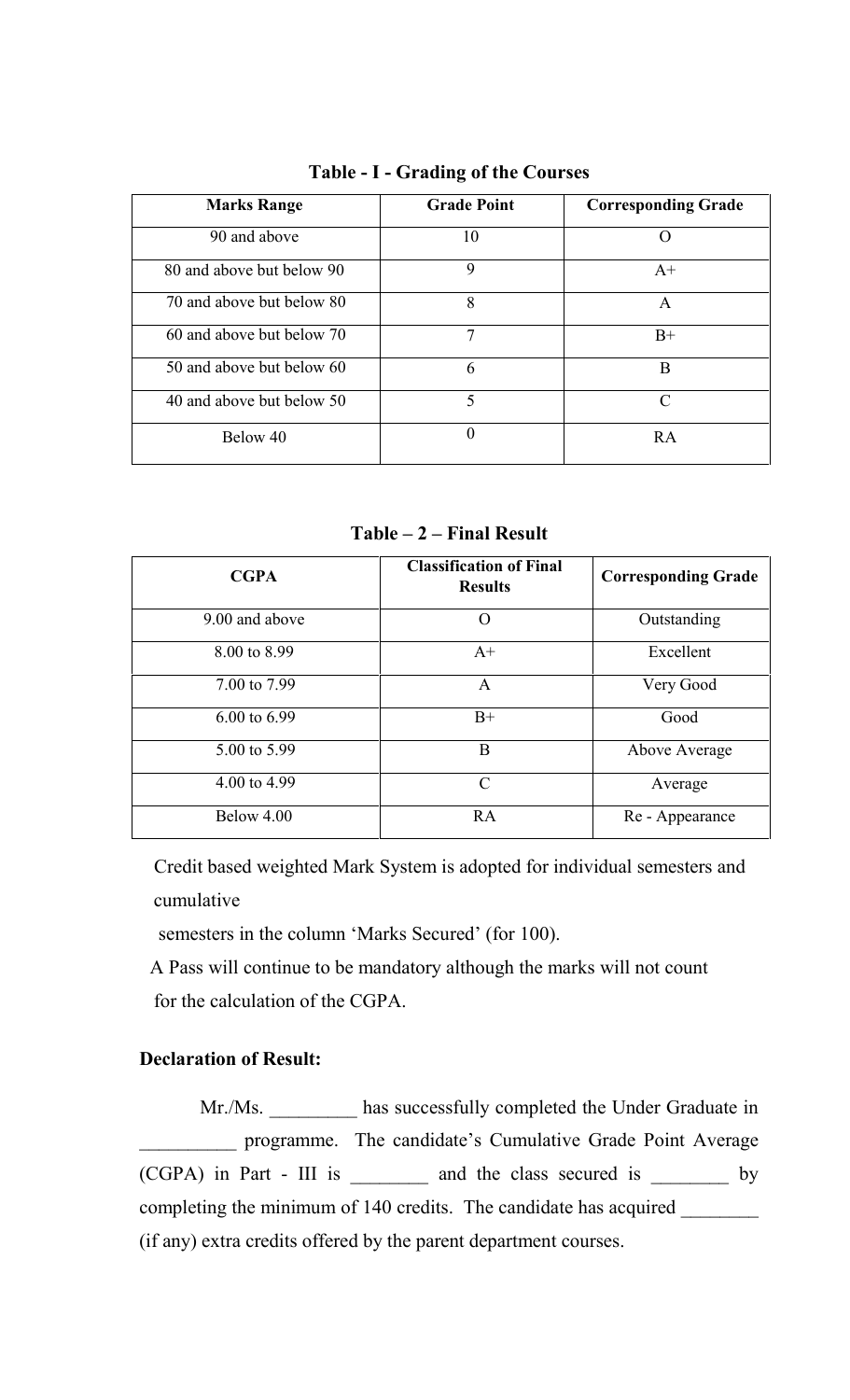### **GOVERNMENT ARTS COLLEGE (AUTONOMOUS), KARUR – 639 005 B.A. ECONOMICS COURSE STRUCTURE UNDER CBCS SYSTEM**

(For the candidates admitted from the year 2021-22 onwards)

### **PROGRAMME OUTCOMES** (PO) **– UG ECONOMICS**

The goal of UG Economics is to prepare the students to be eligible for advanced studies, and exploring various business and employment opportunities in the field of Economics, Banking, and Insurance.

| PO <sub>1</sub> | acquire the ability to analyze the previous historical and current economic |
|-----------------|-----------------------------------------------------------------------------|
|                 | events from an economic perspective.                                        |
| PO <sub>2</sub> | Capability to communicate economic reasoning in a professional setting      |
|                 | and day to day life.                                                        |
| PO <sub>3</sub> | ability to apply analytical and quantitative techniques utilised in         |
|                 | economics, business and finance                                             |
| PO <sub>4</sub> | Analyze development issues of the Indian economy from a global              |
|                 | perspective.                                                                |
| PO <sub>5</sub> | magnify the students' understanding and knowledge about the impact of       |
|                 | economic development on environment                                         |

### **PROGRAMME SPECIFIC OUTCOMES – UG ECONOMICS**

On the completion of the UG programme, the students will be able;

|                  | PSO1 To understand and analyze the concepts, principles, doctrines, laws and<br>policies in Economics.                                        |
|------------------|-----------------------------------------------------------------------------------------------------------------------------------------------|
| PSO <sub>2</sub> | To provide an in-depth knowledge of economics and to enable students to<br>apply the knowledge and understanding gained in this subject area. |
| PSO <sub>3</sub> | To develop the skills of analysis and application of the economic theories to<br>the real world.                                              |
|                  | PSO4 To demonstrate an ability to identify alternative solutions to current various<br>socio-economic problems.                               |
|                  | PSO5 To create awareness about changing macro-economic policies and theories                                                                  |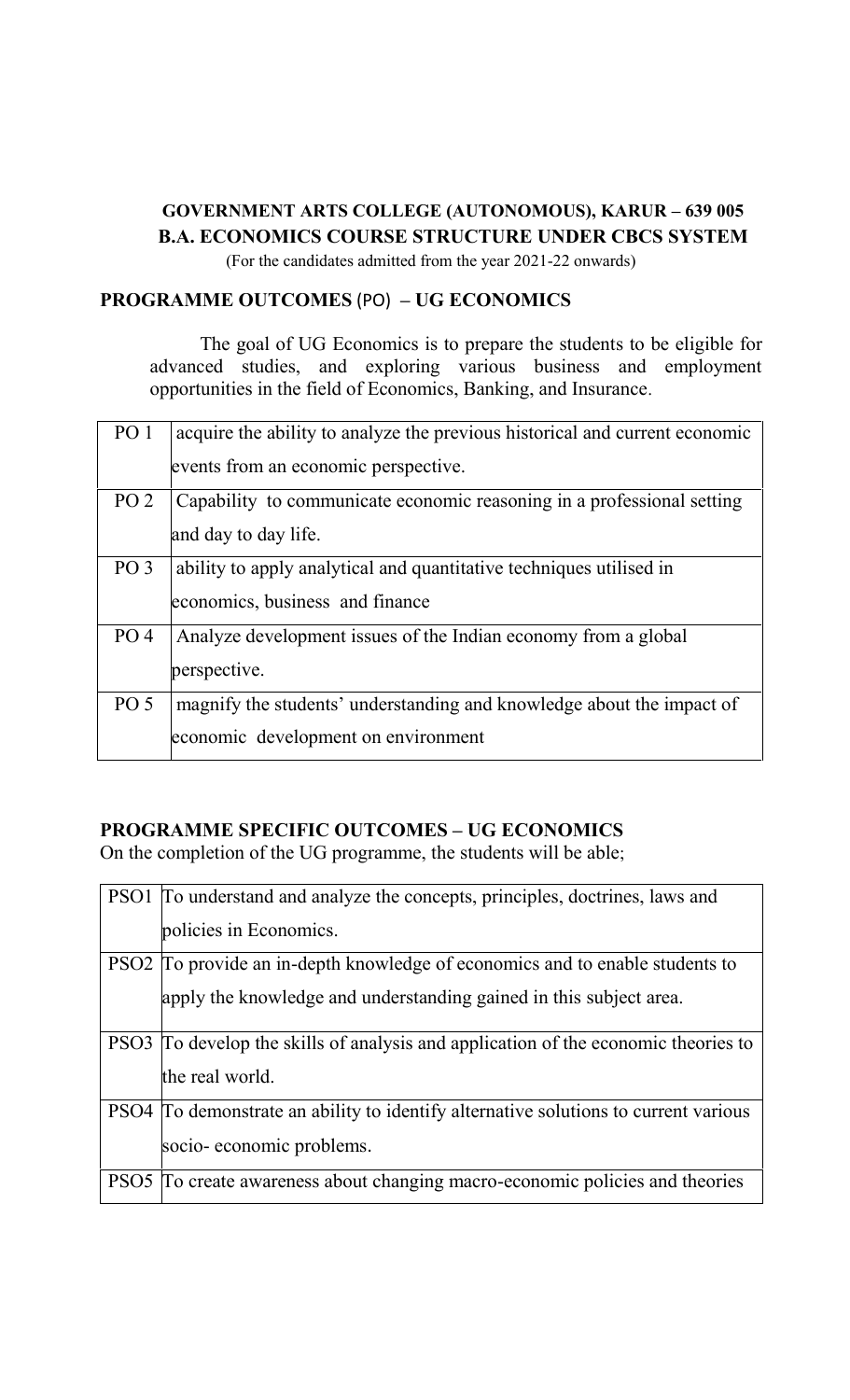

### **GOVERNMENT ARTS COLLEGE (AUTONOMOUS), KARUR– 639 005**

**( Re-accredited with A Grade by NAAC Affiliated to Bharathidasn university, Tiruchirapalli)**

### **B.A - ECONOMICS COURSE STRUCTURE UNDER CBCS SYSTEM**

**(For the candidates admitted from the year 2021 - 2022 onwards)**

| SEMESTER       | <b>PART</b>  | <b>COURSE</b>                    | <b>COURSE TITLE</b>                                           | <b>COURSE CODE</b> | <b>INSTR HOURS.</b><br>WEEK               | CREDIT                                             | <b>EXAM HOURS</b>            | <b>MARKS</b><br><b>INT</b> | <b>ESE</b> | TOTAL      |
|----------------|--------------|----------------------------------|---------------------------------------------------------------|--------------------|-------------------------------------------|----------------------------------------------------|------------------------------|----------------------------|------------|------------|
|                | 1            | $Tamil - I$                      | $Tamil-I$                                                     | <b>U21L1T1</b>     | 6                                         | $\overline{\mathbf{3}}$                            | $\overline{3}$               | 25                         | 75         | 100        |
|                | $\mathbf{I}$ | English - I                      | $English - I$                                                 | <b>U21L1E1</b>     | 6                                         | $\overline{\mathbf{3}}$                            | $\overline{3}$               | 25                         | 75         | 100        |
|                |              | <b>Core Course - I</b>           | <b>Indian Economy-I</b>                                       | <b>U21EC1C1</b>    | 5                                         | 5                                                  | $\overline{3}$               | 25                         | 75         | 100        |
| I              | III          | Core Course - II                 | <b>History of Economic</b><br><b>Thought</b>                  | <b>U21EC1C2</b>    | 5                                         | 4                                                  | $\mathbf{3}$                 | 25                         | 75         | 100        |
|                |              | <b>First Allied Course - I</b>   | <b>Development</b><br><b>Economics</b>                        | <b>U21EC1A1</b>    | 6                                         | $\overline{\mathbf{3}}$                            | $\mathbf{3}$                 | 25                         | 75         | 100        |
|                |              | <b>Value Education</b>           | <b>Value Education</b>                                        | <b>U21VE1</b>      | $\mathbf{2}$                              | $\overline{2}$                                     | $\mathbf{3}$                 | 25                         | 75         | 100        |
|                | IV           | <b>Value Added course</b>        | <b>Computer Literacy</b><br>Programme (CLP)                   |                    | 2                                         |                                                    |                              |                            |            |            |
|                |              |                                  |                                                               |                    | 30                                        | 20                                                 |                              |                            |            | 600        |
|                | I            | $Tami - II$                      | $Tami - II$                                                   | <b>U21L2T2</b>     | 6                                         | $\overline{\mathbf{3}}$                            | $\overline{3}$               | 25                         | 75         | 100        |
|                | $\mathbf{I}$ | $English - II$                   | English-II                                                    | <b>U21L2E2</b>     | 6                                         | 3                                                  | 3                            | 25                         | 75         | 100        |
|                |              | <b>Core Course - III</b>         | <b>Indian Economy -II</b>                                     | <b>U21EC2C3</b>    | 5                                         | 5                                                  | 3                            | 25                         | 75         | 100        |
| $\mathbf{I}$   | Ш            | <b>First Allied Course - II</b>  | <b>Basic Accountancy</b>                                      | <b>U21EC2A2</b>    | 5                                         | $\overline{\mathbf{4}}$                            | 3                            | 25                         | 75         | 100        |
|                |              | <b>First Allied Course - III</b> | <b>Constitution of India</b>                                  | <b>U21EC2A3</b>    | 6                                         | $\overline{\mathbf{3}}$                            | $\overline{\mathbf{3}}$      | 25                         | 75         | 100        |
|                | IV           | <b>Environmental Studies</b>     | <b>Environmental</b><br><b>Studies</b>                        | <b>U21ES2</b>      | $\overline{2}$                            | $\mathbf{2}$                                       | $\mathbf{3}$                 | 25                         | 75         | 100        |
|                |              | <b>Value Added course</b>        | <b>Computer Literacy</b><br>Programme (CLP)                   |                    | $\overline{2}$                            | $\overline{2}$                                     |                              |                            |            |            |
|                |              |                                  |                                                               |                    | 30                                        | $20(+2)$                                           |                              |                            |            | 600        |
|                | $\mathbf I$  | Tamil - III                      | <b>Tamil-III</b>                                              | <b>U21L3T3</b>     | 6                                         | 3                                                  | $\mathbf{3}$                 | 25                         | 75         | 100        |
|                | $\mathbf{I}$ | $English - III$                  | $English - III$                                               | <b>U21L3E3</b>     | 6                                         | 3                                                  | 3                            | 25                         | 75         | 100        |
|                |              | <b>Core Course - IV</b>          | <b>Micro Economics-I</b>                                      | <b>U21EC3C4</b>    | 6                                         | 5                                                  | 3                            | 25                         | 75         | 100        |
| $\mathbf{III}$ | Ш            | Core Course - V                  | <b>Monetary Economics</b>                                     | <b>U21EC3C5</b>    | 5                                         | $\overline{\mathbf{4}}$                            | $\overline{\mathbf{3}}$      | 25                         | 75         | 100        |
|                |              | <b>Second Allied Course -I</b>   | <b>Statistical Methods - I</b>                                | <b>U21EC3A4</b>    | 5                                         | $\overline{\mathbf{3}}$                            | $\overline{3}$               | 25                         | 75         | 100        |
|                | IV           | <b>Non Core Elective -I</b>      | <b>Principles of</b><br>Management                            | <b>U21EC3N1</b>    | $\mathbf{2}$                              | $\overline{2}$                                     | $\mathbf{3}$                 | 25                         | 75         | 100        |
|                |              | <b>Extra credit Course</b>       | <b>Massive Open Online</b><br>Course (MOOC's)                 |                    |                                           | (2)                                                |                              |                            |            |            |
|                |              |                                  |                                                               |                    | 30                                        | $20(+2)$                                           |                              |                            |            | 600        |
|                | 1            | $Tami-IV$                        | <b>Tamil-IV</b>                                               | <b>U21L4T4</b>     | 6                                         | 3                                                  | $\mathbf{3}$                 | 25                         | 75         | 100        |
|                | $\mathbf{I}$ | $English - IV$                   | English-IV                                                    | <b>U21L4E4</b>     | 6                                         | 3                                                  | 3                            | 25                         | 75         | 100        |
|                |              | <b>Core Course - VI</b>          | <b>Micro Economics - II</b>                                   | <b>U21EC4C6</b>    | 5                                         | 5                                                  | 3                            | 25                         | 75         | 100        |
| IV             | Ш            | <b>Second Allied Course -II</b>  | <b>Tamil Nadu Economy</b>                                     | <b>U21EC4A5</b>    | 5                                         | 4                                                  | 3                            | 25                         | 75         | 100        |
|                |              | <b>Second Allied Course-III</b>  | <b>Statistical Methods - II</b><br><b>Trade Documentation</b> | <b>U21EC4A6</b>    | $\overline{\mathbf{4}}$<br>$\overline{2}$ | $\overline{\mathbf{3}}$<br>$\overline{\mathbf{4}}$ | 3<br>$\overline{\mathbf{3}}$ | 25<br>40                   | 75<br>60   | 100<br>100 |
|                | IV           | <b>Skill Based Elective-I</b>    | <b>Principles And Practice</b>                                | U21EC4S1P          |                                           |                                                    |                              |                            |            |            |
|                |              | <b>Non Core Elective -II</b>     | <b>Of Insurance</b>                                           | <b>U21EC4N2</b>    | $\overline{2}$                            | $\mathbf{2}$                                       | 3                            | 25                         | 75         | 100        |
|                |              |                                  |                                                               |                    | 30                                        | 24                                                 |                              |                            |            | 700        |
| $\mathbf{V}$   | Ш            | <b>Core Course-VII</b>           | <b>Macro Economics -I</b>                                     | <b>U21EC5C7</b>    | 5                                         | 5                                                  | $\mathbf{3}$                 | 25                         | 75         | 100        |
|                |              | <b>Core Course-VIII</b>          | <b>Agricultural Economics</b>                                 | <b>U21EC5C8</b>    | 5                                         | $\overline{\mathbf{4}}$                            | 3                            | 25                         | 75         | 100        |
|                |              |                                  |                                                               |                    |                                           |                                                    |                              |                            |            |            |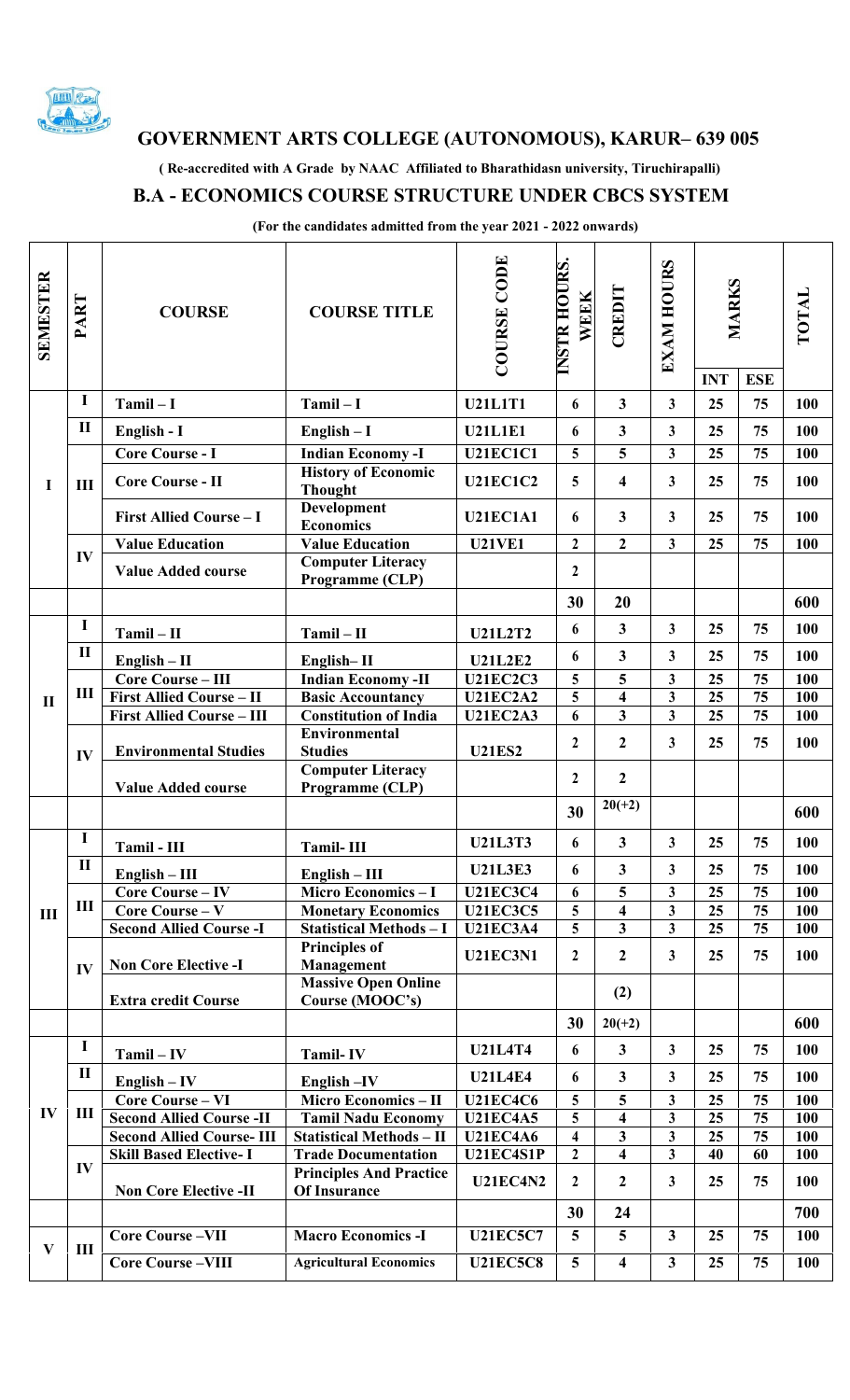|    |     | <b>Core Course-IX</b>            | <b>Human Resource</b><br>Management                                                                                                                                                                                               | <b>U21EC5C9</b>                | $\overline{\mathbf{4}}$ | 3                       | $\mathbf{3}$            | 25 | 75 | 100  |
|----|-----|----------------------------------|-----------------------------------------------------------------------------------------------------------------------------------------------------------------------------------------------------------------------------------|--------------------------------|-------------------------|-------------------------|-------------------------|----|----|------|
|    |     | Core Course -X                   | Entrepreneurship<br><b>Development</b>                                                                                                                                                                                            | <b>U21EC5C10</b>               | 6                       | $\overline{\mathbf{4}}$ | $\mathbf{3}$            | 25 | 75 | 100  |
|    |     | <b>Elective Course - I</b>       | <b>Security Analysis and</b><br><b>Portfolio Management</b>                                                                                                                                                                       | <b>U21EC5E1</b>                | $\overline{\mathbf{4}}$ | $\overline{\mathbf{4}}$ | $\mathbf{3}$            | 25 | 75 | 100  |
|    |     | <b>Skill Based Elective - II</b> | <b>Principles of</b><br><b>Commerce</b>                                                                                                                                                                                           | <b>U21EC5S2</b>                | $\mathbf{2}$            | $\overline{\mathbf{4}}$ | $\mathbf{3}$            | 25 | 75 | 100  |
|    | IV  | <b>Skill Based Elective-III</b>  | <b>Group Project Wok-</b><br><b>Industrial Economics</b>                                                                                                                                                                          | <b>U21EC5S3P</b>               | $\overline{2}$          | $\overline{\mathbf{4}}$ | $\overline{\mathbf{3}}$ | 40 | 60 | 100  |
|    |     | <b>Soft Skill Development</b>    | <b>Soft Skill Development</b>                                                                                                                                                                                                     | <b>U21SSD3</b>                 | $\overline{2}$          | $\overline{2}$          | $\overline{\mathbf{3}}$ | 25 | 75 | 100  |
|    |     |                                  |                                                                                                                                                                                                                                   |                                | 30                      | 30                      |                         |    |    | 800  |
|    |     | <b>Core Course - XI</b>          | <b>Macro Economics - II</b>                                                                                                                                                                                                       | <b>U21EC6C11</b>               | 6                       | 5                       | $\mathbf{3}$            | 25 | 75 | 100  |
|    | III | <b>Core Course - XII</b>         | <b>Fiscal Economics</b>                                                                                                                                                                                                           | $\overline{\text{U2}}$ 1EC6C12 | 6                       | 5                       | $\mathbf{3}$            | 25 | 75 | 100  |
|    |     | <b>Core Course - XIII</b>        | <b>International</b><br><b>Economics</b>                                                                                                                                                                                          | <b>U21EC6C13</b>               | 6                       | 5                       | $\mathbf{3}$            | 25 | 75 | 100  |
|    |     | <b>Elective Course - II</b>      | Managerial<br><b>Economics</b>                                                                                                                                                                                                    | <b>U21EC6E2</b>                | 5                       | 5                       | $\mathbf{3}$            | 25 | 75 | 100  |
|    |     | <b>Elective Course - III</b>     | <b>Marketing</b><br>Management                                                                                                                                                                                                    | <b>U21EC6E3</b>                | 6                       | $\overline{\mathbf{4}}$ | $\mathbf{3}$            | 25 | 75 | 100  |
| VI | V   | <b>Extension Activities</b>      | <b>Extension Activities</b><br>(NS / NCC / RRB /<br><b>YRC</b> /Fine Arts /<br><b>Environmental</b><br><b>Education, Population</b><br><b>Education Club/</b><br>Rotaract club / Leo<br>club / Consumer Club<br>/ Sports & Games) |                                |                         | $\mathbf{1}$            |                         |    |    |      |
|    |     | <b>Gender Education</b>          | <b>Gender Education</b>                                                                                                                                                                                                           | <b>U21EA4</b>                  | $\mathbf{1}$            | $\mathbf{1}$            | $\overline{3}$          | 25 | 75 | 100  |
|    |     |                                  |                                                                                                                                                                                                                                   |                                | 30                      | 26                      |                         |    |    | 600  |
|    |     |                                  | <b>TOTAL</b>                                                                                                                                                                                                                      |                                | 180                     | $140(+4)$               |                         |    |    | 3900 |
|    |     |                                  |                                                                                                                                                                                                                                   |                                |                         |                         |                         |    |    |      |

**(For the candidates admitted from the year 2021 - 2022 onwards)**

**CHAIRMAN BOARD OF STUDIES IN ECONOMICS CONTROLLER OF EXAMINATIONS**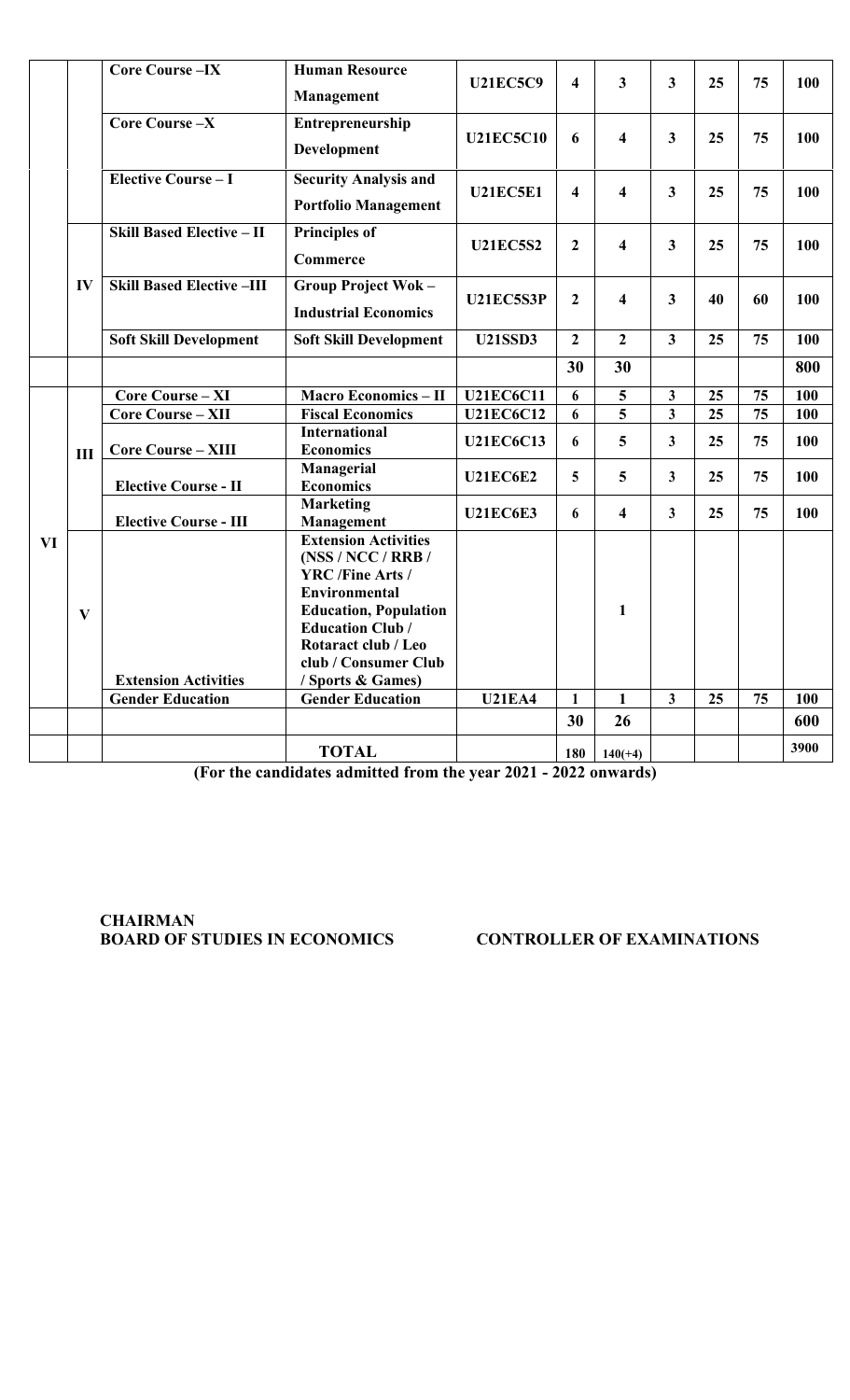**CREDIT : 5 COURSE CODE:U21EC1C1** 

#### **GOVERNMENT ARTS COLLEGE (AUTONOMOUS) KARUR-05 B.A., ECONOMICS – I SEMESTER – CORE COURSE - I**

(For the candidates admitted from the year 2021-22 onwards)

#### **INDIAN ECONOMY- I**

#### **COURSE OBJECTIVES:**

To know the structure of economy and policies for understanding

To acquire sufficient knowledge about India's Economic features occupational structure and the relative shares of the different Sectors

To create an awareness among the students about the National Income measurement and its problems relating to the Indian Economy.

To Know the problems of unemployment, poverty, rising economic and social inequality and problems of regional imbalances in India.

| <b>UNIT-I</b>     | <b>Features of Indian Economy</b><br>Basic characteristics of Indian Economy - Economy during the British                                                                                                                                                                                                                                                                        |
|-------------------|----------------------------------------------------------------------------------------------------------------------------------------------------------------------------------------------------------------------------------------------------------------------------------------------------------------------------------------------------------------------------------|
|                   | period- Goal of Economic Policy after Independence -Natural Resources: Land                                                                                                                                                                                                                                                                                                      |
|                   | resources – water resources-Mineral resources.                                                                                                                                                                                                                                                                                                                                   |
| <b>UNIT-II</b>    | <b>National Income</b><br>National income – methods of measuring National income – Estimates of<br>National Income - Trends in National and Per-capita income in India- Difficulties<br>in the calculation of national income- causes of slow growth in National income-<br>Changing pattern of GDP growth in recent years*                                                      |
| <b>UNIT-III</b>   | <b>Population and Human Resources</b><br>Population-Size and Growth of Population-Census 2011-<br>National<br>Population Policy 2000- causes for the failure of population control- occupational<br>structure : Age and composition – economic development and occupational<br>structure                                                                                         |
| <b>UNIT-IV</b>    | <b>Poverty and Unemployment</b><br>Rural and urban poverty- Causes- Poverty Line- Inequalities of income:<br>Evils of inequalities of income -Unemployment $-$ Types and causes $-$<br>causes-<br>employment generation programmes in India                                                                                                                                      |
| <b>UNIT-V</b>     | <b>Agriculture</b><br>Agriculture and its role- Productivity- Causes for low Product measures<br>in Agriculture- measures to improve productivity of agriculture - Land<br>reforms measures- Green revolution: HYV Programme – merits and<br>demerits of green revolution- Challenges of globalization in Indian<br>agriculture - Agricultural development under Five Year Plans |
| <b>TEXT BOOK:</b> | 1.S. Sankaran (2012) "Indian Economy " Margham Publications, Chennai                                                                                                                                                                                                                                                                                                             |
|                   | <b>REFERENCE BOOKS:</b><br>1. Agarwal. AN, (2012) Indian Economy, Wishwa Praksham, New Delhi.                                                                                                                                                                                                                                                                                    |
|                   | 2. Rudder Datt and K.P.M. Sundharam (2014) Indian Economy S. Chand and Co,                                                                                                                                                                                                                                                                                                       |
| <b>New Delhi</b>  |                                                                                                                                                                                                                                                                                                                                                                                  |
|                   |                                                                                                                                                                                                                                                                                                                                                                                  |

**3.Dhingra C (2009), The Indian Economy, Sultan and Chand, New Delhi**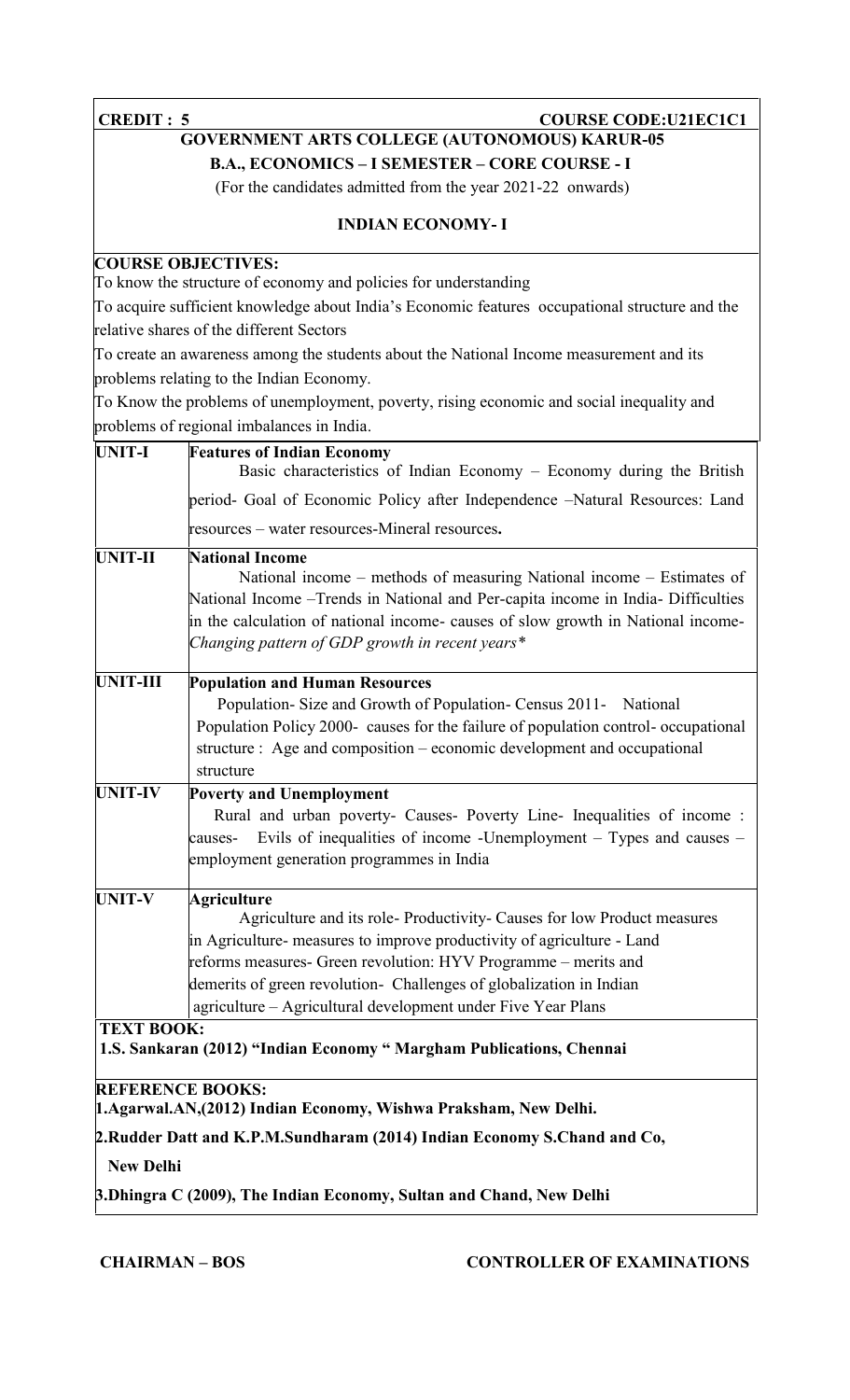#### **\*Self –study COURSE OUTCOMES:**

By the end of this course, Students will be able to

| Course          | <b>Course Outcome</b>                                                                | Knowledge      |
|-----------------|--------------------------------------------------------------------------------------|----------------|
| <b>Outcome</b>  |                                                                                      | Level          |
| No.             |                                                                                      |                |
| CO <sub>1</sub> | <b>Reviewing the Indian Economy during the British Period</b>                        | K1             |
| CO <sub>2</sub> | Understanding and Explaining the Basic characteristics of<br><b>Indian Economy</b>   | K <sub>2</sub> |
| CO <sub>3</sub> | Examining the impact of various policies implemented by the<br>govt. on Economy      | K3             |
| CO <sub>4</sub> | Analysing the trend in National Income and Percapita income<br>of Indian Economy     | <b>K4</b>      |
| CO <sub>5</sub> | <b>Evaluating the Employment Generation Programme and</b><br><b>Green Revolution</b> | <b>K5,K6</b>   |

**K1 = Remember, K2 = Understand, K3 = Apply, K4 = Analyze, K5 = Evaluate, K6= Create**

# **OutcomePO1 PO2 PO3 PO4 PO5 PSO1 PSO2 PSO3 PSO4PSO5 TOT Mean Score**  $\textbf{CO1}$  | 2 | 3 | 2 | 3 | 2 | 1 | 2 | 3 | 1 | 3 | 22 | 2.2  $\textbf{CO2}$  | 2 | 1 | 3 | 2 | 2 | 3 | 3 | 1 | 2 | 2 | 21 | 2.1 **CO3 2 2 3 1 3 1 3 2 3 2 22 2.2**  $C$ **CO4**  $\vert$  **1**  $\vert$  **2**  $\vert$  **1**  $\vert$  **2**  $\vert$  **2**  $\vert$  **2**  $\vert$  **2**  $\vert$  **2**  $\vert$  **2**  $\vert$  **17**  $\vert$  **1.7**  $\vert$  $\textbf{COS}$  | 2 | 3 | 2 | 1 | 3 | 3 | 2 | 2 | 3 | 3 | 24 | 2.4 **Mean overall score** 2.12

#### **Mapping of Course Outcomes with Program Specific Outcomes**

#### Result: The core for this course is 2.12 (Medium relationship)

| <b>Nature of Course</b> |                           |  |
|-------------------------|---------------------------|--|
| Knowledge and skill     | Employability oriented    |  |
| Skill oriented          | Entrepreneurship oriented |  |

Note:

| <b>Strength level</b> | $\mathbf{J}$ ow | <b>Medium</b> | High |
|-----------------------|-----------------|---------------|------|
| Value                 |                 |               |      |

#### **COURSE DESIGNER:DR.S.JAGADEESPANDI**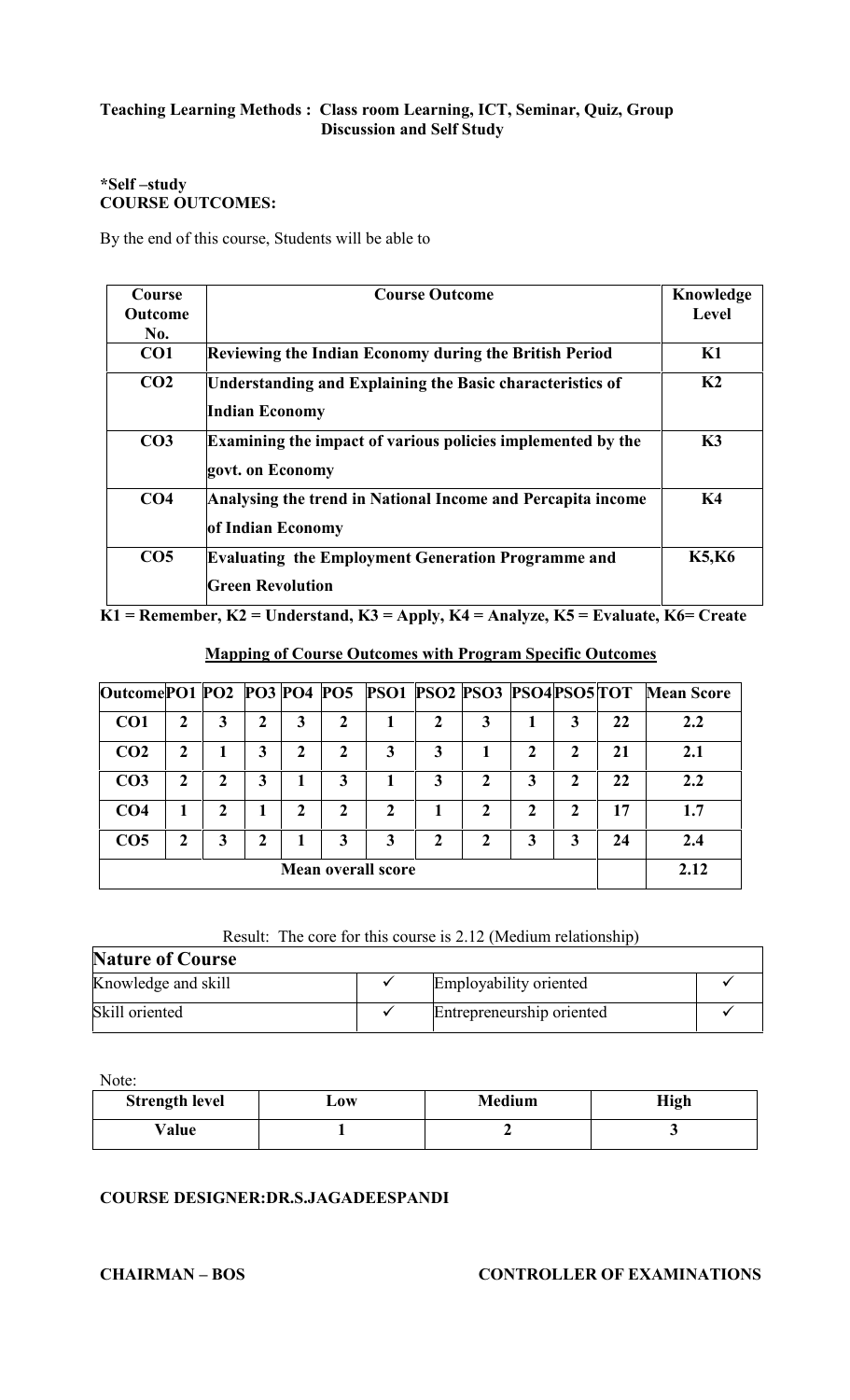#### **CREDIT:4 COURSE COURSE CODE: U21EC1C2**

### **GOVERNMENT ARTS COLLEGE (AUTONOMOUS) KARUR-05**

**B.A., ECONOMICS - I SEMESTER - CORE COURSE - II**

(For the candidates admitted from the year 2021-22 onwards)

#### **HISTORY OF ECONOMIC THOUGHT**

#### **COURSE OBJECTIVES:**

To prepare the students with basic theoretical knowledge regarding the origin and development of economic ideas of different schools of thought till date.

To enable the students to compare, analyze and apply this to the present changes in economic ideas.

| <b>UNIT-I</b>           | <b>Introduction To Economic Thought</b>                                                         |
|-------------------------|-------------------------------------------------------------------------------------------------|
|                         | Definition-Nature and significance of Economic Thought- Mercantalism- Dawn                      |
|                         | of Mercantalism-<br>Factors<br>Causing Mercantalism -Physiocracy: Factors                       |
|                         | Responsible for the rise of Physiocracy.                                                        |
| <b>UNIT-II</b>          | <b>Classical Economic Thought</b>                                                               |
|                         | Classicism - Meaning -The Philosophy of Adam smith-Division of labour-                          |
|                         | 'Invisible Hand' - Laissez- fair Doctrine of Smith- Robert Malthus- Malthusian                  |
|                         | <i>theory of Population-David Ricardo-Ricardian Theory of Rent- J.B Say: Say's law</i>          |
|                         | of Markets and its implications.                                                                |
| <b>UNIT-III</b>         | <b>School of Socialism</b>                                                                      |
|                         | Jean Charles Sismondi - Economic Ideas of Saint Simon-Utopian Socialism-                        |
|                         | Evolution of Utopian Socialism-Scientific Socialism; Karl Marx; Influences shaping              |
|                         | Marx ideas- Theory of Surplus value- Economic Ideas of Fabians.                                 |
| <b>UNIT-IV</b>          | <b>Welfare Economics and Keynesian Revolution</b>                                               |
|                         | Welfare School- Meaning of Welfare Economics- Difference                                        |
|                         | between the Welfare Economics and Positive Economics- A.C.Pigou and                             |
|                         | economic ideas- Concept of Social Welfare. Keynesian<br>V.Pareto                                |
|                         | Economics- Practical importance- Criticism of Keynesian theory.                                 |
| <b>UNIT-V</b>           | <b>Indian Economic Thinkers</b>                                                                 |
|                         | Dadabhai Naoroji- Drain theory of Naoroji - Economic Ideas of G.K.Gokale-                       |
|                         | Economic Ideas of Jawarlal Nehru- Gandhian Economic thought* - Economic Ideas                   |
|                         | of Amarthya sen.                                                                                |
| <b>TEXT BOOK:</b>       |                                                                                                 |
|                         | 1. Sanakaran .S - (2006 )A History of Economic Thought"Margham Publications, Chennai            |
| <b>REFERENCE BOOKS:</b> |                                                                                                 |
|                         | 1. Loganathan . V (2007) "History of Economic Thought" S. Chand Publication, New delhi.         |
|                         | 2.M.L Jhingan, Girija & Manimekalai (2006) "History of Economic Thought", Vrindha Publications, |
| Newdelhi.               |                                                                                                 |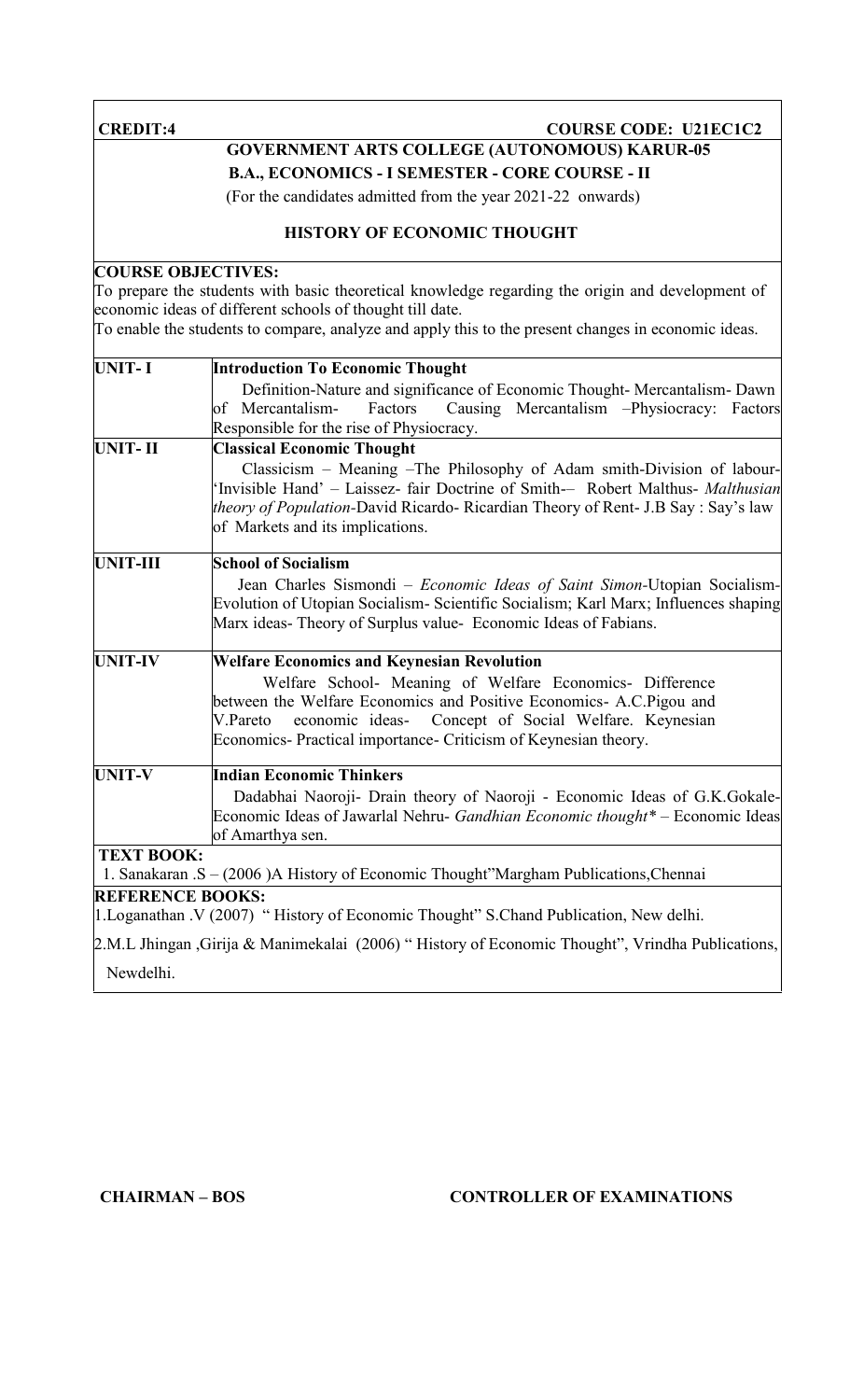#### **\*Self -study**

#### **COURSE OUTCOME:**

| Course          | <b>Course Outcome</b>                                           | Knowledge      |
|-----------------|-----------------------------------------------------------------|----------------|
| <b>Outcome</b>  |                                                                 | Level          |
| No.             |                                                                 |                |
| CO <sub>1</sub> | <b>Compare Mercantislism and Physiocracy theory of thoughts</b> | K1             |
| CO <sub>2</sub> | <b>Identify the thoughts of Classical school</b>                | K <sub>2</sub> |
| CO <sub>3</sub> | <b>Outline the ideas of Karl Marx and other Socialists</b>      | K3             |
| CO <sub>4</sub> | Analysing the contributions of J.M.Keynes in economics          | K4             |
| CO <sub>5</sub> | Develop the thoughts of Indian economic thinkers                | <b>K5,K6</b>   |

**K1 = Remember, K2 = Understand, K3 = Apply, K4 = Analyze, K5 = Evaluate, K6= Create**

#### **Mapping of Course Outcomes with Program Specific Outcomes**

| Outcome PO1 PO2 PO3 PO4 |                           |   |   |   | <b>PO5</b> |   | <b>PSO1 PSO2 PSO3 PSO4 PSO5 TOT</b> |   |   |              |    | <b>Mean Score</b> |
|-------------------------|---------------------------|---|---|---|------------|---|-------------------------------------|---|---|--------------|----|-------------------|
| CO <sub>1</sub>         |                           |   | 3 | 2 |            |   | 3                                   | 3 | 3 | 3            | 23 | 2.3               |
| CO <sub>2</sub>         | 3                         | 3 |   |   |            |   | 2                                   |   |   |              | 19 | 1.9               |
| CO <sub>3</sub>         |                           | 3 | 3 | 3 | 3          | 3 | $\boldsymbol{2}$                    | 2 | 3 | 2            | 25 | 2.5               |
| CO <sub>4</sub>         | ን                         | 3 |   | 3 | 3          | 2 | 2                                   |   | 2 | 3            | 22 | 2.2               |
| CO <sub>5</sub>         | 2                         |   | 2 | 3 |            | 2 | 2                                   | 3 | 2 | $\mathbf{2}$ | 20 | 2.0               |
|                         | <b>Mean overall score</b> |   |   |   |            |   |                                     |   |   | 2.18         |    |                   |

#### Result: The core for this course is 2.18 (Medium relationship)

| <b>Nature of Course</b> |                           |  |
|-------------------------|---------------------------|--|
| Knowledge and skill     | Employability oriented    |  |
| Skill oriented          | Entrepreneurship oriented |  |

Note:

| <b>Strength level</b> | 10W | <b>Medium</b> | High |
|-----------------------|-----|---------------|------|
| Value                 |     |               |      |

#### **COURSE DESIGNER:DR.N.MUKUNDAN**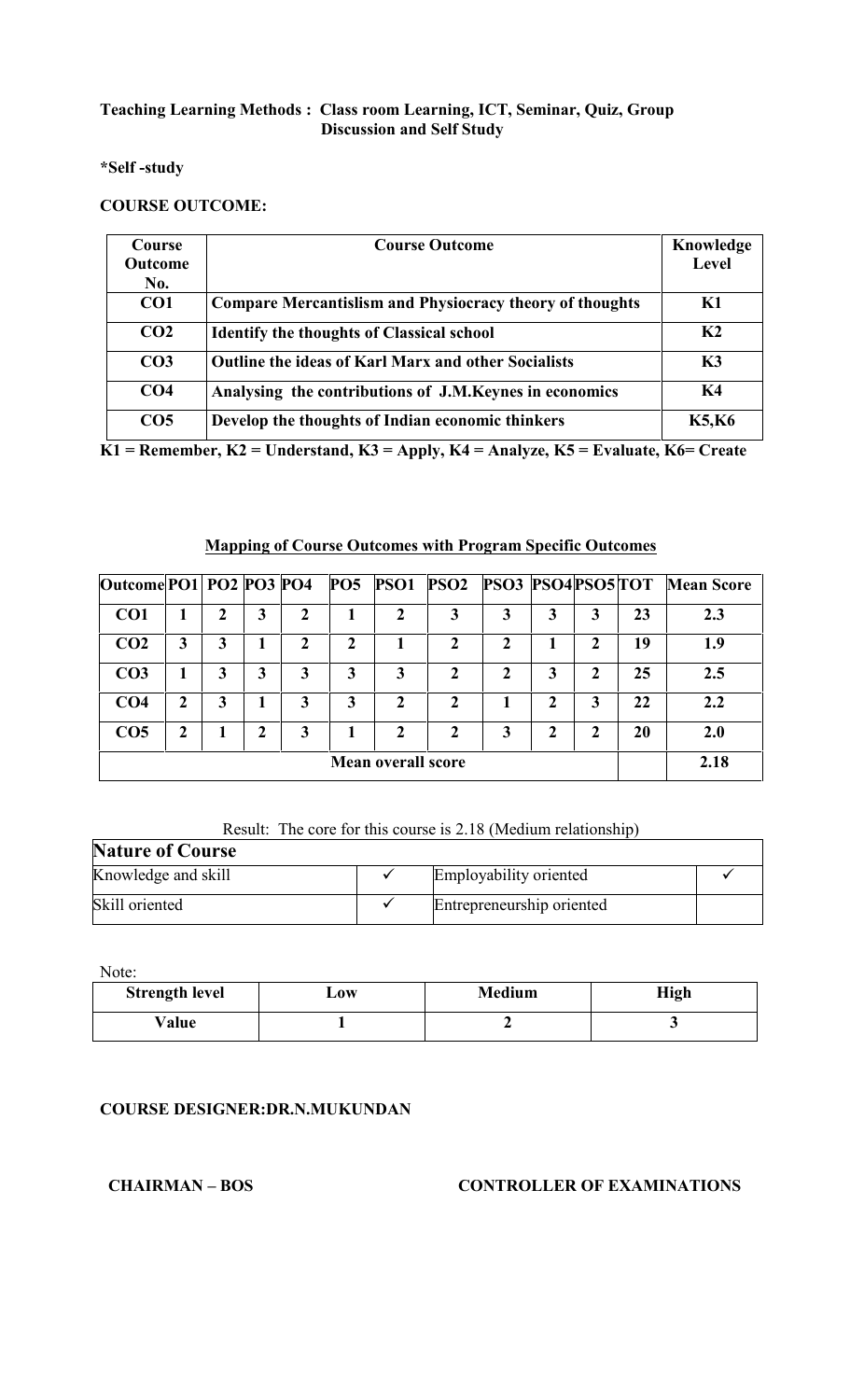**CREDIT: 3 COURSE CODE:U21EC1A1** 

### **GOVERNMENT ARTS COLLEGE (AUTONOMOUS) KARUR-05**

#### **B.A., ECONOMICS – I SEMESTER – FIRST ALLIED COURSE - I (For the candidates admitted from the year 2021-22 onwards)**

#### **DEVELOPMENT ECONOMICS**

| <b>COURSE OBJECTIVES:</b>                 |                                                                                                                                                                                                                                                                                                            |
|-------------------------------------------|------------------------------------------------------------------------------------------------------------------------------------------------------------------------------------------------------------------------------------------------------------------------------------------------------------|
|                                           | To sensitize students to obtain in-depth knowledge about the concept of development.                                                                                                                                                                                                                       |
|                                           | To equip the students with the ability to make a critical analysis of development economics.                                                                                                                                                                                                               |
|                                           | To Discuss the important models and theories in economic development.                                                                                                                                                                                                                                      |
| <b>UNIT-I</b>                             | <b>Economic Development and Growth</b><br>Meaning and difference between economic development and growth-<br>measurement of economic growth- Factors of Economic Growth : Economic<br>factors-Non Economic factors-characteristics and underdeveloped<br>country-<br>obstacles and underdeveloped country. |
| <b>UNIT-II</b>                            | <b>Theories of Economic Growth</b><br>Rostow's stages of economic growth-doctrine of balanced and unbalanced<br>growth-Nurkes' theory of disguised unemployment- Theory of Big Push- Karl marx<br>theory of development.                                                                                   |
| UNIT-III                                  | <b>Measures for Economic Development</b><br>Relationship Between agriculture and Industry-Role of industrialization in<br>economic development - human development index (HDI) -Physical Quality Life<br>Index (PQLI) sustainable development                                                              |
| <b>UNIT-IV</b>                            | <b>Capital formation and Economic Development</b><br>Role and importance of capital formation -capital formation and<br>economic development-sources of capital formation -causes for low rate of<br>capital formation - importance of human capital formation                                             |
| <b>UNIT-V</b>                             | <b>Planning and Development</b><br>Types of Planning- Need for Planning in Underdeveloped countries- -<br>Objectives and achievement of Indian plans- Strategies of Indian Plans*-Defects of<br>Planning-NITI Aayog.                                                                                       |
| <b>TEXT BOOK:</b><br>Publications, Delhi. | 1.M.L Jhingan (2009) "The Economics of Development and Planning" Virindha                                                                                                                                                                                                                                  |
| <b>REFERENCE BOOKS:</b>                   |                                                                                                                                                                                                                                                                                                            |
|                                           | 1.U.C. Kulshreshtha (2011) "Economic Development and Planning" Lakshmi Narain<br><b>Agarwal Publications, Agra.</b>                                                                                                                                                                                        |
|                                           | 2. Misra and Puri (2011) "Development and Planning"                                                                                                                                                                                                                                                        |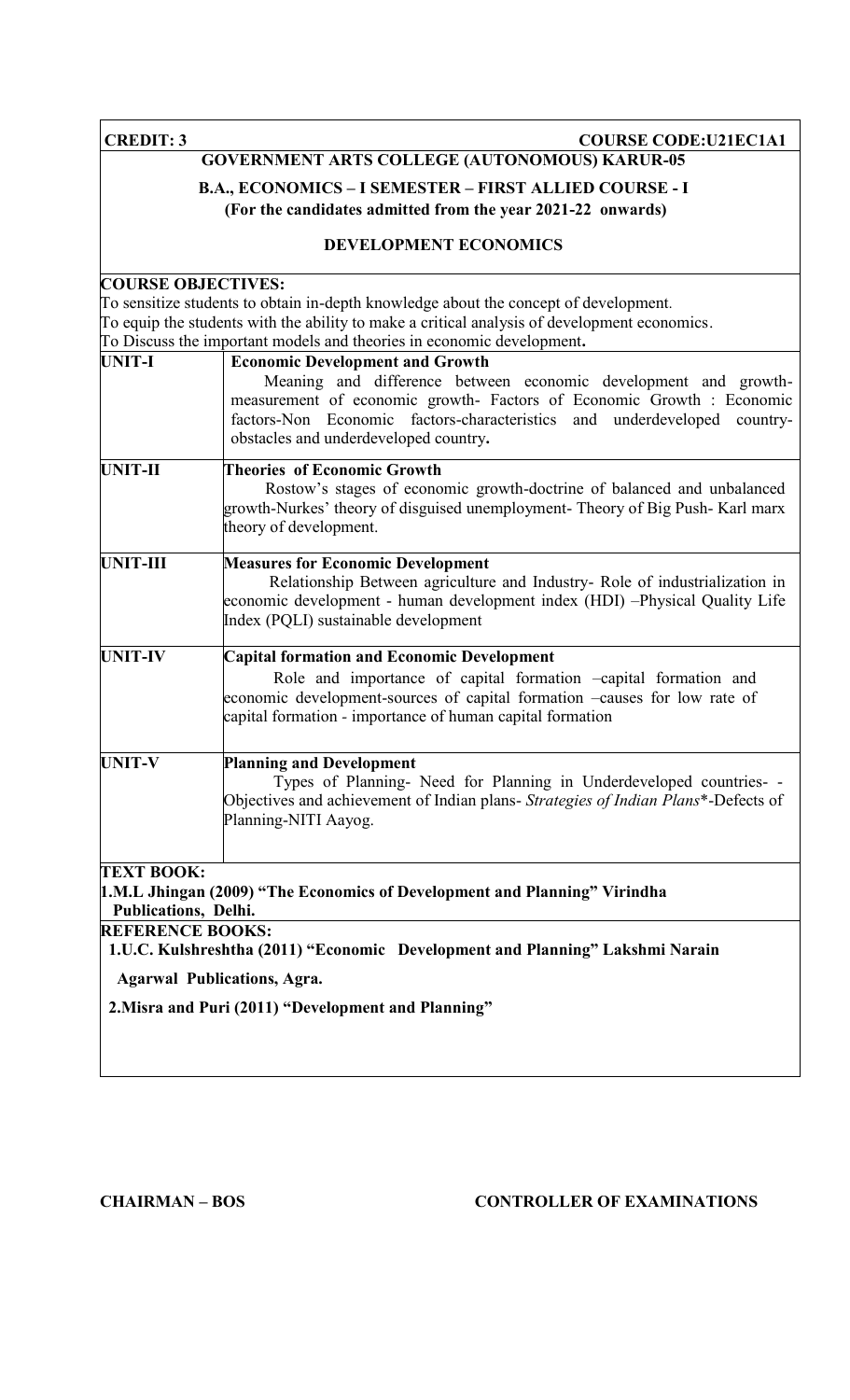#### **\*Self –study**

#### **COURSE OUTCOMES:**

By the end of this course, Students will be able to

| Course          | <b>Course Outcome</b>                                 | Knowledge      |
|-----------------|-------------------------------------------------------|----------------|
| <b>Outcome</b>  |                                                       | Level          |
| No.             |                                                       |                |
| CO1             | Remember the concepts of Economic Growth and Economic | K1             |
|                 | <b>Development</b>                                    |                |
| CO <sub>2</sub> | Understand the problems of the Economic development.  | K <sub>2</sub> |
| CO <sub>3</sub> | Assess the theories of Economic growth                | K3             |
| CO <sub>4</sub> | <b>Evaluate the models of economics development</b>   | K4             |
| CO <sub>5</sub> | <b>Creation of the Human Development Index model</b>  | <b>K5,K6</b>   |

**K1 = Remember, K2 = Understand, K3 = Apply, K4 = Analyze, K5 = Evaluate, K6= Create**

#### **Mapping of Course Outcomes with Program Specific Outcomes**

| Outcome PO1 PO2 PO3 PO4   |   |   |   |   |   |              |  | PO5 PSO1PSO2 PSO3 PSO4PSO5TOT |              |   |                | <b>Mean Score</b> |
|---------------------------|---|---|---|---|---|--------------|--|-------------------------------|--------------|---|----------------|-------------------|
| CO <sub>1</sub>           |   | 3 | 3 | 3 | 3 |              |  | 2                             |              |   | 19             | 1.9               |
| CO <sub>2</sub>           | 3 | 2 | 2 |   |   | 3            |  |                               | 2            | 2 | 20             | 2.0               |
| CO <sub>3</sub>           |   | 2 | 3 |   |   |              |  | 2                             |              | 2 | 15             | 1.5               |
| CO <sub>4</sub>           |   |   | 2 | 3 | 2 | $\mathbf{2}$ |  | 3                             | $\mathbf{2}$ | 2 | 19             | 1.9               |
| CO <sub>5</sub>           | 2 |   | 3 |   |   | 3            |  | 7                             | ר            |   | $\blacksquare$ | 1.7               |
| <b>Mean overall score</b> |   |   |   |   |   |              |  |                               | 1.8          |   |                |                   |

#### Result: The core for this course is 1.8 (Medium relationship)

### **Nature of Course**

| Knowledge and skill | Employability oriented    |  |
|---------------------|---------------------------|--|
| Skill oriented      | Entrepreneurship oriented |  |

Note:

| <b>Strength level</b> | $\mathbf{\omega}$ ow | <b>Medium</b> | <b>High</b> |
|-----------------------|----------------------|---------------|-------------|
| Value                 |                      |               |             |

#### **COURSE DESIGNER:DR.K.SENTHIL KUMAR**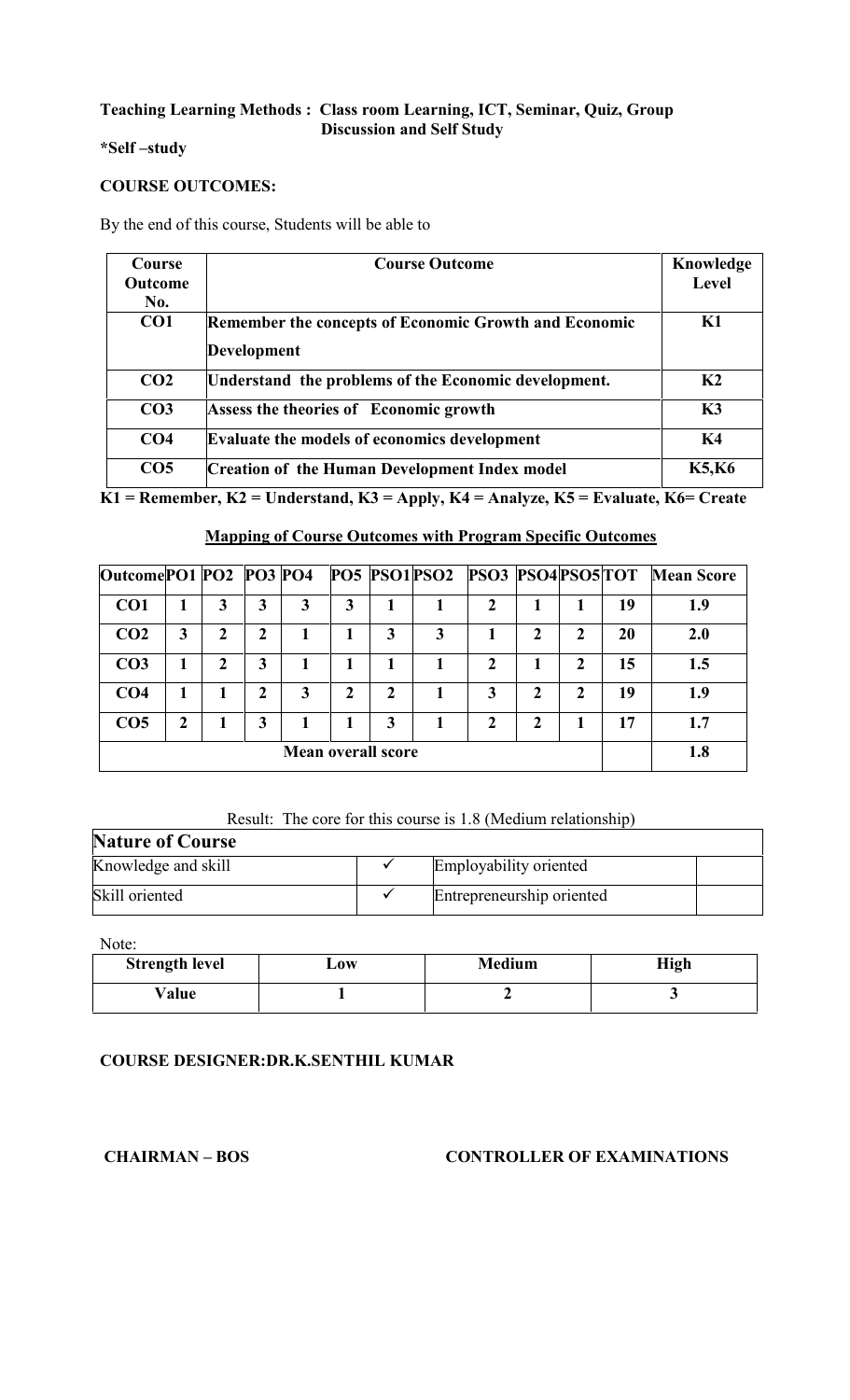#### **CREDIT: 5 COURSE CODE:U21EC2C3**

### **GOVERNMENT ARTS COLLEGE (AUTONOMOUS) KARUR-05**

**B.A., ECONOMICS – II SEMESTER – CORE COURSE - III**

(For the candidates admitted from the year 2021-22 onwards)

#### **INDIAN ECONOMY – II**

#### **COURSE OBJECTIVES:**

Comprehension of the nature and impact of New Economic Reforms on the Indian Economy.

Evaluating the changing role of agriculture, industrial and service sector and foreign sector in Indian

Economy.

Measuring the growth, volume, composition and direction of India's foreign trade and capital inflow since 1991.

Comprehension of the nature and impact of New Economic Reforms on the Indian Economy

| <b>UNIT-I</b>                                | Industries: Role of Industrialization- Features of new Industrial policy -<br>Industrial development under Five Year Plans - Role of small scale and cottage<br>industries in Indian Economy -Problems of Small scale Industries-Multinational<br>corporations: Role of MNCs in developing economies - Benefits and Evils of<br><b>MNCs</b>           |
|----------------------------------------------|-------------------------------------------------------------------------------------------------------------------------------------------------------------------------------------------------------------------------------------------------------------------------------------------------------------------------------------------------------|
| <b>UNIT-II</b>                               | Foreign Trade of India: Evolution of India's foreign trade-volume of India's<br>foreign trade – composition of foreign trade- direction of trade – Pattern of<br>exports and imports – changes in composition of foreign trade – new export and<br>import policy.                                                                                     |
| UNIT-III                                     | <b>Transport System :</b> Significance of transport- Functions and beneficial effects<br>of Railways- Road Transport and Economic Development-<br>Problems and<br>obstacles of road transport- Nature of water transport- Inland water transport -<br>Canal transport- Indian Shipping-Shipping Policy of India.                                      |
| <b>UNIT IV</b>                               | <b>Banking system in India :</b> Performance and growth of Banks after<br>Nationalisation* - Relationship between Reserve Bank and Commercial Bank in<br>India-components of Indian money market- Cooperative Banking System :<br>Primary Agricultural Credit Societies- central and state cooperative banks-<br>Institutional credit to agriculture. |
| <b>UNIT-V</b>                                | New Economic Policy: Privatisation in India-Ways of privatization -<br>Liberlisation – Globalisation : Meaning – background of globalization-<br>Advantages and disadvantages of globalization - Disinvestment process in India-<br>India and WTO                                                                                                     |
| <b>TEXT BOOK:</b><br><b>REFERENCE BOOKS:</b> | 1.S. Sankaran (2012) "Indian Economy " Margham Publications, Chennai<br>1. Agarwal. AN, (2012) Indian Economy, Wishwa Praksham, New Delhi.<br>2. Dalt Rudder and K.P.M.Sundharam (2014) Indian Economy S.Chand and Co, New Delhi                                                                                                                      |
|                                              |                                                                                                                                                                                                                                                                                                                                                       |

**3.Dhingra C (2009), The Indian Economy, Sultan and Chand, New Delhi.**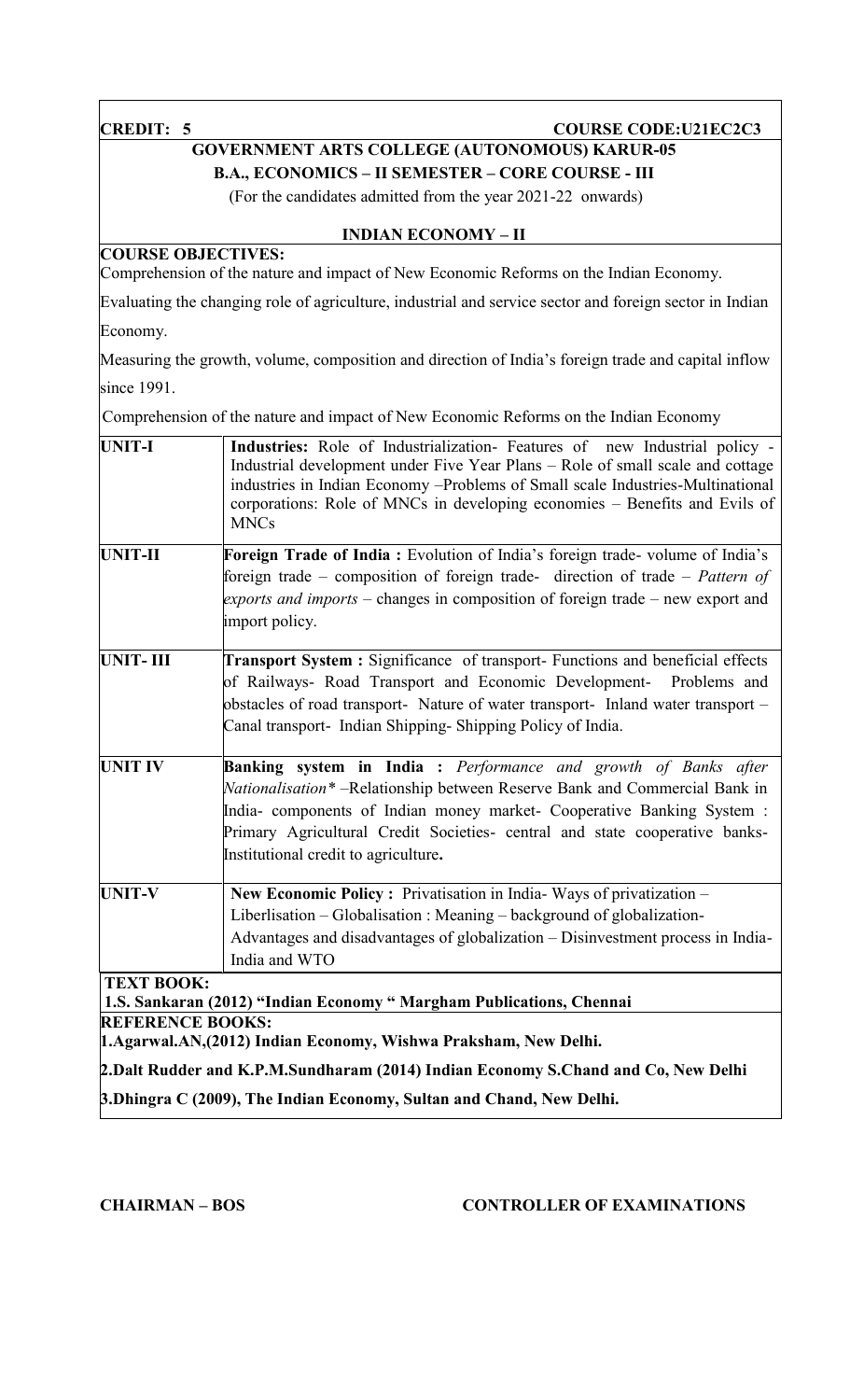#### **COURSE OUTCOME:**

| Course<br><b>Outcome</b> | <b>Course Outcome</b>                                                                          | Knowledge<br>Level |
|--------------------------|------------------------------------------------------------------------------------------------|--------------------|
| No.                      |                                                                                                |                    |
| CO1                      | Explain new Industrial policy - Industrial development under<br><b>Five Year Plans</b>         | K1                 |
| CO <sub>2</sub>          | <b>Identify the volume of India's foreign trade</b>                                            | K <sub>2</sub>     |
| CO <sub>3</sub>          | Summarize the Significance of transport- Functions and<br>beneficial effects of Railways.      | K3                 |
| CO <sub>4</sub>          | Interpret the development models                                                               | K <sub>4</sub>     |
| CO <sub>5</sub>          | Understand the Privatisation in India-Ways of privatization –<br>Liberlisation – Globalisation | <b>K5,K6</b>       |

**K1 = Remember, K2 = Understand, K3 = Apply, K4 = Analyze, K5 = Evaluate, K6= Create**

#### **Mapping of Course Outcomes with Program Specific Outcomes**

| Outcome PO1 PO2 PO3 PO4 |   |               |   |   | <b>PO5</b>         |   |   | PSO1PSO2 PSO3 PSO4PSO5TOT |   |             |    | <b>Mean Score</b> |
|-------------------------|---|---------------|---|---|--------------------|---|---|---------------------------|---|-------------|----|-------------------|
| CO <sub>1</sub>         |   | 3             | 3 | 3 | 3                  | 3 | 3 |                           | 2 |             | 25 | 2.5               |
| CO <sub>2</sub>         | 3 | $\mathcal{L}$ | 2 | 2 | 2                  | 3 | 3 |                           | 2 | 2           | 22 | 2.2               |
| CO <sub>3</sub>         |   |               | 3 | 2 |                    | 2 |   |                           |   | $\mathbf 2$ | 17 | 1.7               |
| CO <sub>4</sub>         | 2 | 3             | 2 | 3 | 2                  | 2 | 3 | 3                         | 2 | 2           | 24 | 2.4               |
| CO <sub>5</sub>         | ∍ | 2             | 3 |   |                    | 3 | 3 | ∍                         | 2 |             | 20 | 2.0               |
|                         |   |               |   |   | Mean overall score |   |   |                           |   |             |    | 2.16              |

#### Result: The core for this course is 2.16 (Medium relationship)

| <b>Nature of Course</b> |  |                           |  |  |
|-------------------------|--|---------------------------|--|--|
| Knowledge and skill     |  | Employability oriented    |  |  |
| Skill oriented          |  | Entrepreneurship oriented |  |  |

Note:

| <b>Strength level</b> | $-0W$ | <b>Medium</b> | High |
|-----------------------|-------|---------------|------|
| Value                 |       |               |      |

#### **COURSE DESIGNER:DR.S.JAGADEESPANDI**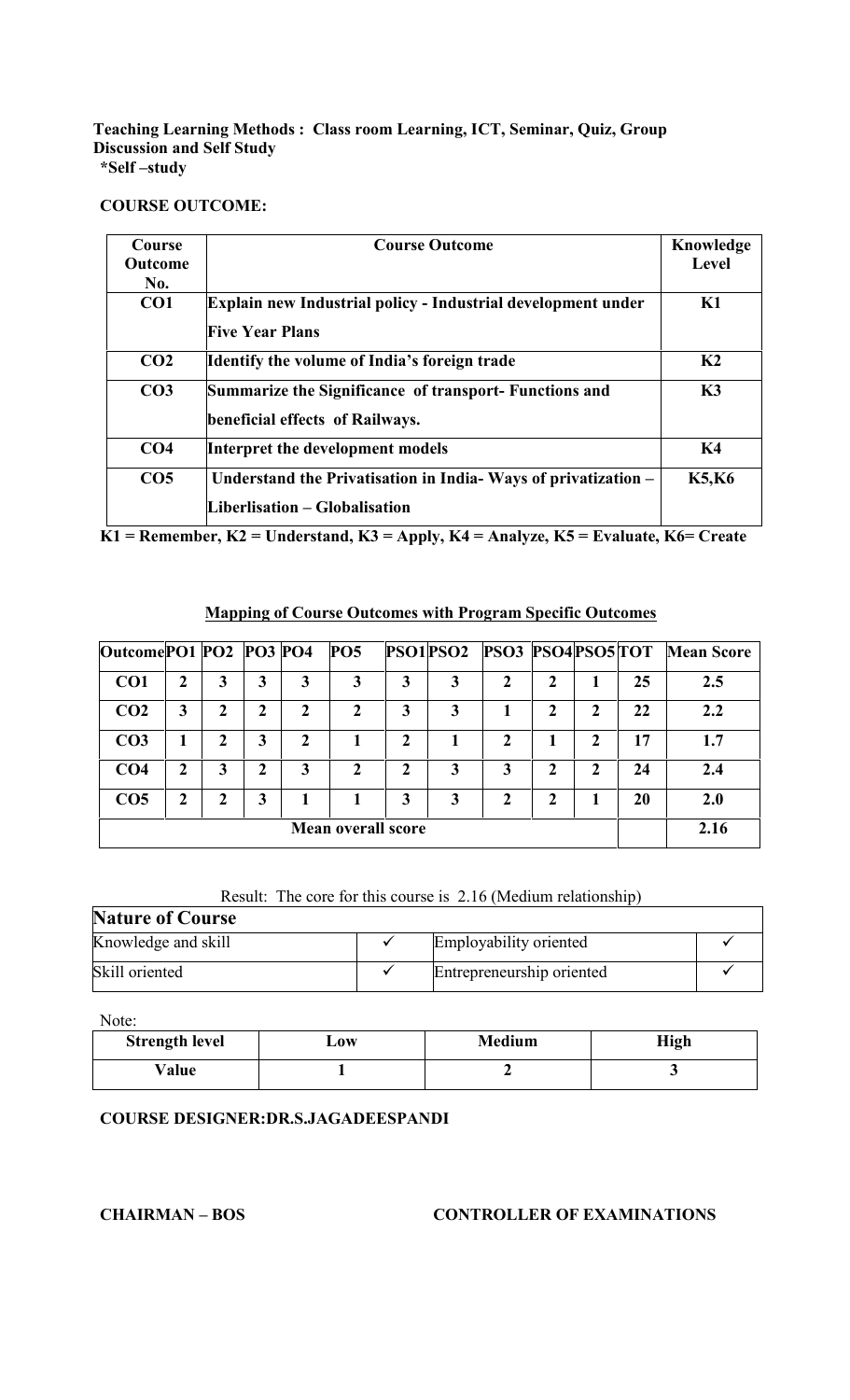### **CREDIT: 4 SUBJECT CODE:U21EC2A2 GOVERNMENT ARTS COLLEGE (AUTONOMOUS) KARUR-05 B.A., ECONOMICS – II SEMESTER – FIRST ALLIED COURSE - II** (For the candidates admitted from the year 2021-22 onwards)

#### **BASIC ACCOUNTANCY**

#### **COURSE OBJECTIVES:**

To acquire conceptual knowledge of basics of accounting

To Apply the Financial Statement Analysis associate with Financial Data in the organization.

To Analyse the complexities associated with management of cost of product and services in

the Organization.

To Equip with the knowledge of accounting process and preparation of final accounts of sole trader

| <b>UNIT-I</b>                 | <b>Introduction</b><br>Meaning and scope of Accounting – Objectives of Accounting – Basic<br>Accounting Concepts – Accounting transactions – Double Entry Book keeping –<br>Journal - Ledger - Preparation of Trial Balance - Preparation of cash book -<br>Bank Reconciliation Statement – Ned and Preparation |
|-------------------------------|-----------------------------------------------------------------------------------------------------------------------------------------------------------------------------------------------------------------------------------------------------------------------------------------------------------------|
| <b>UNIT-II</b>                | <b>Final Accounts</b><br>Preparation of Final Accounts of sole Trading concern – Adjustments –<br>Preparation of Receipts and Payments Accounts, Income and Expenditure<br>Accounts and Balance sheet of Non – Trading Organization.                                                                            |
| UNIT - III                    | <b>Depreciation and Insurance Claims</b><br>Depreciation - Meanings - Causes - Types - Strainght Line Method -<br>Written down value Method – Concept of useful life under companies act 2013.                                                                                                                  |
| <b>UNIT - IV</b>              | <b>Single Entry System</b><br>Meaning and features of Single Entry System - Defects - Difference<br>Between Single Entry and Double Entry System – Method of Calculation of Profit<br>Statement of affairs method – Conversion method.                                                                          |
| <b>UNIT-V</b>                 | <b>Partnership Accounts</b><br>Partnership Basic Concepts – Admission of a Partner – Retirement of<br>Partner - Death of a Partner - Dissolution of a Partnership firm - Goodwill -<br>Method of valuing Goodwill - Average period Method - Super Profit Method.                                                |
| <b>TEXT BOOK:</b>             | 1. Grewal T. S(2005), Advanced Accounts S. Chand & Company, New Delhi.                                                                                                                                                                                                                                          |
| <b>REFERENCE BOOK:</b>        | 1. Gupta R. L (2007), Advanced Accounts – R. L. Gupta, Sultan and Chand, New Delhi.                                                                                                                                                                                                                             |
|                               | 2. Jain and Nareng, (2016), Advanced Accountancy Principles of Accounting Kalyani                                                                                                                                                                                                                               |
| <b>Publishers, New Delhi.</b> |                                                                                                                                                                                                                                                                                                                 |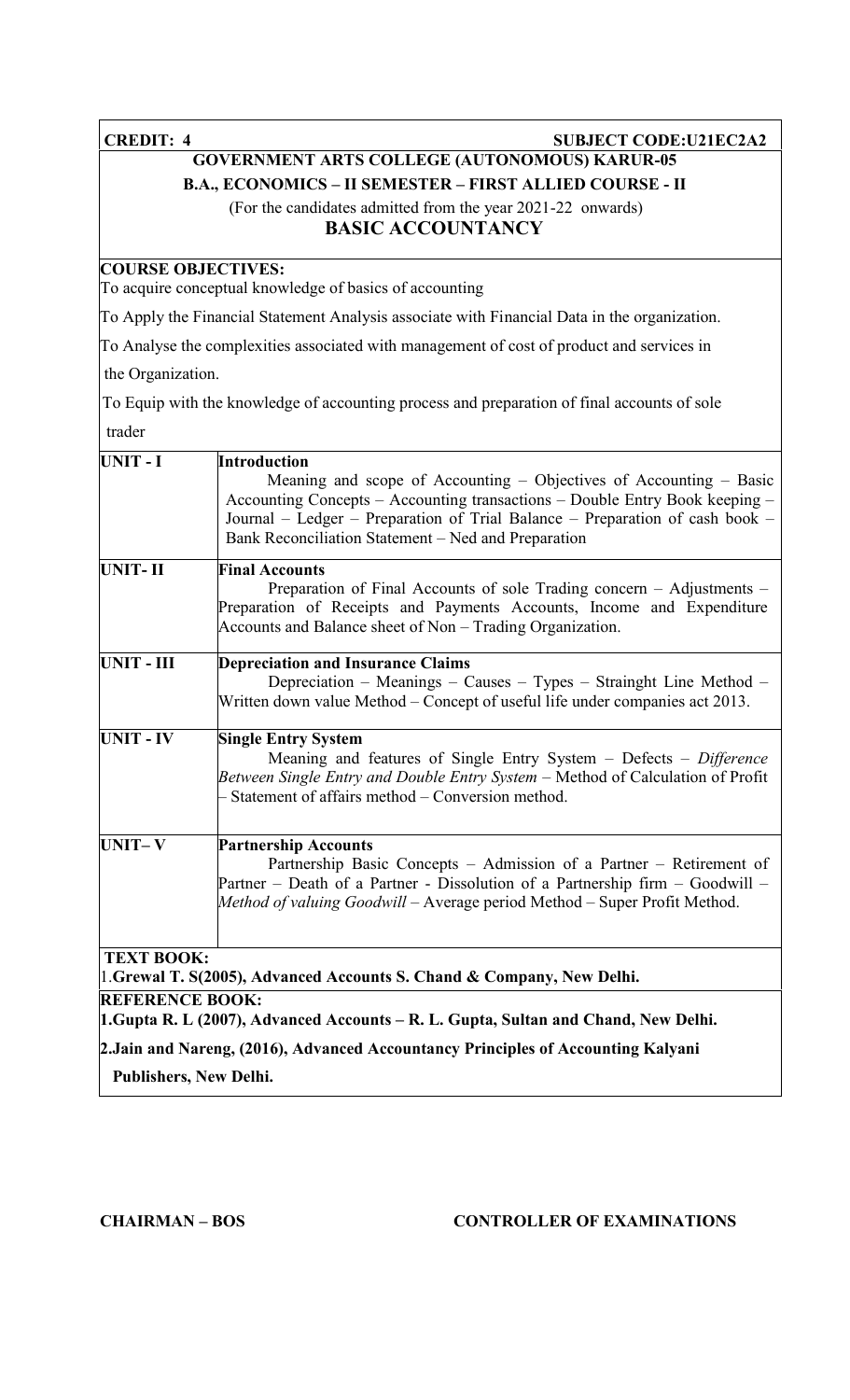#### **\*Self -study COURSE OUTCOME :**

| <b>Course</b><br>Outcome | <b>Course Outcome</b>                                         | Knowledge<br>Level |
|--------------------------|---------------------------------------------------------------|--------------------|
| No.                      |                                                               |                    |
| CO <sub>1</sub>          | <b>Outline the Objectives of Accounting</b>                   | K1                 |
| CO <sub>2</sub>          | <b>Understanding Double Entry Book keeping system</b>         | K <sub>2</sub>     |
| CO <sub>3</sub>          | Assess the usages of Depreciation analysis                    | K3                 |
| CO <sub>4</sub>          | Develop the Preparation of Final Accounts of sole Trading     | K <sub>4</sub>     |
| CO <sub>5</sub>          | <b>Construct the Method of Calculation of Profit analysis</b> | <b>K5,K6</b>       |

**K1 = Remember, K2 = Understand, K3 = Apply, K4 = Analyze, K5 = Evaluate, K6= Create**

### **Mapping of Course Outcomes with Program Specific Outcomes**

|                 |   |   |   |   |                           |   |   |   |   |    | Outcome  PO1   PO2   PO3   PO4   PO5   PSO1   PSO2   PSO3   PSO4   PSO5   TOT Mean Score |
|-----------------|---|---|---|---|---------------------------|---|---|---|---|----|------------------------------------------------------------------------------------------|
| CO <sub>1</sub> |   |   |   |   |                           |   | 3 | 2 | 2 | 18 | 1.8                                                                                      |
| CO <sub>2</sub> |   | 3 |   | 2 | 2                         | 3 |   | 3 | 3 | 21 | 2.1                                                                                      |
| CO <sub>3</sub> | 2 | 2 |   |   | 2                         | 2 |   | 2 | 2 | 15 | 1.5                                                                                      |
| CO <sub>4</sub> |   | 3 | 2 | 2 | 2                         | 3 | 3 | 3 |   | 21 | 2.1                                                                                      |
| CO <sub>5</sub> | 2 | 2 |   | 3 | 3                         | 3 |   | 2 |   | 22 | 2.2                                                                                      |
|                 |   |   |   |   | <b>Mean overall score</b> |   |   |   |   |    | 1.94                                                                                     |

### Result: The core for this course is 1.94 (Medium relationship)

| <b>Nature of Course</b> |  |                           |  |  |
|-------------------------|--|---------------------------|--|--|
| Knowledge and skill     |  | Employability oriented    |  |  |
| Skill oriented          |  | Entrepreneurship oriented |  |  |

Note:

| <b>Strength level</b> | $\mathbf{\mathbf{\omega}}$ ow | <b>Medium</b> | High |
|-----------------------|-------------------------------|---------------|------|
| $^{\vee}$ alue        |                               | -             |      |

### **COURSE DESIGNER:DR.K.SENTHIL KUMAR**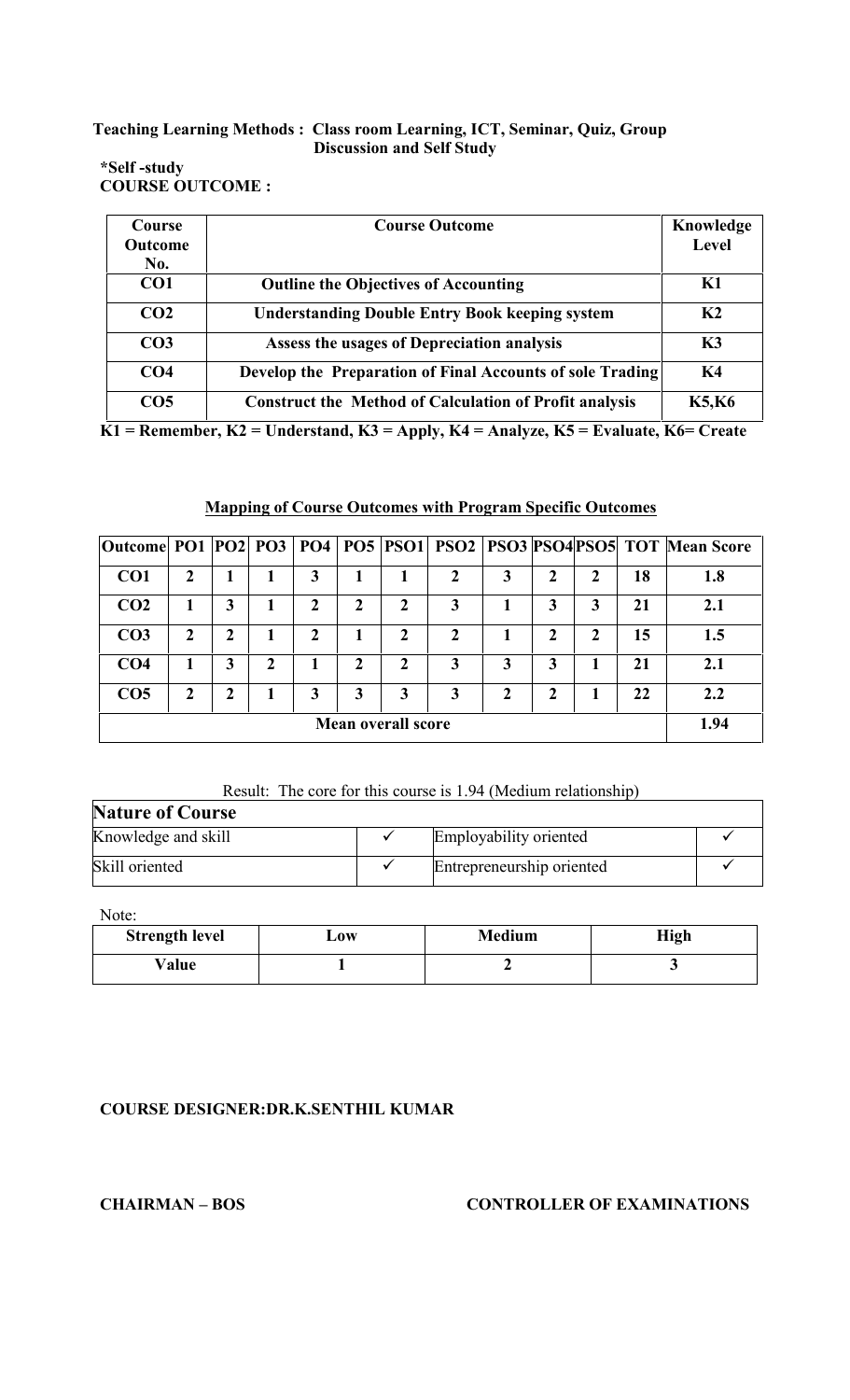| <b>CREDIT: 3</b>                             | <b>COURSE CODE: U21EC2A3</b>                                                                                                                                                                                                                                                                                                                                               |
|----------------------------------------------|----------------------------------------------------------------------------------------------------------------------------------------------------------------------------------------------------------------------------------------------------------------------------------------------------------------------------------------------------------------------------|
|                                              | <b>GOVERNMENT ARTS COLLEGE (AUTONOMOUS) KARUR-05</b>                                                                                                                                                                                                                                                                                                                       |
|                                              | B.A., ECONOMICS - II SEMESTER - FIRST ALLIED COURSE - III                                                                                                                                                                                                                                                                                                                  |
|                                              | (For the candidates admitted from the year 2021-22 onwards)                                                                                                                                                                                                                                                                                                                |
|                                              | <b>CONSTITUTION OF INDIA</b>                                                                                                                                                                                                                                                                                                                                               |
| <b>COURSE OBJECTIVES:</b>                    | Understand the structure and composition of Indian Constitution                                                                                                                                                                                                                                                                                                            |
|                                              | To understand the structure of executive, legislature and judiciary                                                                                                                                                                                                                                                                                                        |
|                                              | Understand and analyse federalism in the Indian context                                                                                                                                                                                                                                                                                                                    |
|                                              | To understand the central and state relation, financial and administrative.                                                                                                                                                                                                                                                                                                |
| <b>UNIT-I</b>                                | <b>The Historical Background</b><br>Utility of a Historical Perspective – Government of India Act 1858<br>- Montagu-Chelmsford Report and Indian Councils Act 1919 – Main Features<br>of the system introduced by the Act of 1919-Simon Commission -<br>Changes introduced by the Indian Independence Act, 1947.                                                           |
| <b>UNIT-II</b>                               | The Philosophy of the Constitution<br>The objectives resolution $-$ the Preamble $-$ Independent and<br>Sovereign – Republic – promotion of International Peace –<br>democracy – Representative Democracy – government of the People, for the<br>people – Political Justice – democratic society – economic justice – Social<br>Justice – Liberty equality and Fraternity. |
| <b>UNIT-III</b>                              | <b>Features of the constitution</b><br>Drawn from different sources – recast of constitution by 42nd 43rd and<br>44th amendments - Federal relations elaborately deal with - Fundamental<br>Rights, directive Principles and Fundamental duties- Social Equality guaranteed by<br>the Constitution - Basic features of the Constitution                                    |
| <b>UNIT IV</b>                               | <b>Fundamental Rights and Fundamental Duties</b><br>Individual rights and Fundamental rights - Exceptions to Fundamental<br>Right - Article 14. Article 15 and Article 16.- The mandal Commission Case -<br>Article 19 The six freedoms - Supreme court as the guardian of Fundamental<br>rights – fundamental duties and Enforcement.                                     |
| <b>UNIT V</b>                                | <b>Federal Structure, Minorities, Schedule Castes and scheduled tribes</b><br>Federal Structure in the constitution-Assignment of taxes and<br>functions between union and states-Finance Commission-Provisions for<br>protection of Minorities – religious freedom – linguistic and cultural rights.                                                                      |
| <b>TEXT BOOK:</b><br><b>REFERENCE BOOKS:</b> | 1. Durga Das Basu (2016) 23rd Edition, Introduction to the constitution of India,<br>Lexis Nexis, Butterworths Wadhwa Nagpur<br>1. Report of the Indian constitution (Simon Report) Vol 1 PP112 et seq.                                                                                                                                                                    |
|                                              | 2. Report of the Joint Parliamentary committee (Simon report) Vol 1 pp232-38                                                                                                                                                                                                                                                                                               |
| 25-02-1956.                                  | 3. Inaugural Address of the Pandit Nehru at the seminar on Parliamentary Democracy                                                                                                                                                                                                                                                                                         |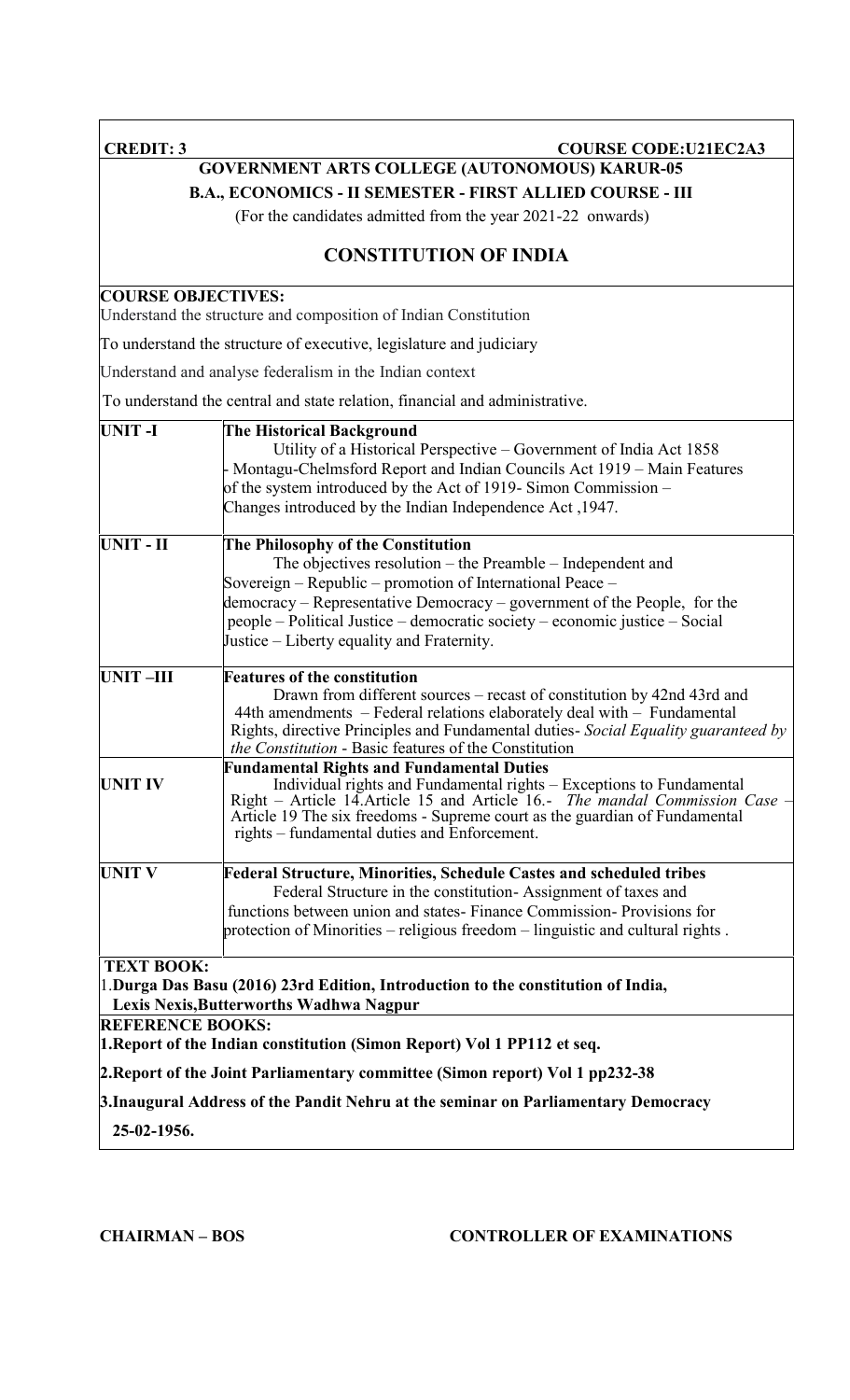#### **COURSE OUTCOMES:**

By the end of this course, Students will be able to

| Course          | <b>Course Outcome</b>                                        | Knowledge      |
|-----------------|--------------------------------------------------------------|----------------|
| <b>Outcome</b>  |                                                              | Level          |
| No.             |                                                              |                |
| CO <sub>1</sub> | Remembering the basic concepts of historical background of   | K1             |
|                 | constitution of India                                        |                |
| CO <sub>2</sub> | <b>Understanding the Philosophy of the Constitution</b>      | K <sub>2</sub> |
| CO <sub>3</sub> | Applying the fiscal federalism in terms of central and state | K3             |
|                 | powers                                                       |                |
| CO <sub>4</sub> | Analysing the Individual rights and Fundamental rights       | <b>K4</b>      |
| CO <sub>5</sub> | Creating the knowledge of the Federal Structure in the       | <b>K5,K6</b>   |
|                 | constitution                                                 |                |

**K1 = Remember, K2 = Understand, K3 = Apply, K4 = Analyze, K5 = Evaluate, K6= Create**

#### **Mapping of Course Outcomes with Program Specific Outcomes**

| Outcome PSO1 PSO2 PSO3 PSO4 PSO5 PO1 PO2 PO3 PO4 PO5 Total |                  |   |                |                           |               |                |             |   |   |              |              | <b>Mean</b>  |
|------------------------------------------------------------|------------------|---|----------------|---------------------------|---------------|----------------|-------------|---|---|--------------|--------------|--------------|
|                                                            |                  |   |                |                           |               |                |             |   |   |              | <b>Score</b> | <b>Score</b> |
| CO <sub>1</sub>                                            | 3                |   | $\mathbf{2}$   | $\mathbf{2}$              | 3             | $\overline{2}$ | 1           | 3 |   | $\mathbf{2}$ | 20           | 2.0          |
| CO <sub>2</sub>                                            | 3                |   |                | 3                         | $\mathcal{L}$ | 3              |             | 2 | 2 |              | 19           | 1.9          |
| CO <sub>3</sub>                                            |                  | 3 | $\mathbf{2}$   | 3                         | 2             | $\overline{2}$ | $\mathbf 2$ |   |   | 3            | 20           | 2.0          |
| CO <sub>4</sub>                                            | $\boldsymbol{2}$ |   | 2              | $\overline{2}$            |               | $\overline{2}$ |             | 3 | 3 | $\mathbf{2}$ | 19           | 1.9          |
| CO <sub>5</sub>                                            | 3                |   | $\mathfrak{D}$ | 3                         | 3             |                | 3           | 2 | 2 | 3            | 23           | 2.3          |
|                                                            |                  |   |                | <b>Overall mean score</b> |               |                |             |   |   |              |              | 2.02         |

#### **Result: The core for this course is 2.02 (Medium relationship)**

## **Nature of Course** Knowledge and skill  $\checkmark$  Employability oriented Skill oriented **Entrepreneurship oriented**

Note:

| <b>Strength level</b> | $\mathbf{\omega}$ ow | <b>Medium</b> | <b>High</b> |
|-----------------------|----------------------|---------------|-------------|
| Value                 |                      |               |             |

#### **COURSE DESIGNER:DR.S.MANAVALAN**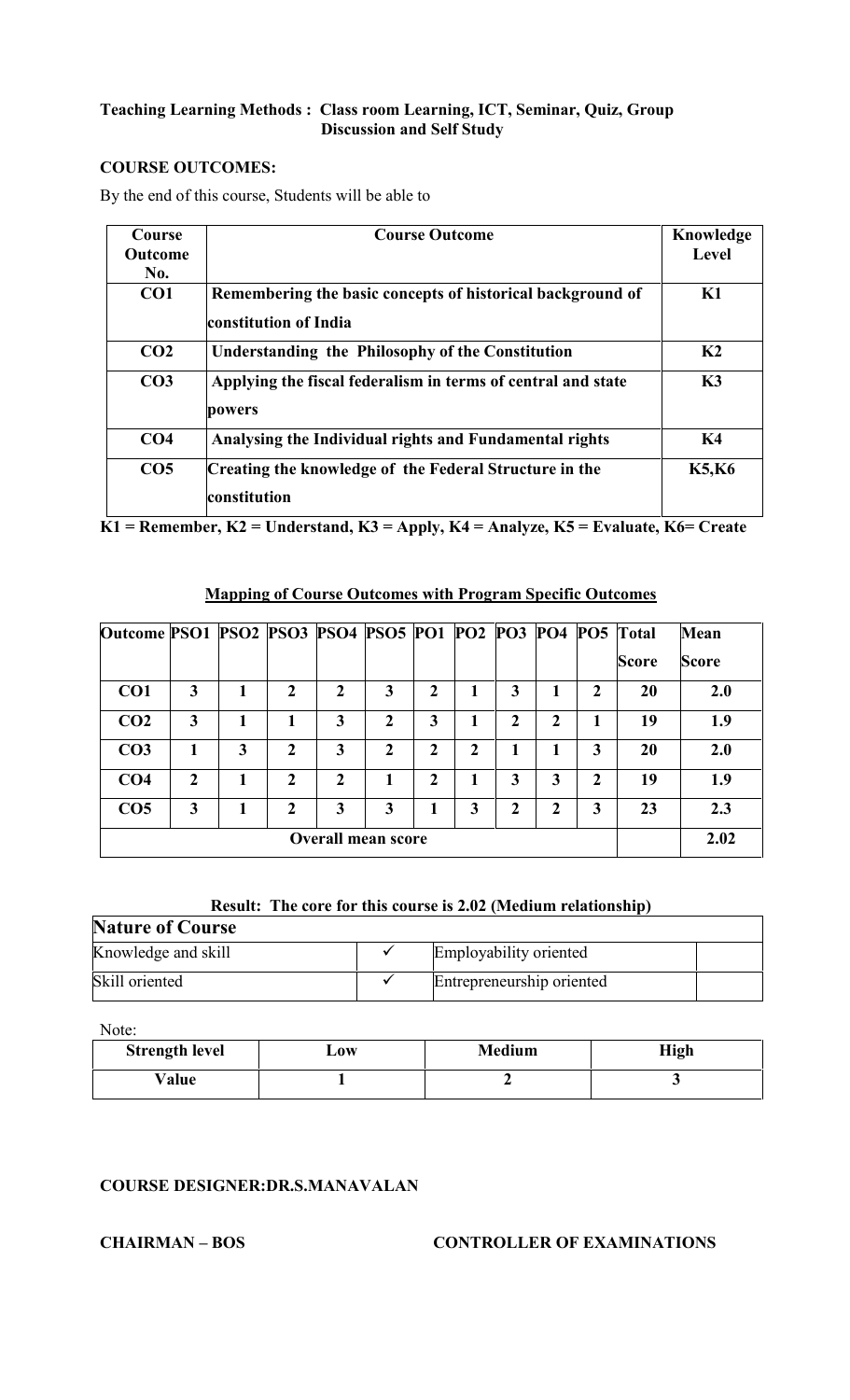#### **CREDIT:5 COURSE COURSE CODE:U21EC3C4**

#### **GOVERNMENT ARTS COLLEGE (AUTONOMOUS) KARUR-05 B.A., ECONOMICS - III SEMESTER - CORE COURSE -IV**

(For the candidates admitted from the year 2015- 16 onwards)

#### **MICRO ECONOMICS – I**

#### **COURSE OBJECTIVES:**

To impart basic economic principles governing the behaviors of individuals and firms regarding consumption and production.

To develop the skills of analysis and application of the principles to the real world problems.

To analyse the interaction between the product and the factor markets and understand the nature of

factor pricing.

| <b>UNIT-I</b>                                         | Definition of Economics- Adam Smith- Marshall- Robins- Samuelson-                    |
|-------------------------------------------------------|--------------------------------------------------------------------------------------|
|                                                       | Micro and Macro approach- Inductive and deductive method- Positive vs                |
|                                                       | Normative Science- Static and dynamic analysis- Economic laws- Partial vs            |
|                                                       | General Equilibrium.                                                                 |
| <b>UNIT-II</b>                                        | Theory of consumer behavior- Cardinal Utility- Ordinal Utility- Law of               |
|                                                       | diminishing Marginal Utility- Law of Equi-Marginal Utility- - Indifference curve     |
|                                                       | analysis- Features of Indifference curve- Consumer's Equilibrium.                    |
| <b>UNIT-III</b>                                       | Demand - Law of Demand - Elasticity of demand- Types and                             |
|                                                       | Measurement-Factors influencing elasticity of demand- Uses of elasticity of          |
|                                                       | demand- Consumer's surplus.                                                          |
| <b>UNIT-IV</b>                                        | Factors of Production- Land, Labour, Capital and Organization- Laws of               |
|                                                       | returns-Law of variable proportions- Return to scale.                                |
| <b>UNIT-V</b>                                         | Cost and Revenue- Concepts of cost and revenue- Average, Marginal and                |
|                                                       | Total cost- Nature of short run and long run cost curves- Revenue; Total Revenue     |
|                                                       | - Marginal Revenue – Average Revenue - Importance of revenue curves.                 |
| <b>TEXT BOOK:</b>                                     |                                                                                      |
|                                                       | 1.S.Sankaran (2009) – "Micro Economics", Margham Publications, Chennai.              |
| <b>REFERENCE BOOKS:</b>                               |                                                                                      |
|                                                       | 1. Ahuja H.L. (1996) - Principles of Micro Economics, A New look at Economic Theory, |
| $\alpha$ $\alpha$ $\alpha$ $\alpha$ $\alpha$ $\alpha$ |                                                                                      |

**S.Chand, New Delhi.**

**2.Dewett K.K - Micro Economics, S.Chand, New Delhi, 2009.**

**3.Jhingan M.L, (2008) Micro Economic Theory, Konark, New Delhi.**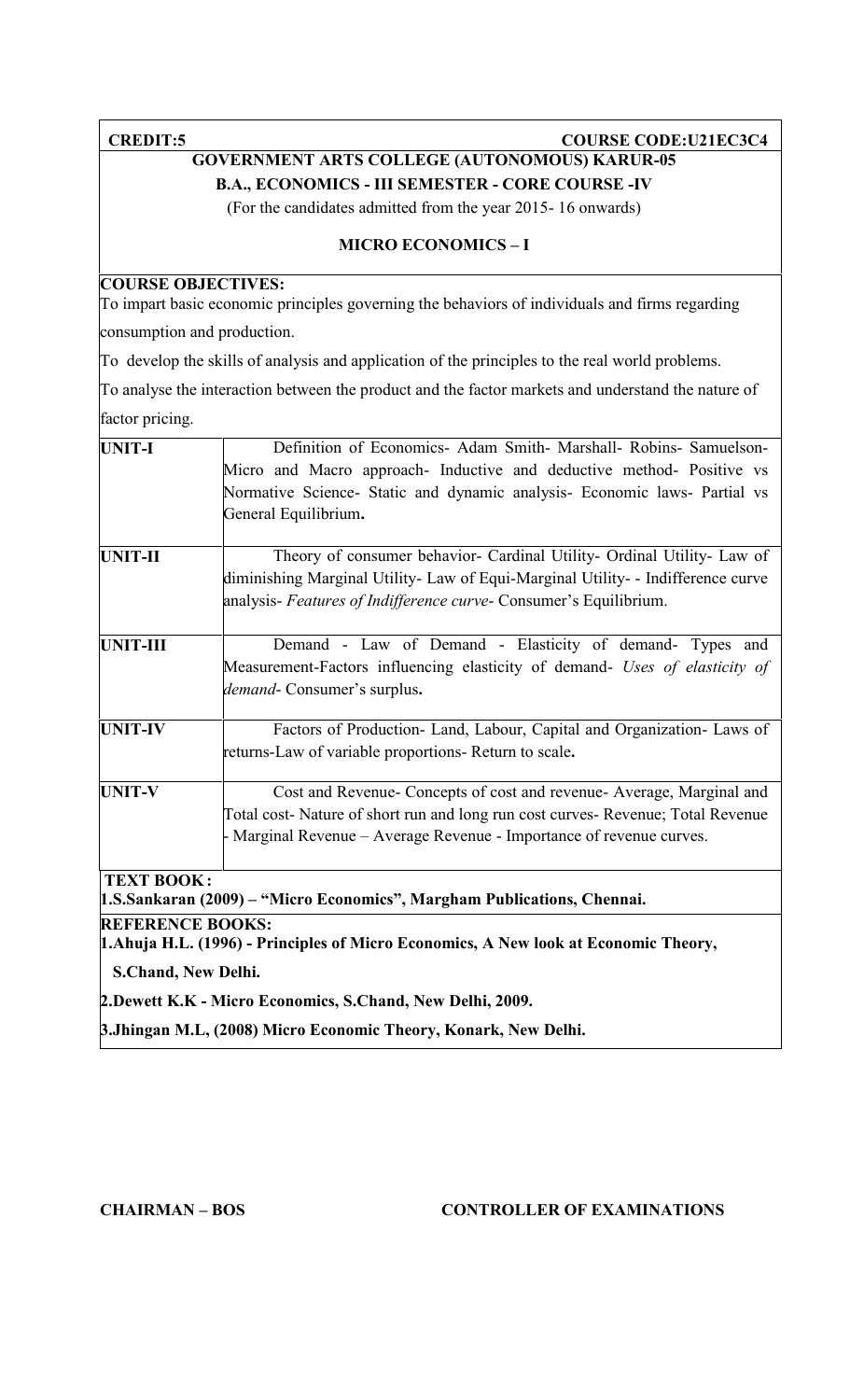#### **\*Self –study**

#### **COURSE OUTCOME:**

| Course          | <b>Course Outcome</b>                                | Knowledge      |
|-----------------|------------------------------------------------------|----------------|
| Outcome         |                                                      | Level          |
| No.             |                                                      |                |
| CO1             | Remembering the concepts of micro economics.         | K1             |
| CO <sub>2</sub> | Understanding the Determinants of utility analysis.  | K <sub>2</sub> |
| CO <sub>3</sub> | Application of demand and types of demand on various | K3             |
|                 | category of goods                                    |                |
| CO <sub>4</sub> | Illustrate the functions of production function      | K4             |
| CO <sub>5</sub> | <b>Evaluating the theory of consumer surplus</b>     | <b>K5,K6</b>   |

**K1 = Remember, K2 = Understand, K3 = Apply, K4 = Analyze, K5 = Evaluate, K6= Create**

### **Mapping of Course Outcomes with Program Specific Outcomes**

| Outcome PO1 PO2 PO3 PO4   |             |   |   |   | <b>PO5</b> |   |   | <b>PSO1PSO2 PSO3 PSO4PSO5TOT</b> |     |      |    | <b>Mean Score</b> |
|---------------------------|-------------|---|---|---|------------|---|---|----------------------------------|-----|------|----|-------------------|
| CO <sub>1</sub>           | 2           |   | 3 | 2 |            | 3 | 3 |                                  | 3   | 2    | 21 | 2.1               |
| CO <sub>2</sub>           |             |   | 3 | 3 | 3          | 3 |   |                                  | 3   | 3    | 25 | 2.5               |
| CO <sub>3</sub>           | 3           |   | 2 |   | 2          |   | 2 | 2                                | 3   |      | 18 | 1.8               |
| CO <sub>4</sub>           | $\mathbf 2$ | 3 | 2 | 2 | 2          | 3 | 3 |                                  |     | 2    | 22 | 2.2               |
| CO <sub>5</sub>           |             | 2 | 2 | 2 | 2          | 3 |   |                                  | 3   | 2    | 21 | 2.1               |
| <b>Mean overall score</b> |             |   |   |   |            |   |   |                                  | 107 | 2.14 |    |                   |

#### **Result: The core for this course is 2.14 (Medium relationship)**

| <b>Nature of Course</b> |  |                           |  |  |  |  |
|-------------------------|--|---------------------------|--|--|--|--|
| Knowledge and skill     |  | Employability oriented    |  |  |  |  |
| Skill oriented          |  | Entrepreneurship oriented |  |  |  |  |

Note:

| <b>Strength level</b> | $\mathbf{\omega}\mathbf{0}\mathbf{W}$ | Medium | High |
|-----------------------|---------------------------------------|--------|------|
| Value                 |                                       |        |      |

### **COURSE DESIGNER:DR.K.SENTHIL KUMAR**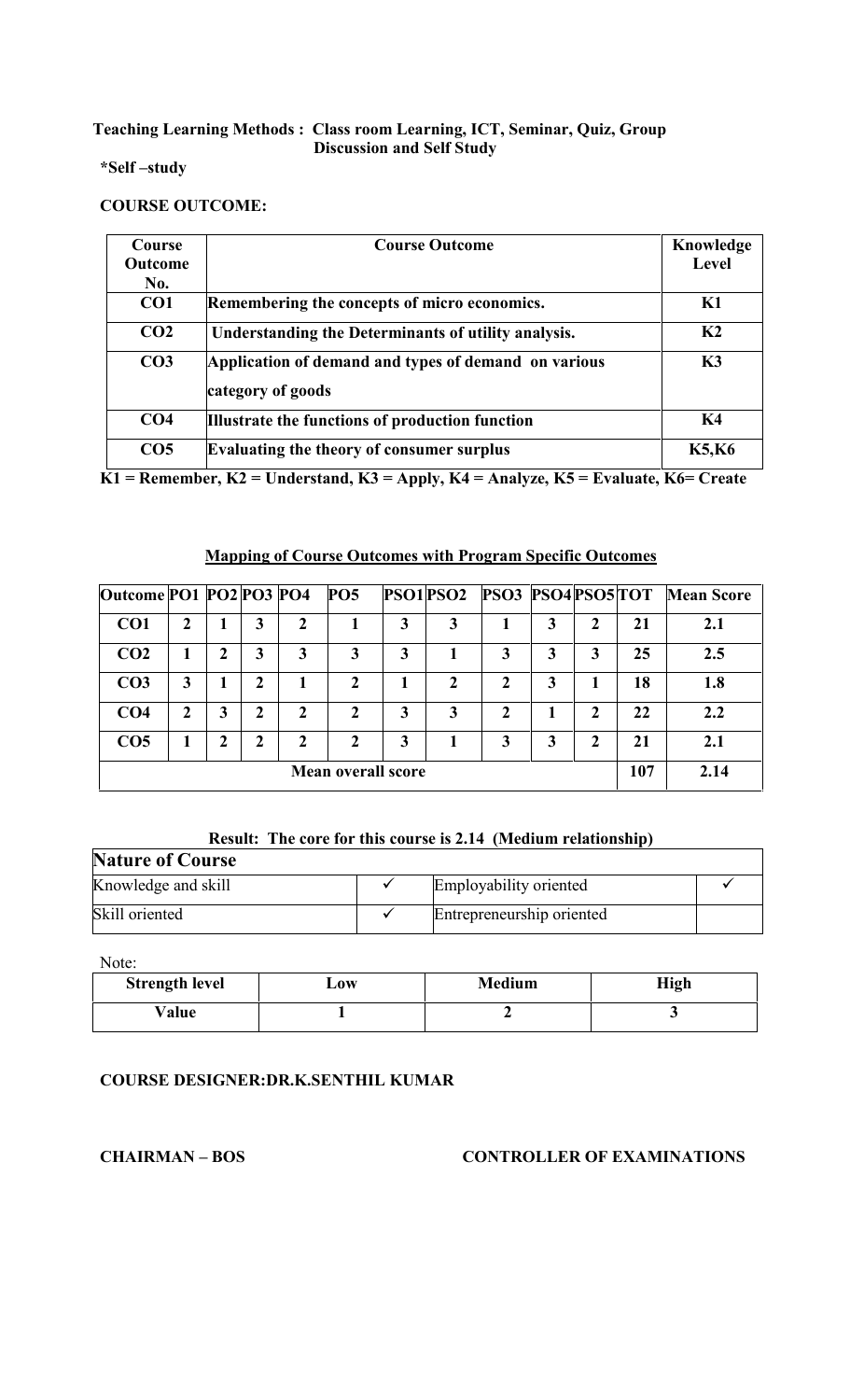| <b>CREDIT: 4</b>  | <b>COURSE CODE:U21EC3C5</b>                                                                                                                                         |
|-------------------|---------------------------------------------------------------------------------------------------------------------------------------------------------------------|
|                   | <b>GOVERNMENT ARTS COLLEGE (AUTONOMOUS) KARUR-05</b>                                                                                                                |
|                   | <b>B.A., ECONOMICS - III SEMESTER - CORE COURSE - V</b>                                                                                                             |
|                   | (For the candidates admitted from the year 2021-22 onwards)                                                                                                         |
|                   | <b>MONETARY ECONOMICS</b>                                                                                                                                           |
|                   | <b>COURSE OBJECTIVES:</b><br>To make the students to understand the meaning and view on money.                                                                      |
|                   | To enable the students to understand the various monetary theories                                                                                                  |
| UNIT-I            | <b>Money</b>                                                                                                                                                        |
|                   | Meaning, definition-Barter systems and its defects-Evolution of<br>money- Functions of money- Role of money in capitalist economy- money in<br>socialistic economy. |
| <b>UNIT II</b>    | <b>Monetary Standard</b><br>Meaning – attributes of a good monetary standard - Types of                                                                             |
|                   | Monetary standard -metallic standard - Monometalism - Bi -                                                                                                          |
|                   | Metalism – Gresham's Law - Paper currency standard: special features-                                                                                               |
|                   | Merits and Demerits- Principles and Methods of Note Issue – <i>India's</i>                                                                                          |
|                   | Present Currency System*.                                                                                                                                           |
| <b>UNIT III</b>   | <b>Value of Money</b><br>Value of Money – Supply of Money – Different view of money                                                                                 |
|                   | supply - Determinants of Money supply – Demand for Money –                                                                                                          |
|                   | Fisher's Quantity Theory - Cambridge Equations - Keynes'                                                                                                            |
|                   | approach – Friedman Quantity Theory and money.                                                                                                                      |
| <b>UNIT IV</b>    | <b>Banking</b><br>Commercial Banking – structure and functions – Role of                                                                                            |
|                   | Commercial Banks in Economic Development - Development                                                                                                              |
|                   | Banking – features- structure of development banks in India - Central                                                                                               |
|                   | Banking - Functions of Central Bank -- Recent Trends in Banking* -                                                                                                  |
|                   | Innovative Banking – ATM – Teller System – Credit and Debit Card –                                                                                                  |
|                   | Factoring Services – E - Banking                                                                                                                                    |
| <b>UNIT-V</b>     | <b>Monetary Policy:</b><br>Meaning-definitions- objectives- monetary policy instruments-                                                                            |
|                   | quantitative and qualitative measures-limitations of monetary policy.                                                                                               |
| <b>TEXT BOOK:</b> | 1.M.L.Jhingan Monetary Economics, Vrindha Publications (P) Ltd., Delhi.                                                                                             |
|                   | <b>REFERENCE BOOKS:</b>                                                                                                                                             |
|                   | 1.D.M.Mithani " Money, Banking, International Trade and Public Finance"                                                                                             |
|                   | Himalaya Publications, Delhi.                                                                                                                                       |
|                   | 2. Narayan M.L.Seth-Money, Banking and Trade, Lakshmi Publications, Agra.                                                                                           |
|                   | 3.S. Sankaran (2012) "Monetary Economics", Margam Publications, Chennai                                                                                             |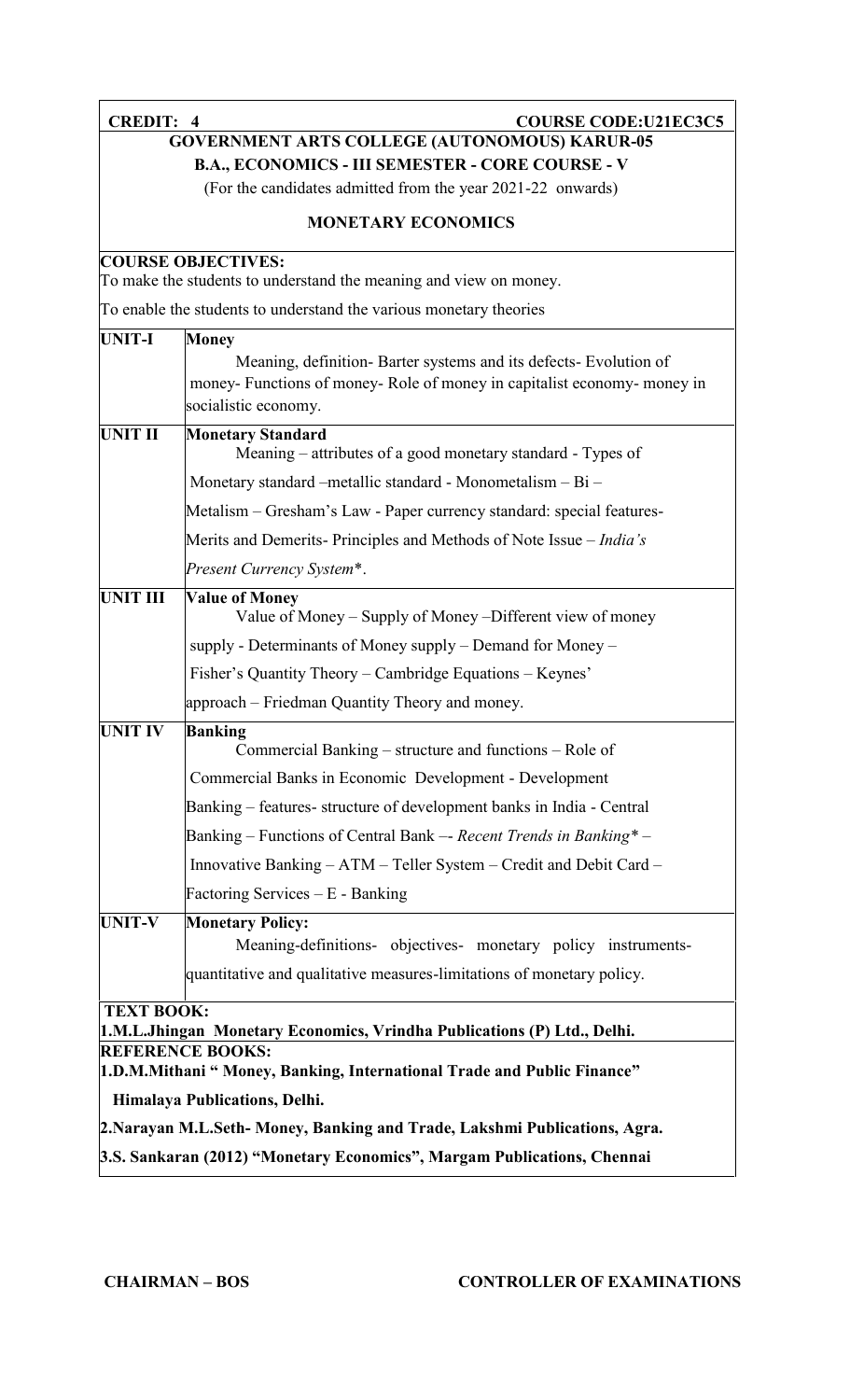#### **\*Self -study**

#### **COURSE OUTCOME:**

| Course          | <b>Course Outcome</b>                                                                   | Knowledge      |
|-----------------|-----------------------------------------------------------------------------------------|----------------|
| <b>Outcome</b>  |                                                                                         | <b>Level</b>   |
| No.             |                                                                                         |                |
| CO <sub>1</sub> | Understand the concepts of money Functions of money- Role of<br>money.                  | K1             |
| CO <sub>2</sub> | <b>Explain the Determinants of Money supply and types of</b><br>monetary standards.     | K <sub>2</sub> |
| CO <sub>3</sub> | Interpret the Fisher's Quantity Theory – Cambridge Equations<br>- Keynes' Income Theory | K3             |
| CO <sub>4</sub> | Illustrate the functions of Central and commercial<br>banks                             | <b>K4</b>      |
| CO <sub>5</sub> | <b>Evaluating the implications of Monetary Policy on developing</b><br>economy          | <b>K5,K6</b>   |

**K1 = Remember, K2 = Understand, K3 = Apply, K4 = Analyze, K5 = Evaluate, K6= Create**

#### **Mapping of Course Outcomes with Program Specific Outcomes**

| Outcome PO1 PO2 PO3 PO4 |                           |   |   |              | PO5 |   | PSO1PSO2 | <b>PSO3 PSO4PSO5TOT</b> |   |   |    | <b>Mean Score</b> |
|-------------------------|---------------------------|---|---|--------------|-----|---|----------|-------------------------|---|---|----|-------------------|
| CO <sub>1</sub>         | 2                         |   | 3 | 2            |     | 3 | 3        |                         | 3 | 2 | 21 | 2.1               |
| CO <sub>2</sub>         |                           | 2 | 3 | 3            | 3   | 3 |          | 3                       | 3 | 3 | 25 | 2.5               |
| CO <sub>3</sub>         | 3                         |   | 2 |              | 2   |   | 2        | 2                       | 3 |   | 18 | 1.8               |
| CO <sub>4</sub>         | 2                         | 3 | 2 | $\mathbf{2}$ | 2   | 3 |          | 2                       |   | 2 | 20 | 2.0               |
| CO <sub>5</sub>         |                           | 2 | 2 | 2            | 2   | 2 |          | 3                       | 3 | 2 | 20 | 2.0               |
|                         | <b>Mean overall score</b> |   |   |              |     |   |          |                         |   |   |    | 2.08              |

#### **Result: The core for this course is 2.08 (Medium relationship)**

| <b>Nature of Course</b> |  |                           |  |  |  |  |
|-------------------------|--|---------------------------|--|--|--|--|
| Knowledge and skill     |  | Employability oriented    |  |  |  |  |
| Skill oriented          |  | Entrepreneurship oriented |  |  |  |  |

Note:

| <b>Strength level</b> | $\mathbf{\mathbf{\omega}}$ ow | <b>Medium</b> | High |
|-----------------------|-------------------------------|---------------|------|
| Value                 |                               |               |      |

#### **COURSE DESIGNER:DR.S.JAGADEESPANDI**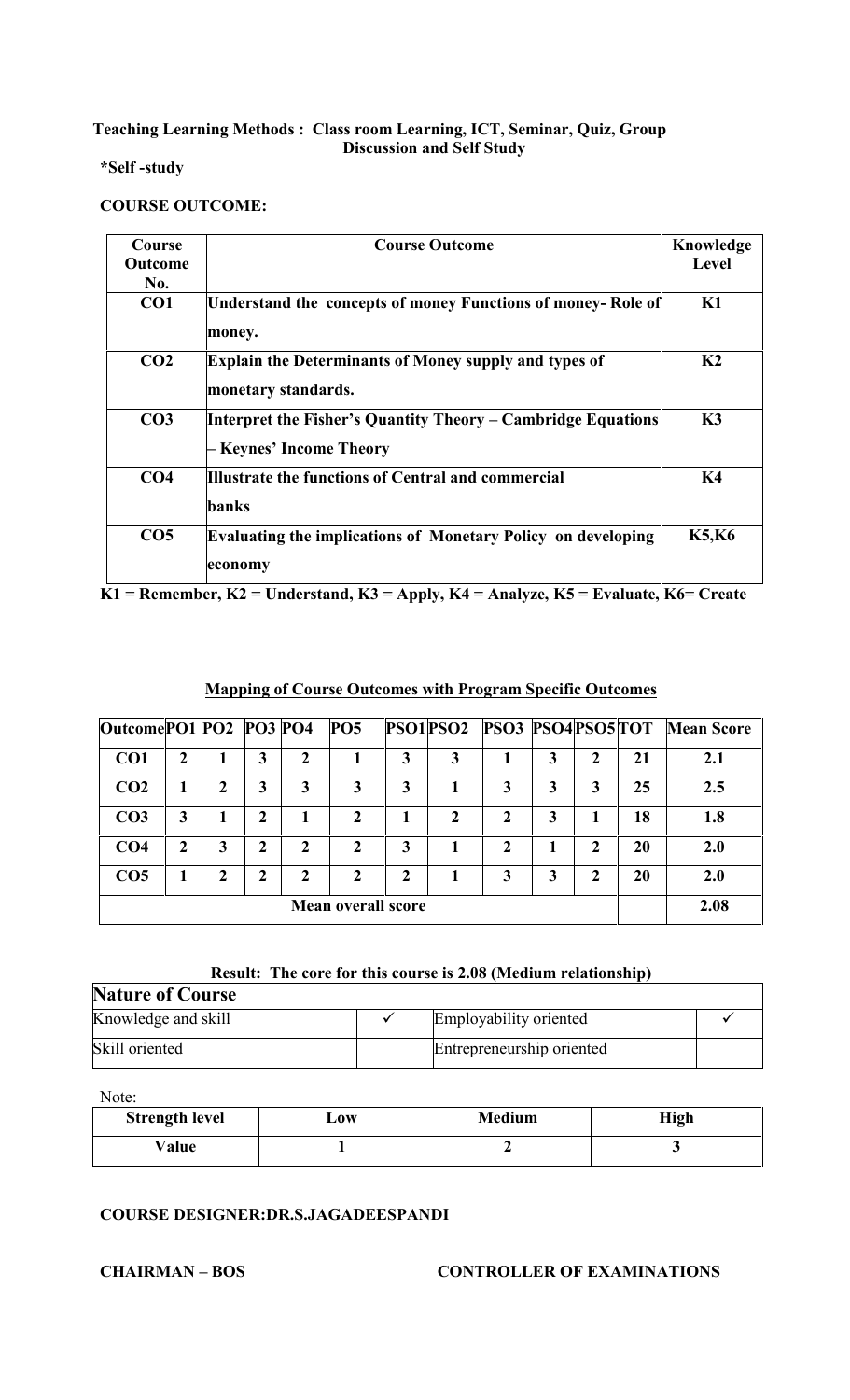**CREDIT : 3 COURSE CODE:U21EC3A4 GOVERNMENT ARTS COLLEGE (AUTONOMOUS) KARUR-05**

**B.A., ECONOMICS - III SEMESTER - SECOND ALLIED COURSE - I**

(For the candidates admitted from the year 2021-22 onwards)

#### **STATISTICAL METHODS - I**

### **COURSE OBJECTIVES:**

To inculcate the knowledge on basic elements of statistics.

To intend to train the students with their application.

To enable the students to apply the statistical tools to analyze the economic problems

| <b>UNIT-I</b>     | Statistics- Meaning and definition-Nature and Scope- Statistics and           |
|-------------------|-------------------------------------------------------------------------------|
|                   | other sciences-Functions and limitations.                                     |
| <b>UNIT-II</b>    | Measures of Central tendencies: Arithmetic Mean - Median,                     |
|                   | Mode, Geometric Mean and Harmonic Mean.                                       |
| $UNIT - III$      | Measures of Dispersion: Range, Quartile Deviation, Mean                       |
|                   | Deviation about Mean, Median and Mode, Standard Deviation.                    |
| <b>UNIT-IV</b>    | Skewness and Kurtosis: Difference between Dispersion and Skewness-            |
|                   | Karl-Pearson, Bowley and Kelly's measures of Skewness-Kurtosis-               |
|                   | Measures of Kurtosis                                                          |
| $UNIT -V$         | Vital statistics-Meaning - – uses of vital statistics – methods of obtaining  |
|                   | vital statistics Mortality – meaning - measurement of mortality - Crude Birth |
|                   | Rate                                                                          |
| <b>TEXT BOOK:</b> |                                                                               |

1.**Kathamba Rajan (2017) Economic and Business Statistics, Himalaya Publications, New Delhi**.

**REFERENCE BOOKS:**

**1.Gupta, S.P.; Gupta, M.P.(2019) Business Statistics Himalaya Publications, New Delhi.**

**2.K.Kapoor and S.C.Gupta, (2010)Fundamentals of Mathematical Statistics, Sulthan Chand and Sons, New Delhi.**

3**..C.M. ChikkodiB. G Sathiya Prasad (2018)Business Statistics Himalaya Publications, New Delhi.**

**Note: Question should consist of 50 % theory and 50% problems**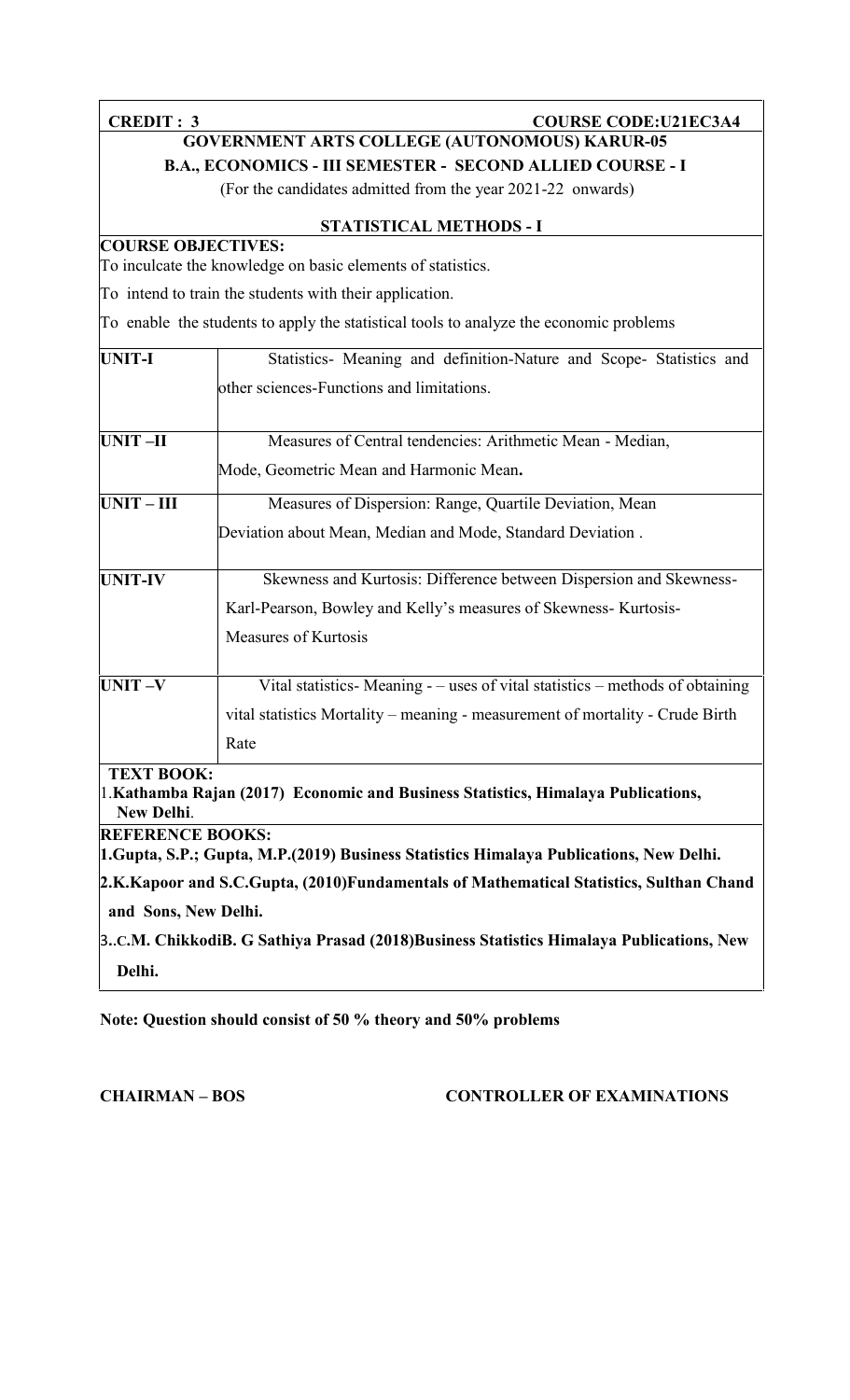**Teaching Learning Methods : Class room Learning, ICT, and Self Study (Participatory Learning Technique)**

#### **Self Study\* To prepare the Chart through Collection of Field data (Group Assignment)**

#### **COURSE OUTCOME:**

| <b>Course</b>   | <b>Course Outcome</b>                                            | Knowledge      |
|-----------------|------------------------------------------------------------------|----------------|
| <b>Outcome</b>  |                                                                  | Level          |
| No.             |                                                                  |                |
| CO1             | <b>Outline the fundamentals of Statistics</b>                    | K1             |
| CO <sub>2</sub> | Understanding the measures of central tendency                   | K <sub>2</sub> |
| CO <sub>3</sub> | <b>Explain the measures of dispersion and Quartile Deviation</b> | K3             |
| CO <sub>4</sub> | <b>Analyse the Skewness and Kurtosis analysis</b>                | K4             |
| CO <sub>5</sub> | Creating the Knowledge of obtaining vital statistic methods      | <b>K5,K6</b>   |

**K1 = Remember, K2 = Understand, K3 = Apply, K4 = Analyze, K5 = Evaluate, K6= Create**

#### **Mapping of Course Outcomes with Program Specific Outcomes**

| Outcome PO1 PO2 PO3 PO4 |   |              |   |   |                           |   | PO5 PSO1 PSO2 | <b>PSO3 PSO4PSO5TOT</b> |             |   |     | <b>Mean Score</b> |
|-------------------------|---|--------------|---|---|---------------------------|---|---------------|-------------------------|-------------|---|-----|-------------------|
| CO <sub>1</sub>         | 3 | 3            | 3 |   | 3                         | 3 |               |                         | 2           | 3 | 24  | 2.4               |
| CO <sub>2</sub>         | 2 | 3            | 3 | 3 | 3                         |   | 3             | $\mathbf 2$             | 3           | 2 | 25  | 2.5               |
| CO <sub>3</sub>         | 3 | $\mathbf{2}$ | 3 |   | 3                         | 2 | 2             | 3                       | $\mathbf 2$ | 3 | 24  | 2.4               |
| CO <sub>4</sub>         | 2 | 3            | 2 | 3 | 3                         | 2 | 3             | 3                       | 3           | 2 | 26  | 2.6               |
| CO <sub>5</sub>         | 3 | 2            | 3 | 3 |                           |   | 2             | 3                       | 2           | 3 | 27  | 2.7               |
|                         |   |              |   |   | <b>Mean overall score</b> |   |               |                         |             |   | 126 | 2.52              |

#### **Result: The core for this course is 2.52 (High relationship)**

| <b>Nature of Course</b> |                           |  |
|-------------------------|---------------------------|--|
| Knowledge and skill     | Employability oriented    |  |
| Skill oriented          | Entrepreneurship oriented |  |

Note:

| <b>Strength level</b> | $\mathbf{\mathbf{\omega}}$ ow | <b>Medium</b> | High |
|-----------------------|-------------------------------|---------------|------|
| Value                 |                               |               |      |

#### **COURSE DESIGNER:DR.N.MUKUNDAN**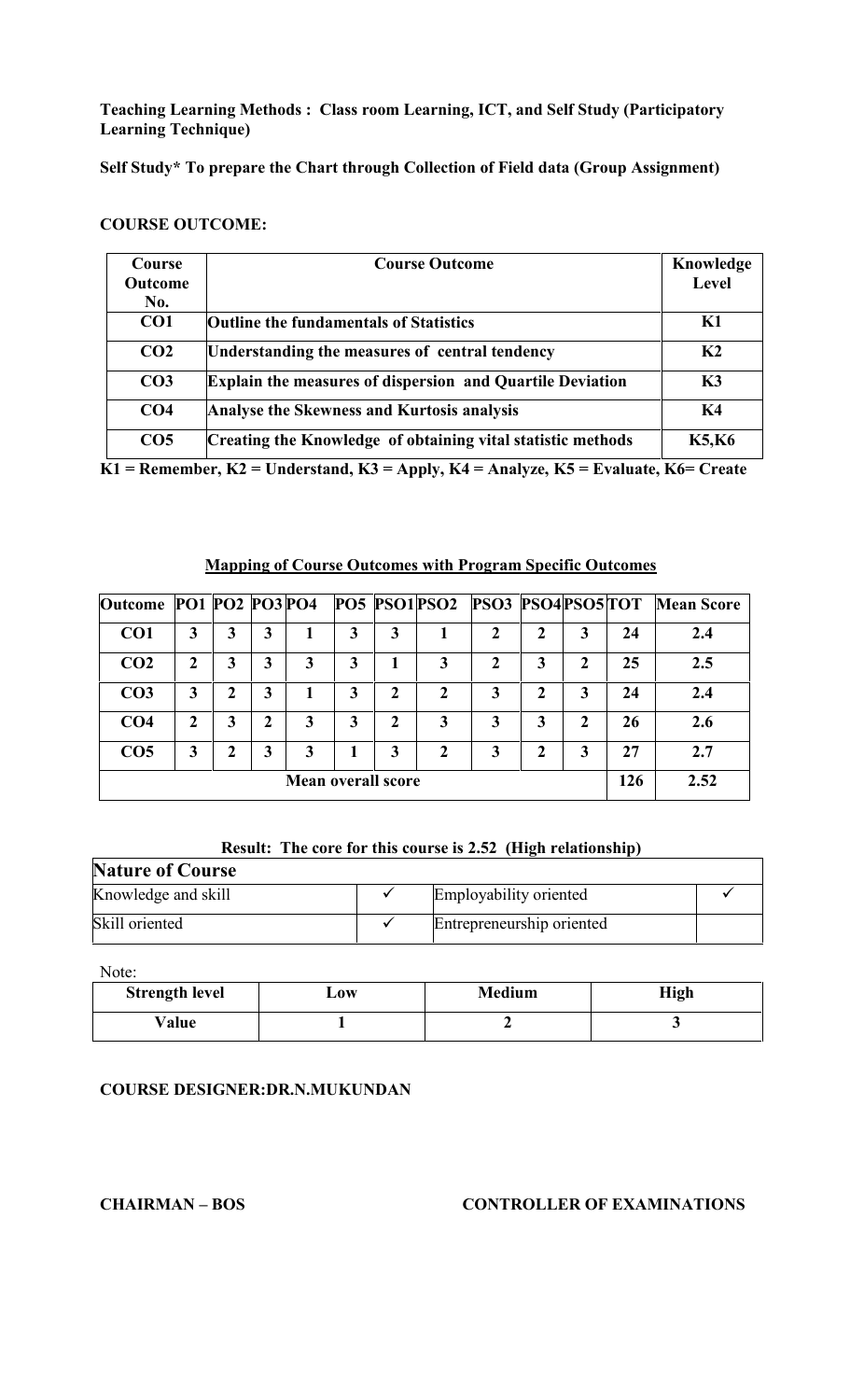| <b>CREDIT: 2</b>          | <b>COURSE CODE:U21EC3N1</b>                                                                                                  |
|---------------------------|------------------------------------------------------------------------------------------------------------------------------|
|                           | <b>GOVERNMENT ARTS COLLEGE (AUTONOMOUS) KARUR-05</b>                                                                         |
|                           | <b>B.A., ECONOMICS - III SEMESTER - NON CORE ELECTIVE - I</b><br>(For the candidates admitted from the year 2021-22 onwards) |
|                           | PRINCIPLES OF MANAGEMENT                                                                                                     |
| <b>COURSE OBJECTIVES:</b> | The aim of this paper is to enable the students to understand the concepts of management.                                    |
|                           | To endow students with the knowledge of Organization and its Structure.                                                      |
| <b>UNIT-I</b>             | <b>INTRODUCTION</b>                                                                                                          |
|                           | Meaning of Management - Definition of Management - Features                                                                  |
|                           | or Characteristics of Management- Functions of Management- Importance                                                        |
|                           | of Management.                                                                                                               |
| <b>UNIT-II</b>            | <b>MANAGEMENT THOUGHT</b><br>Hendry Fayol- Frederick Winslow Taylor- Scientific Management - Peter F.                        |
|                           | Drucker                                                                                                                      |
| UNIT-III                  | <b>PLANNING</b><br>Introduction- Meaning- Definition- Objectives- Importance- Steps                                          |
|                           | in Planning - Progress- Limitations.                                                                                         |
| <b>UNIT-IV</b>            | <b>ORGANISATION</b><br>Meaning- Definition- Functions of Organisation- Classification                                        |
|                           | of organization*- Importance.                                                                                                |
| <b>UNIT-V</b>             | <b>CO-ORDINATION</b><br>Meaning-Definition-Features of co-ordination-Need and Importance                                     |
|                           | of co-ordination-Techniques of co-ordination.                                                                                |
| <b>TEXT BOOK:</b>         | 1. Ramasamy, T., (2016) Principles of Management, Himalaya Publishing House                                                  |
| <b>REFERENCE BOOKS:</b>   | 1. Prasad, L.M., (2015) Principles and Practice of Management, Sultan Chand & Sons                                           |
|                           | 2. Rajan Nair and Varma M. M., (1995), "Marketing Management", Sultan Chand &                                                |
| Sons, New Delhi.          |                                                                                                                              |
|                           | 3. Pillai R.N. S.and Bagavathi(1997), "Modern Marketing Principles & Practice",                                              |
|                           | Sultan Chand & Sons, New Delhi.                                                                                              |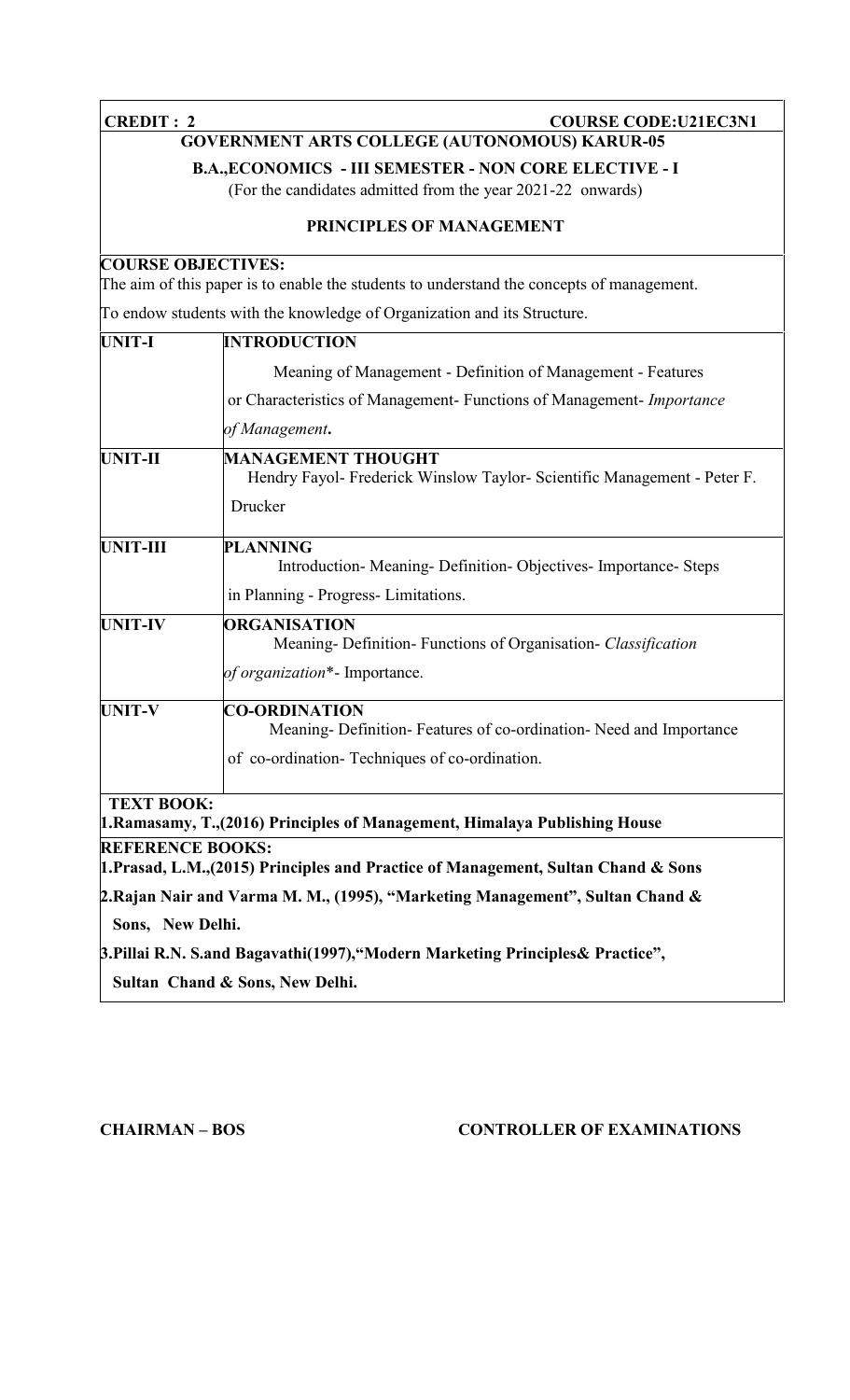#### **\*Self -study**

#### **COURSE OUTCOME:**

| Course          | <b>Course Outcome</b>                                            | Knowledge      |
|-----------------|------------------------------------------------------------------|----------------|
| <b>Outcome</b>  |                                                                  | Level          |
| No.             |                                                                  |                |
| CO <sub>1</sub> | Remembering the concepts and Functions of management             | K1             |
| CO <sub>2</sub> | Understanding the classical and modern thoughts of<br>management | K <sub>2</sub> |
| CO <sub>3</sub> | Assess the importance of planning                                | K3             |
| CO <sub>4</sub> | Analysing the various categories of management                   | K4             |
| CO <sub>5</sub> | Evaluating the techniques of coordination in management          | <b>K5,K6</b>   |
|                 | principles                                                       |                |

**K1 = Remember, K2 = Understand, K3 = Apply, K4 = Analyze, K5 = Evaluate, K6= Create**

### **Mapping of Course Outcomes with Program Specific Outcomes**

| Outcome PO1 PO2 PO3 PO4 |   |   |   |              | PO5                       |              |   | <b>PSO1PSO2 PSO3 PSO4PSO5TOT</b> |   |   |    | <b>Mean Score</b> |
|-------------------------|---|---|---|--------------|---------------------------|--------------|---|----------------------------------|---|---|----|-------------------|
| CO <sub>1</sub>         | 2 |   | 3 | 2            |                           | 3            | 3 |                                  | 3 |   | 21 | 2.1               |
| CO <sub>2</sub>         |   | 2 | 2 | 3            | 2                         | 2            |   | 3                                | 3 | 3 | 25 | 2.2               |
| CO <sub>3</sub>         | 3 |   | 2 |              | $\mathbf{2}$              |              | 2 | 2                                | 3 |   | 18 | 1.8               |
| CO <sub>4</sub>         | 2 | 3 | 2 | 2            | $\mathbf 2$               | 3            | 3 | 2                                |   | 2 | 22 | 2.2               |
| CO <sub>5</sub>         |   | 2 | 2 | $\mathbf{2}$ | $\mathbf{2}$              | $\mathbf{2}$ |   | 3                                | 3 | י | 21 | 2.0               |
|                         |   |   |   |              | <b>Mean overall score</b> |              |   |                                  |   |   |    | 2.06              |

### **Result: The core for this course is 2.06 (Medium relationship)**

| <b>Nature of Course</b> |  |                           |  |  |
|-------------------------|--|---------------------------|--|--|
| Knowledge and skill     |  | Employability oriented    |  |  |
| Skill oriented          |  | Entrepreneurship oriented |  |  |

Note:

| <b>Strength level</b> | $\mathbf{\boldsymbol{\omega}}$ ow | <b>Medium</b> | <b>High</b> |
|-----------------------|-----------------------------------|---------------|-------------|
| Value                 |                                   |               |             |

### **COURSE DESIGNER:DR.A.MANIVEL**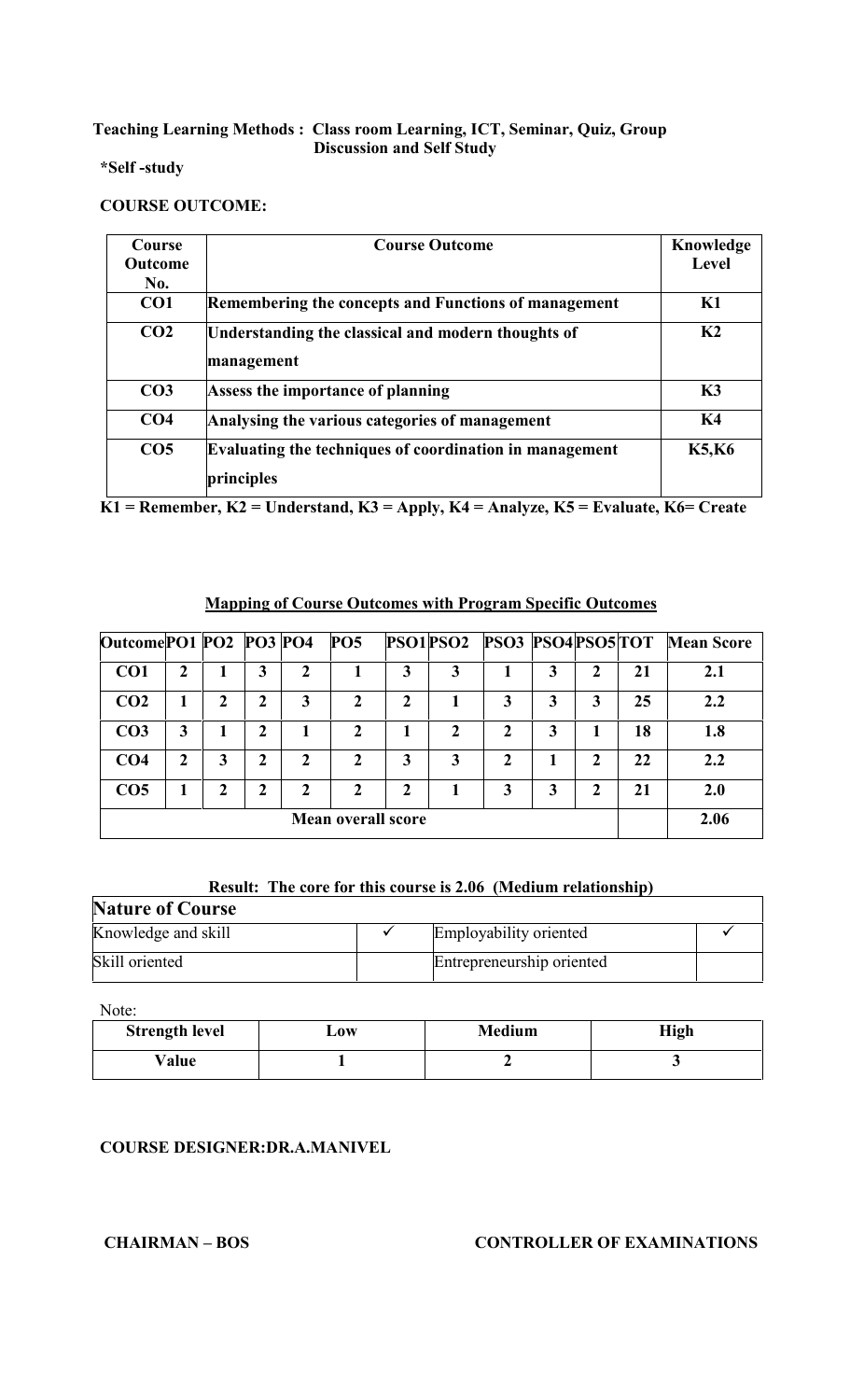#### **CREDIT: 5 SUBJECT CODE:U21EC4C6**

#### **GOVERNMENT ARTS COLLEGE (AUTONOMOUS) KARUR-05 B.A., ECONOMICS - IV SEMESTER -CORE COURSE - VI**

(For the candidates admitted from the year 2021-22 onwards)

#### **MICRO ECONOMICS – II**

#### **COURSE OBJECTIVES:**

To impart basic economic principles governing the behaviors of individuals and firms are

regarding consumption and production.

To develop the skills of analysis and application of the principles to the real world problems.

To analyse the interaction between the product and the factor markets and understand the nature of factor pricing.

| <b>UNIT-I</b>     | Market Structure- Meaning- Types- Perfect Competition- Price and Output                                                                    |
|-------------------|--------------------------------------------------------------------------------------------------------------------------------------------|
|                   | Determination-Equilibrium of the firm and industry in short and long run.                                                                  |
| UNIT-II           | Simple Monopoly-Discriminating Monopoly-Price and Output determination<br>under simple and discriminating monopoly.                        |
| <b>UNIT-III</b>   | Features of Monopolistic Competition-Equilibrium of firm and industry under                                                                |
|                   | short run and long run (Group Equilibrium) Selling Cost <sup>*</sup> .                                                                     |
| <b>UNIT-IV</b>    | Theories of factor pricing- Marginal Productivity Theory- Rent- Ricardian<br>Theory of Rent-Wages- Real and Nominal Wage*- Theory of Wages |
| <b>UNIT-V</b>     | Interest - Classical- Neo- Classical and Keynesian Theory of Interest- Profits-                                                            |
|                   | Net and Gross profit - Theories of Profit.                                                                                                 |
| <b>TEXT BOOK:</b> |                                                                                                                                            |
|                   | 1.S.Sankaran (2011) "Micro Economics", Margham Publications, Chennai.                                                                      |
|                   | <b>REFERENCE BOOKS:</b><br>1. Ahuja H.L. (1996) – "Principles of Micro Economics, A New look at Economic Theory",                          |
|                   | S.Chand, New Delhi.                                                                                                                        |

**2.Dewett K.K - Micro Economics, S.Chand, New Delhi, 2009.**

**3.Jhingan M.L, (2008) Micro Economic Theory, Konark, New Delhi.**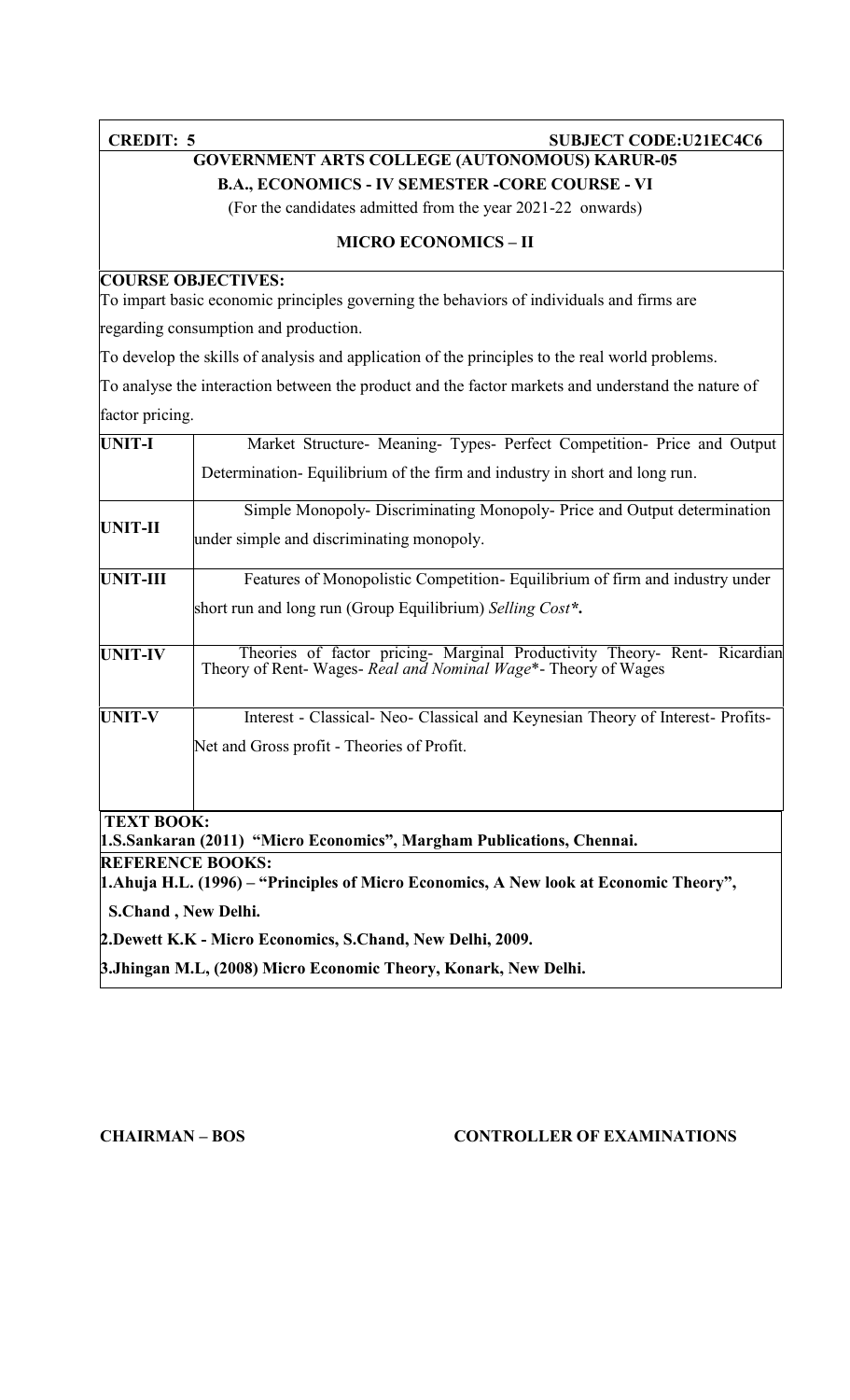#### **\*Self -study**

#### **COURSE OUTCOME:**

| Course          | <b>Course Outcome</b>                                                 | Knowledge      |
|-----------------|-----------------------------------------------------------------------|----------------|
| <b>Outcome</b>  |                                                                       | Level          |
| No.             |                                                                       |                |
| CO <sub>1</sub> | Understand the concepts and market structure of micro<br>economics.   | K1             |
| CO <sub>2</sub> | <b>Identifying the Determinants of monopoly for a commodity</b>       | K <sub>2</sub> |
| CO <sub>3</sub> | Application of monopolistic competition of consumer based<br>products | K3             |
| CO <sub>4</sub> | Illustrate the classical theories of factor pricing                   | <b>K4</b>      |
| CO <sub>5</sub> | Evaluating the modern theories of factor pricing                      | <b>K5,K6</b>   |

**K1 = Remember, K2 = Understand, K3 = Apply, K4 = Analyze, K5 = Evaluate, K6= Create**

#### **Mapping of Course Outcomes with Program Specific Outcomes**

| Outcome PO1 PO2 PO3 PO4 |                  |   |   |                | <b>PO5</b>                |   |   | <b>PSO1PSO2 PSO3 PSO4PSO5TOT</b> |   |              |    | <b>Mean Score</b> |
|-------------------------|------------------|---|---|----------------|---------------------------|---|---|----------------------------------|---|--------------|----|-------------------|
| CO <sub>1</sub>         | 2                |   | 3 | $\overline{2}$ |                           | 3 | 3 |                                  | 3 | 2            | 21 | 2.1               |
| CO <sub>2</sub>         |                  |   | 3 | 3              | 3                         | 3 |   |                                  | 3 | 3            | 25 | 2.5               |
| CO <sub>3</sub>         | 3                |   | 2 |                | 2                         |   | 2 | 2                                | 3 |              | 18 | 1.8               |
| CO <sub>4</sub>         | $\boldsymbol{2}$ | 3 | 2 | 2              | $\mathbf{2}$              | 3 | 3 | 2                                |   | $\mathbf{2}$ | 22 | 2.2               |
| CO <sub>5</sub>         |                  | 2 | 2 | $\mathbf{2}$   | $\mathbf{2}$              | 3 |   |                                  | 3 | 2            | 21 | 2.1               |
|                         |                  |   |   |                | <b>Mean overall score</b> |   |   |                                  |   |              |    | 2.14              |

#### **Result: The core for this course is 2.14 (Medium relationship)**

| <b>Nature of Course</b> |  |                           |  |  |  |  |  |
|-------------------------|--|---------------------------|--|--|--|--|--|
| Knowledge and skill     |  | Employability oriented    |  |  |  |  |  |
| Skill oriented          |  | Entrepreneurship oriented |  |  |  |  |  |

Note:

| <b>Strength level</b> | LOW | <b>Medium</b> | <b>High</b> |
|-----------------------|-----|---------------|-------------|
| Value                 |     |               |             |

#### **COURSE DESIGNER:DR.K.SENTHIL KUMAR**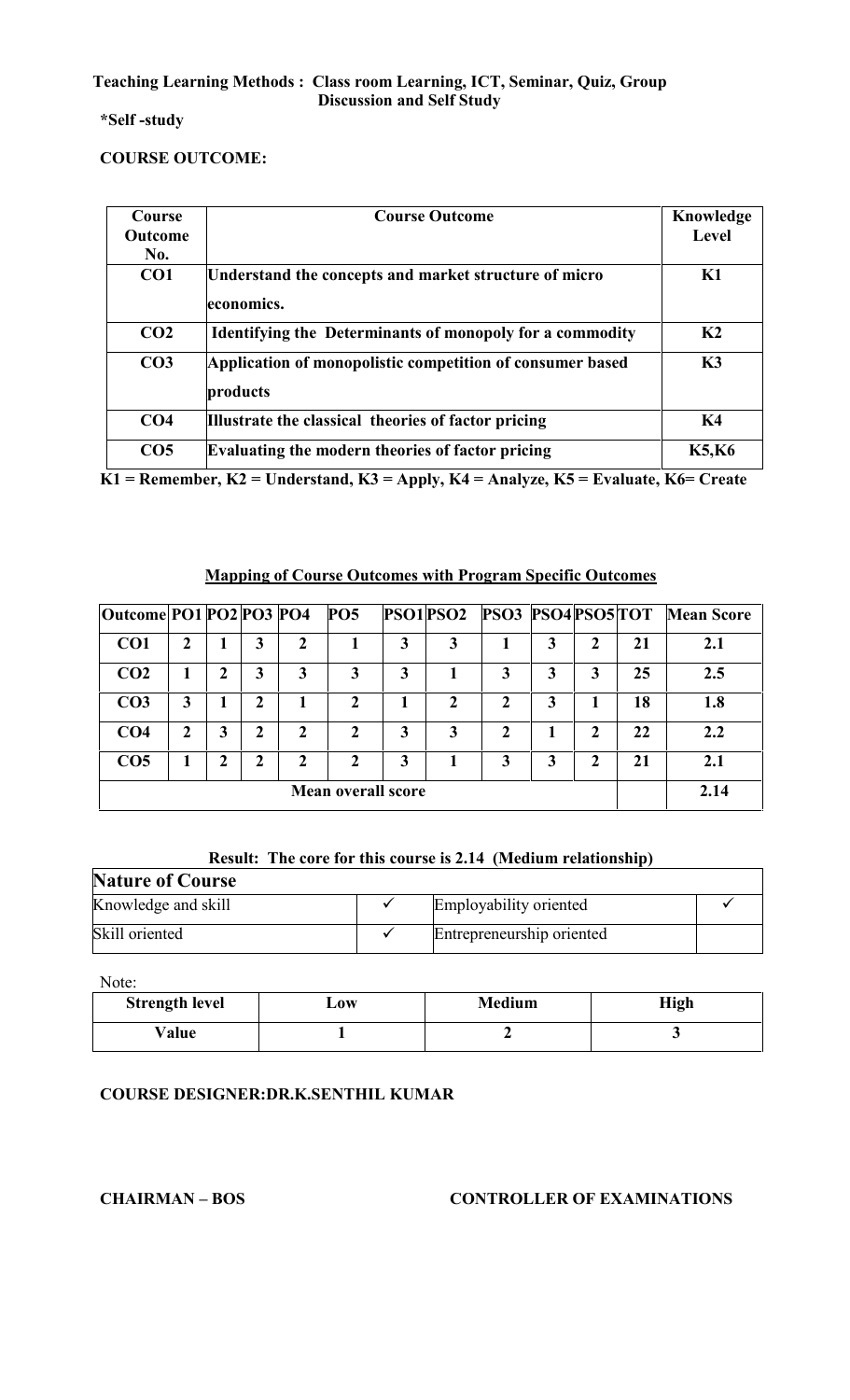| <b>CREDIT: 4</b>  | <b>COURSE CODE: U21EC4A5</b>                                                                                             |  |  |  |  |  |  |
|-------------------|--------------------------------------------------------------------------------------------------------------------------|--|--|--|--|--|--|
|                   | <b>GOVERNMENT ARTS COLLEGE (AUTONOMOUS) KARUR-05</b>                                                                     |  |  |  |  |  |  |
|                   | B.A., ECONOMICS - IV SEMESTER - SECOND ALLIED COURSE - II<br>(For the candidates admitted from the year 2021-22 onwards) |  |  |  |  |  |  |
|                   | <b>TAMILNADU ECONOMY.</b>                                                                                                |  |  |  |  |  |  |
|                   | <b>COURSE OBJECTIVES:</b>                                                                                                |  |  |  |  |  |  |
|                   | To understand the problems and prospects of Tamil Nadu Economy.                                                          |  |  |  |  |  |  |
|                   | To provide an overview of the infrastructural facilities available in Tamil Nadu.                                        |  |  |  |  |  |  |
| <b>UNIT-I</b>     | Tamilnadu – features –total land area – land use pattern – population of                                                 |  |  |  |  |  |  |
|                   | Tamilnadu – Demographic structure of Tamilnadu – Human Resources – HDI                                                   |  |  |  |  |  |  |
|                   | ranks – comparison with other states of India.                                                                           |  |  |  |  |  |  |
| UNIT-II           | Agriculture – importance of agriculture – cropping pattern – principal                                                   |  |  |  |  |  |  |
|                   | Commodities – New Agricultural Strategy Rainbow Revolution – Impact of                                                   |  |  |  |  |  |  |
|                   | Rainbow Revolution.                                                                                                      |  |  |  |  |  |  |
| <b>UNIT-III</b>   | Major industries - automobiles, Leather, Cotton, Sugar, cement,                                                          |  |  |  |  |  |  |
|                   | Software – Small Scale industries – Cottage industries – ancillary industries –                                          |  |  |  |  |  |  |
|                   | handloom industries – sources of industrial finance – TIIC, SIDCO,                                                       |  |  |  |  |  |  |
|                   | SIPCOT, DIC, SPZ and EPZ (Special Processing Zone and Export Processing                                                  |  |  |  |  |  |  |
|                   | Zone).                                                                                                                   |  |  |  |  |  |  |
|                   | Economic Overheads - Road, Transport, Power, communication and                                                           |  |  |  |  |  |  |
| <b>UNIT-IV</b>    | Banking – Social Overheads – Education, health, sanitation (Elementary                                                   |  |  |  |  |  |  |
|                   | treatment only).                                                                                                         |  |  |  |  |  |  |
| <b>UNIT-V</b>     | Tamilnadu vision 2020 - science and technology - Tourism                                                                 |  |  |  |  |  |  |
|                   | Development in Tamilnadu <sup>*</sup> - ports – Trade and Commerce.                                                      |  |  |  |  |  |  |
| <b>TEXT BOOK:</b> |                                                                                                                          |  |  |  |  |  |  |
|                   | 1. Leonard, A.G., TamilNadu Economy, Macmillan, New Delhi,                                                               |  |  |  |  |  |  |
|                   | <b>REFERENCE BOOKS:</b><br>1. Perumalsamy. S, Economic Development of Tamil Nadu, S. Chand, New Delhi,                   |  |  |  |  |  |  |
|                   | 2. Rajalakshmi, Tamil Nadu Economy, Business Publishers, 1999                                                            |  |  |  |  |  |  |
|                   | 3. MIDS, Tamil Nadu Economy - Performance and Issues.                                                                    |  |  |  |  |  |  |
|                   |                                                                                                                          |  |  |  |  |  |  |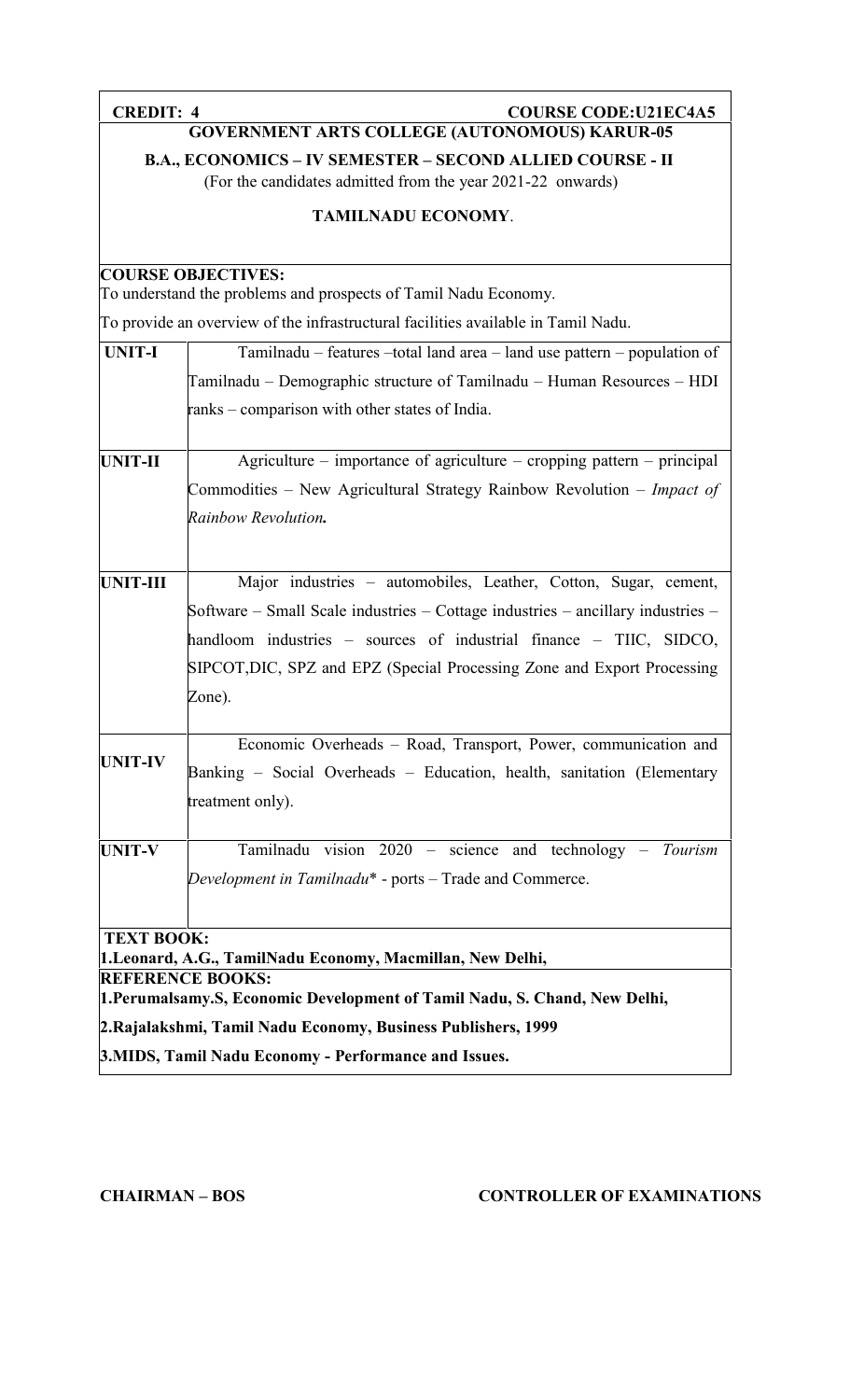#### **\*Self -study**

#### **COURSE OUTCOME:**

| Course                | <b>Course Outcome</b>                                             | Knowledge    |
|-----------------------|-------------------------------------------------------------------|--------------|
| <b>Outcome</b><br>No. |                                                                   | Level        |
| CO1                   | Know the features of Tamilnadu Economy                            | K1           |
| CO <sub>2</sub>       |                                                                   | K2           |
|                       | <b>Outline the importance of Agriculture in Tamilnadu Economy</b> |              |
| CO <sub>3</sub>       | Identifying the Major Industries in Tamilnadu                     | K3           |
| CO <sub>4</sub>       | Analysing the importance of Social overheads                      | K4           |
| CO <sub>5</sub>       | <b>Create the Knowledge of Tamilnadu vision 2020</b>              | <b>K5,K6</b> |

**K1 = Remember, K2 = Understand, K3 = Apply, K4 = Analyze, K5 = Evaluate, K6= Create**

#### **Mapping of Course Outcomes with Program Specific Outcomes**

| Outcome PO1 PO2 PO3 PO4 |   |   |   |              | <b>PO5</b>                |                |   |   |   |             |    | <b>PSO1PSO2 PSO3 PSO4PSO5TOT Mean Score</b> |
|-------------------------|---|---|---|--------------|---------------------------|----------------|---|---|---|-------------|----|---------------------------------------------|
| CO <sub>1</sub>         | 2 | 3 | 2 |              |                           | 3              |   |   | 2 | 3           | 21 | 2.1                                         |
| CO <sub>2</sub>         | 2 | 3 | 3 | 2            | 3                         |                | 3 |   | 3 | $\mathbf 2$ | 24 | 2.4                                         |
| CO <sub>3</sub>         |   | ∍ |   | $\mathbf{2}$ | 7                         | 2              | 2 | ר |   | 3           | 18 | 1.8                                         |
| CO <sub>4</sub>         | 2 |   | ר | 3            | 3                         | 2              | 2 |   | 2 | $\mathbf 2$ | 22 | 2.2                                         |
| CO <sub>5</sub>         | 2 | 2 | 3 | $\mathbf{2}$ |                           | $\overline{2}$ | 2 |   | 2 | 3           | 20 | 2.0                                         |
|                         |   |   |   |              | <b>Mean overall score</b> |                |   |   |   |             |    | 2.1                                         |

#### **Result: The core for this course is 2.1 (Medium relationship)**

| <b>Nature of Course</b> |  |                           |  |  |  |  |  |
|-------------------------|--|---------------------------|--|--|--|--|--|
| Knowledge and skill     |  | Employability oriented    |  |  |  |  |  |
| Skill oriented          |  | Entrepreneurship oriented |  |  |  |  |  |

Note:

| <b>Strength level</b> | $\mathbf{\mathbf{\omega}}$ | <b>Medium</b> | <b>High</b> |
|-----------------------|----------------------------|---------------|-------------|
| Value                 |                            |               |             |

#### **COURSE DESIGNER: DR.S.MANAVALAN**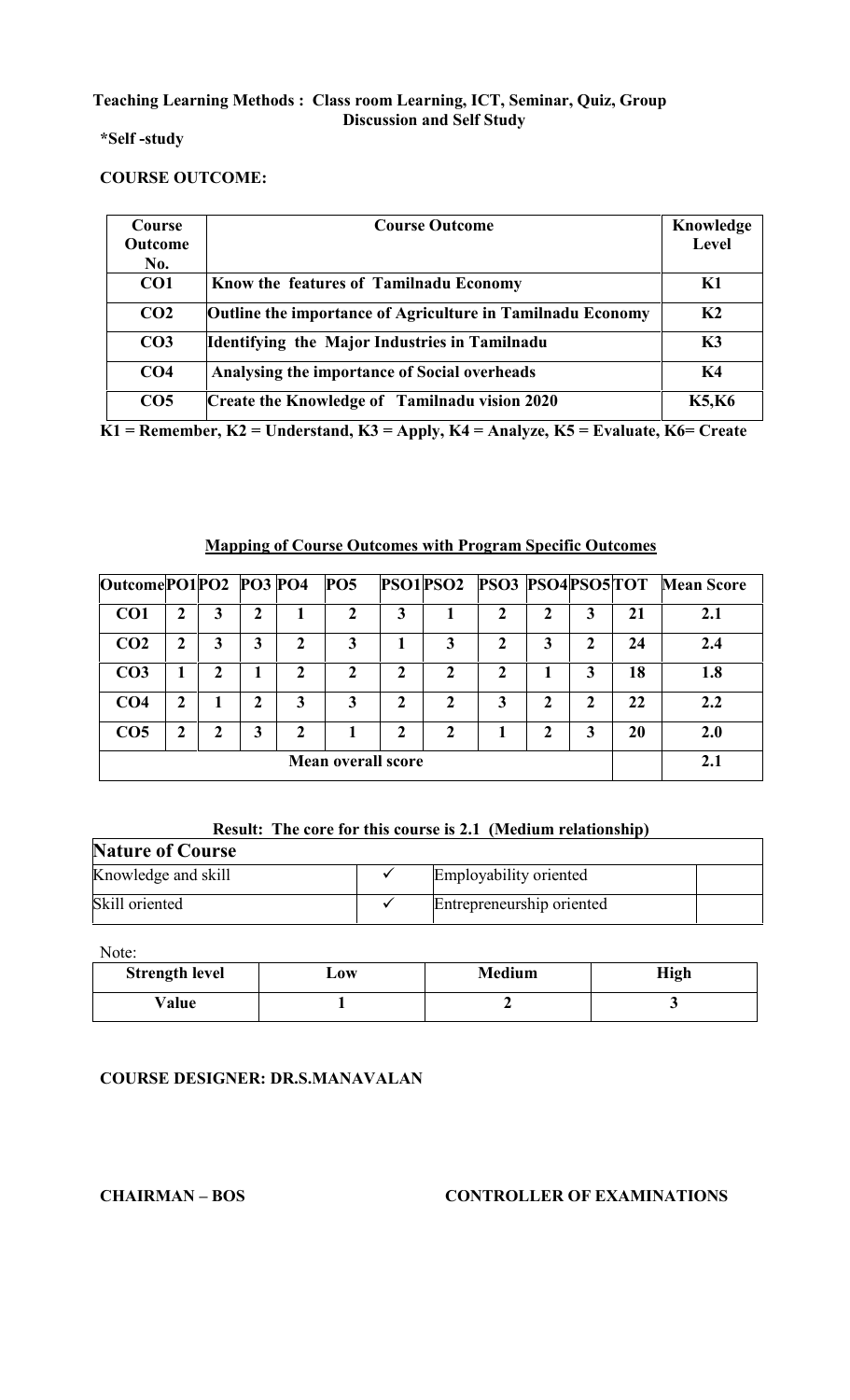#### **CREDIT: 3 COURSE CODE:U21EC4A6**

**GOVERNMENT ARTS COLLEGE (AUTONOMOUS) KARUR-05**

**B.A., ECONOMICS – IV SEMESTER – SECOND ALLIED COURSE - III**

(For the candidates admitted from the year 2021-22 onwards)

#### **STATISTICAL METHODS – II**

| <b>COURSE OBJECTIVES:</b> | To inculcate the knowledge on basic elements of statistics.                                     |  |  |  |  |  |
|---------------------------|-------------------------------------------------------------------------------------------------|--|--|--|--|--|
|                           | To intend to train the students with their application.                                         |  |  |  |  |  |
|                           | To enable the students to apply the statistical tools to analyze the economic problems.         |  |  |  |  |  |
| $UNIT-I$                  | Collection of Data- Primary and secondary sources- - Methods of sampling-                       |  |  |  |  |  |
|                           | Merits and limitations of sampling                                                              |  |  |  |  |  |
| $UNIT - II$               | Classification and Tabulation-Objectives of classification, Types                               |  |  |  |  |  |
|                           | of classification-Tabulation-Advantages of Tabulation-Types of                                  |  |  |  |  |  |
|                           | Tabulation -Difference between Classification and Tabulation.                                   |  |  |  |  |  |
| $UNIT - III$              | Diagrammatic and Graphic Presentation of Data - Types of of                                     |  |  |  |  |  |
|                           | Diagrams- Frequency distribution simple and complex table- Cross tabulation-                    |  |  |  |  |  |
|                           | Types of diagram- Bar and pie diagrams- Pictogram and scatter diagram –                         |  |  |  |  |  |
|                           | Merits and Demerits of Diagram- Graphic Presentation of Data – Rules of                         |  |  |  |  |  |
|                           | Graphics-Histogram- Frequency Curve.                                                            |  |  |  |  |  |
|                           | Correlation- Definition- types of correlation-Karl pearson correlation co-efficient             |  |  |  |  |  |
| $UNIT - IV$               | and Spearman Rank correlation co-efficient-Regression- linear regression – regression           |  |  |  |  |  |
|                           | lines $-X$ on Y and Y on X.                                                                     |  |  |  |  |  |
| $UNIT - V$                | Index Numbers-Types - Laspeyre, Paasches, and Irving Fisher Index Numbers                       |  |  |  |  |  |
|                           | - Chain Bases Index Number - The criteria of a good Index Number                                |  |  |  |  |  |
| <b>TEXT BOOK:</b>         | 1. Kathamba Rajan (2017) Economic and Business Statistics, Himalaya Publications, New Delhi.    |  |  |  |  |  |
| <b>REFERENCE BOOKS:</b>   |                                                                                                 |  |  |  |  |  |
|                           | 1. Gupta, S.P.; Gupta, M.P. (2019) Business Statistics Himalaya Publications, New Delhi.        |  |  |  |  |  |
|                           | 2K.Kapoor and S.C.Gupta, (2010)Fundamentals of Mathematical Statistics, Sulthan Chand and       |  |  |  |  |  |
| Sons, New Delhi.          |                                                                                                 |  |  |  |  |  |
|                           | 3.C.M. ChikkodiB. G Sathiya Prasad (2018) Business Statistics Himalaya Publications, New Delhi. |  |  |  |  |  |

**Note: Question should consist of 50 % theory and 50% problems**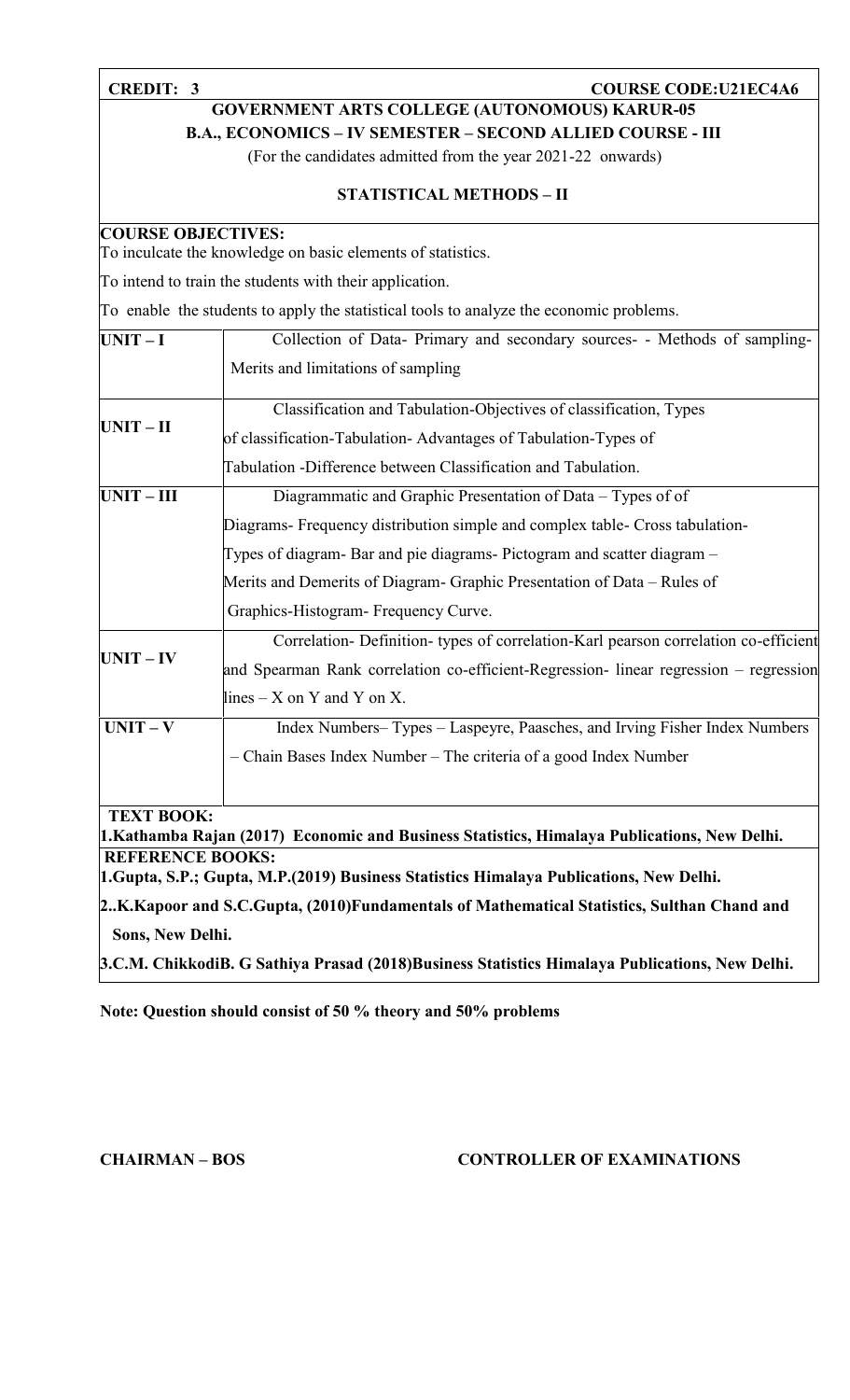**Teaching Learning Methods : Class room Learning, ICT, and Self Study (Participatory Learning Technique) Self Study\*To prepare the Chart through Collection of Field data ( Group Assignment**

#### **COURSE OUTCOME:**

| <b>Course</b>   | <b>Course Outcome</b>                                     | Knowledge      |
|-----------------|-----------------------------------------------------------|----------------|
| <b>Outcome</b>  |                                                           | <b>Level</b>   |
| No.             |                                                           |                |
| CO <sub>1</sub> | Understand the Collection of data and its types           | K1             |
| CO <sub>2</sub> | <b>Explain Classification and Tabulation</b>              | K <sub>2</sub> |
| CO <sub>3</sub> | Outline the Diagrammatic and Graphic Presentation of Data | K3             |
| CO <sub>4</sub> | Interpret the Correlation and Regression analysis.        | K <sub>4</sub> |
| CO <sub>5</sub> | Construct the index numbers of selected commodities       | <b>K5,K6</b>   |

**K1 = Remember, K2 = Understand, K3 = Apply, K4 = Analyze, K5 = Evaluate, K6= Create**

#### **Mapping of Course Outcomes with Program Specific Outcomes**

| Outcome PO1 PO2 PO3 PO4 |   |   |   |   | <b>PO5</b>                |               | PSO1PSO2     | <b>PSO3 PSO4PSO5TOT</b> |   |   |     | <b>Mean Score</b> |
|-------------------------|---|---|---|---|---------------------------|---------------|--------------|-------------------------|---|---|-----|-------------------|
| CO <sub>1</sub>         | 2 | 3 |   |   | $\overline{2}$            |               | 3            | 3                       | 2 | 3 | 22  | 2.2               |
| CO <sub>2</sub>         | 3 |   | 2 | 2 | 3                         | 2             | $\mathbf{2}$ |                         | 3 |   | 21  | 2.1               |
| CO <sub>3</sub>         | 2 | 3 | 3 | 3 |                           | $\mathbf 2$   | 3            | 3                       | 2 | 2 | 24  | 2.4               |
| CO <sub>4</sub>         | 2 | 3 | 2 | 3 | 2                         | 3             | 2            |                         | 3 | 3 | 25  | 2.5               |
| CO <sub>5</sub>         | 2 | 2 | 3 | 3 | 3                         | $\mathcal{P}$ | 3            | 3                       | 2 | 3 | 25  | 25                |
|                         |   |   |   |   | <b>Mean overall score</b> |               |              |                         |   |   | 117 | 2.34              |

#### **Result: The core for this course is 2.34 (Medium relationship)**

| <b>Nature of Course</b> |  |                           |  |  |  |  |  |
|-------------------------|--|---------------------------|--|--|--|--|--|
| Knowledge and skill     |  | Employability oriented    |  |  |  |  |  |
| Skill oriented          |  | Entrepreneurship oriented |  |  |  |  |  |

Note:

| <b>Strength level</b> | L0W | <b>Medium</b> | <b>High</b> |
|-----------------------|-----|---------------|-------------|
| $v_{\rm alue}$        |     |               |             |

#### **COURSE DESIGNER:DR.N.MUNKUNDAN**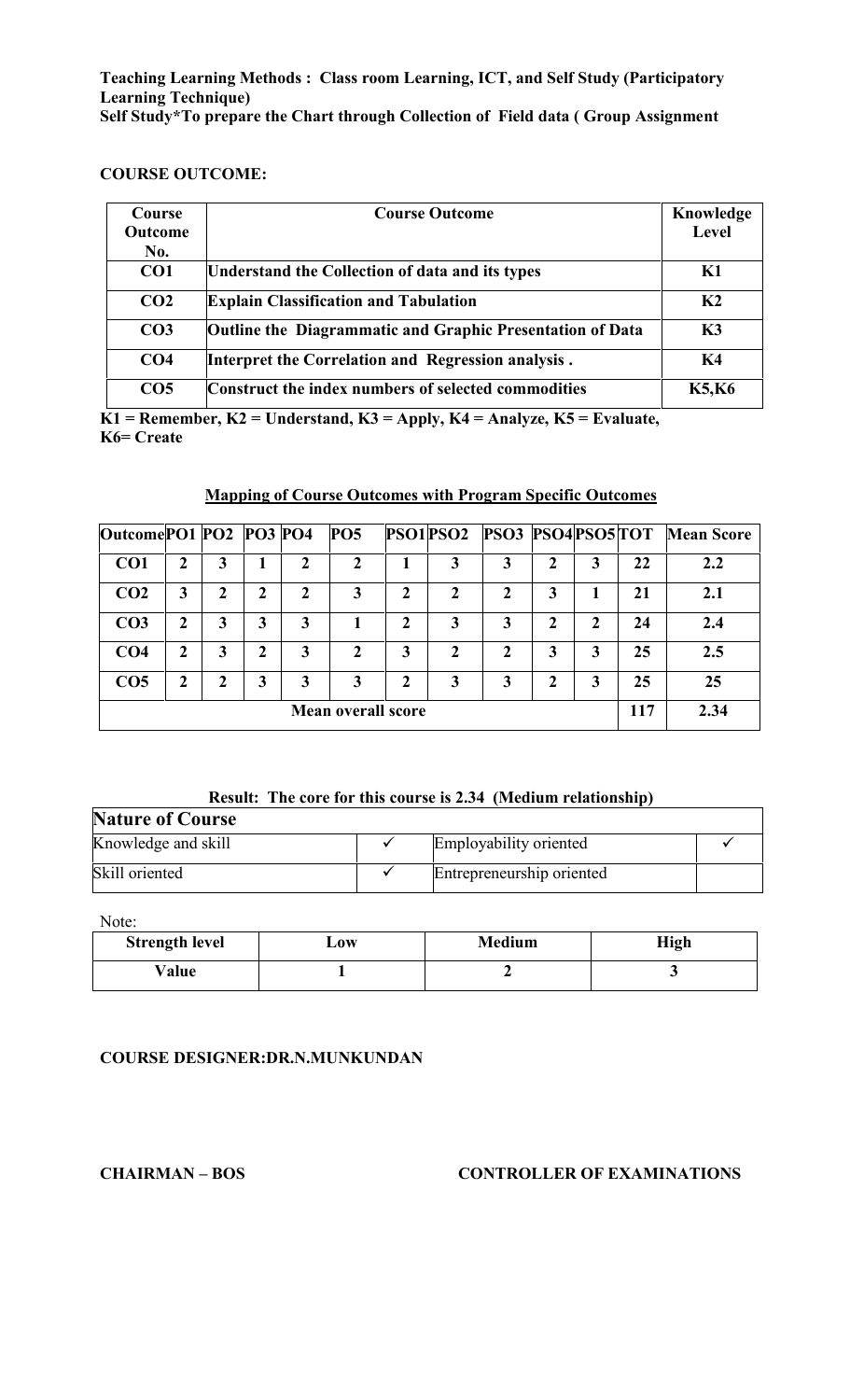#### **GOVERNMENT ARTS COLLEGE (AUTONOMOUS) KARUR-05**

### **B.A., ECONOMICS – IV SEMESTER – SKILL BASED ELECTIVE - I**

(For the candidates admitted from the year 2021-22 onwards)

### **COURSE OBJECTIVES:**

#### **TRADE DOCUMENTATION**

To form a base of policy framework in International Business with special emphasis on Indian Customs.

To apprise the students for the documentation procedures and its sanctity in International Business

| <b>UNIT-I</b>     | <b>Export Management</b><br>Export management–Introduction, meaning and definition – Nature and Scope        |
|-------------------|--------------------------------------------------------------------------------------------------------------|
|                   |                                                                                                              |
|                   | of Export Management – Function of Export Management.                                                        |
| <b>UNIT-II</b>    | <b>Export Marketing</b><br>Export marketing- planning process- Elements of Export Planning -The              |
|                   | process of export organization–Staffing Export Organization-Importance of Export                             |
|                   | Finance*.                                                                                                    |
| <b>UNIT-III</b>   | <b>India's Foreign Trade</b><br>Foreign Trade during Five Year Plans – Composition of India's Export Trade – |
|                   | Direction of trade analysis- India's Export - Import policy-(New export - import policy                      |
|                   | 1997-2000).                                                                                                  |
| <b>UNIT-IV</b>    | <b>Export Promotion</b>                                                                                      |
|                   | Need for export promotion-Hindrances of the Export Promotion-Export                                          |
|                   | promotion<br>India.-Free<br>$Zones(FTZs)$ -Export<br>Processing<br>measures<br>trade<br>in                   |
|                   | $Zones(EPZs)$ .                                                                                              |
| <b>UNIT-V</b>     | <b>Institutional infrastructure</b><br>Divisions under the Commerce Ministry – Export Promotion Councils –   |
|                   | Functions – Advantages – Training programmers of the Institute - Indian Institute of                         |
|                   | Packaging – Functions and EXIM Bank.                                                                         |
| <b>TEXT BOOK:</b> |                                                                                                              |
|                   | 1. Radha, Export Management Prasanna Publishers., Reprint, Chennai 2004.<br><b>REFERENCE BOOKS:</b>          |
|                   | 1. Bimal Jaiswal & Yusuf Kamal, Export Import Procedure and Documentation, New                               |
|                   | Royal Book Company.                                                                                          |
|                   | 2. Jitender, MD. Export Procedures and Documentation, Raj Publications ND                                    |
|                   | 3. Sunil Sharma. E-Commerce, Excel Books, New Delhi                                                          |
|                   |                                                                                                              |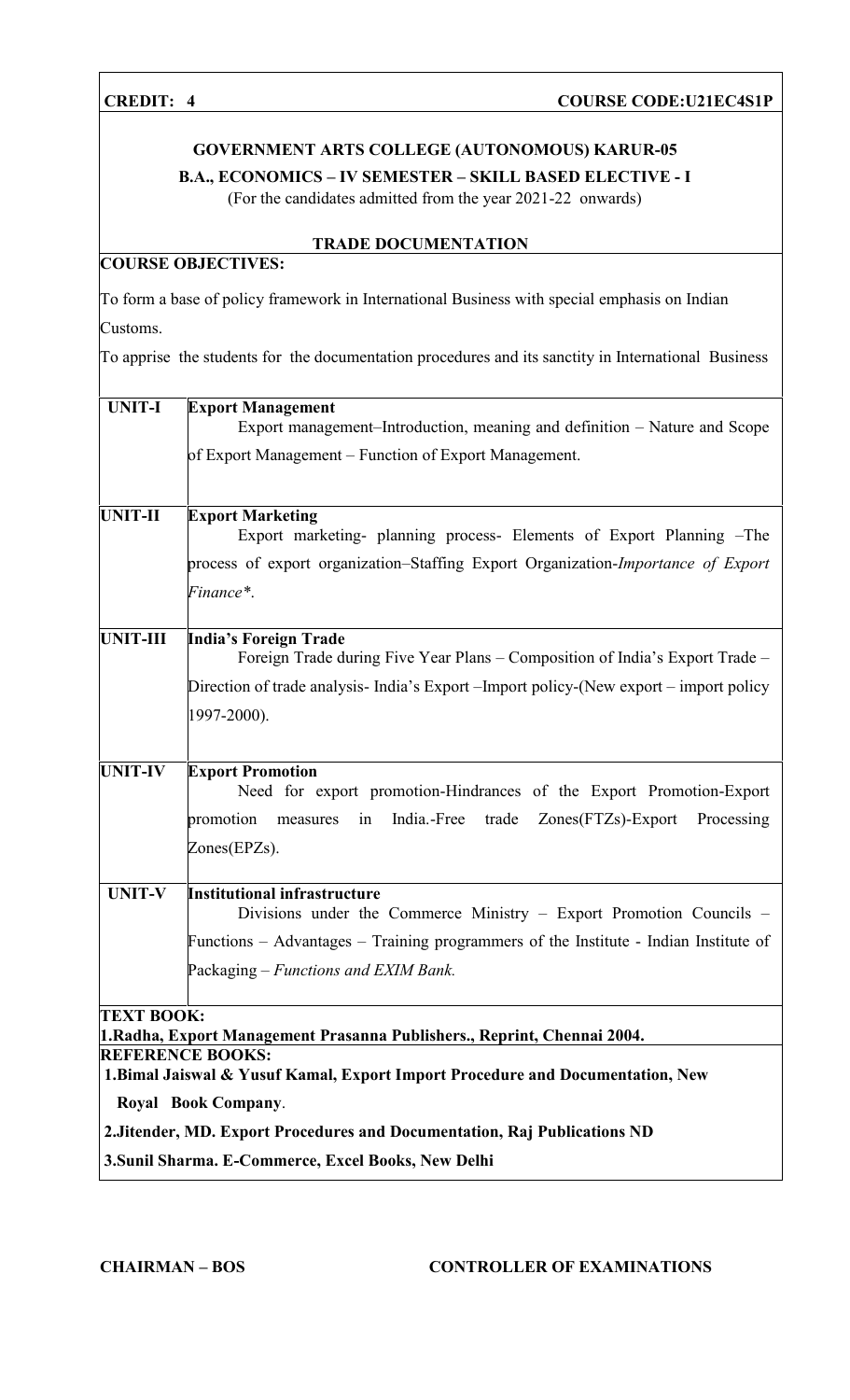#### **COURSE OUTCOME:**

| <b>Course</b>   | <b>Course Outcome</b>                                    | Knowledge      |
|-----------------|----------------------------------------------------------|----------------|
| <b>Outcome</b>  |                                                          | Level          |
| No.             |                                                          |                |
| CO <sub>1</sub> | Defining the Export Management and its Function          | K1             |
| CO <sub>2</sub> | Understanding the Export marketing planning process      | K <sub>2</sub> |
| CO <sub>3</sub> | Interpret the Foreign Trade development during Five Year | K3             |
|                 | <b>Plans</b>                                             |                |
| CO <sub>4</sub> | Analyse the need for export processing zones             | K <sub>4</sub> |
| CO <sub>5</sub> | <b>Evaluating the major activities of EXIM Bank</b>      | <b>K5,K6</b>   |

**K1 = Remember, K2 = Understand, K3 = Apply, K4 = Analyze, K5 = Evaluate, K6= Create**

#### **Mapping of Course Outcomes with Program Specific Outcomes**

| Outcome PO1   PO2   PO3   PO4 |   |   |   | <b>PO5</b>                |   | <b>PSO1 PSO2 PSO3 PSO4 PSO5 TOT</b> |   |              |             |     | <b>Mean Score</b> |
|-------------------------------|---|---|---|---------------------------|---|-------------------------------------|---|--------------|-------------|-----|-------------------|
| CO <sub>1</sub>               |   | 3 |   |                           | 3 |                                     |   | 2            | 2           | 19  | 1.9               |
| CO <sub>2</sub>               | 3 | 3 | 2 | 3                         | 2 | 3                                   | 2 | 3            |             | 23  | 2.3               |
| CO <sub>3</sub>               |   | 3 | 3 | 2                         |   | 2                                   |   | 2            | $\mathbf 2$ | 20  | 2.0               |
| CO <sub>4</sub>               |   | 3 | 2 | 3                         | 3 |                                     | 3 | $\mathbf{2}$ |             | 21  | 2.1               |
| CO <sub>5</sub>               |   |   | 2 | 3                         | 2 | 3                                   |   | 3            | 3           | 23  | 2.3               |
|                               |   |   |   | <b>Mean overall score</b> |   |                                     |   |              |             | 106 | 2.12              |

#### **Result: The core for this course is 2.12 (Medium relationship)**

Note:

| .                     |                      |               |      |
|-----------------------|----------------------|---------------|------|
| <b>Strength level</b> | $\mathbf{\omega}$ ow | <b>Medium</b> | High |
| ${\rm Value}$         |                      |               |      |

**COURSE DESIGNER:DR.S.JAGADEESPANDI**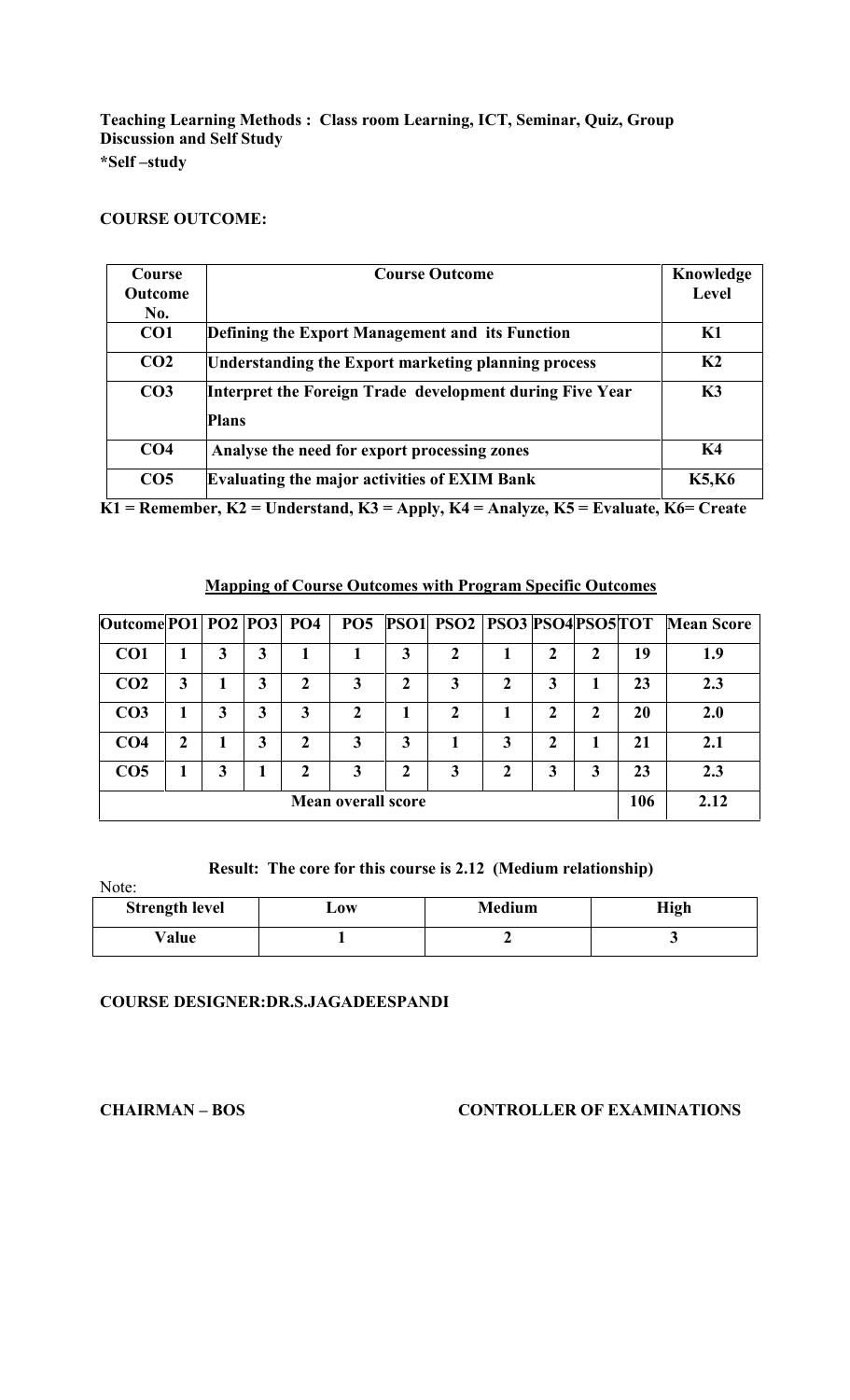### **CREDIT: 2 COURSE CODE:U21EC4N2**

### **GOVERNMENT ARTS COLLEGE (AUTONOMOUS), KARUR-05**

**B.A.,ECONOMICS – IV SEMESTER – NON CORE ELECTIVE - II**

(For the candidates admitted from the year 2021-22 onwards)

#### **PRINCIPLES AND PRACTICE OF INSURANCE**

#### **COURSE OBJECTIVES:**

To provide a basic understanding of the Insurance Mechanism.

To identify the relationship between Insurers and their Customers and the importance of Insurance Contacts.

To give an overview of major Life Insurance and General Insurance Products.

| <b>UNIT-I</b>           | Nature and scope of Risk Management – Methods of handling Risks –            |
|-------------------------|------------------------------------------------------------------------------|
|                         | Types of Risk.                                                               |
| <b>UNIT-II</b>          | Meaning and Functions of insurance- Nature of Insurance                      |
|                         | Business – Classification of Insurance.                                      |
| <b>UNIT-III</b>         | Life Insurance – Classification of life insurance Policies – Assignment      |
|                         | of life policies – Life Insurance corporation of India (LIC)*                |
|                         | General Insurance Business and Role of GIC – Role of Development officer –   |
| <b>UNIT-IV</b>          | Role of Insurance Agents – Motor Vehicle insurance – Health Insurance –      |
|                         | Cattle and public Liability insurance.                                       |
| <b>UNIT-V</b>           | Privatization of Insurance Business in India - Insurance Regulatory          |
|                         | and Development Authority (IRDA).                                            |
| <b>TEXT BOOK:</b>       | 1. Mishra M.N, Insurance: Principles & Practices, S. Chand, New Delhi, 2005. |
| <b>REFERENCE BOOKS:</b> | 1. Srivatsava D.C & Shashank Srivastava, Indian Insurance                    |
|                         | Industries Transition & Prospect, New Century, New Delhi, 2001.              |
|                         |                                                                              |

**2.Holyoake, Julia & William Weipers, Insurance, AITBS Publications,**

**New Delhi, 2002**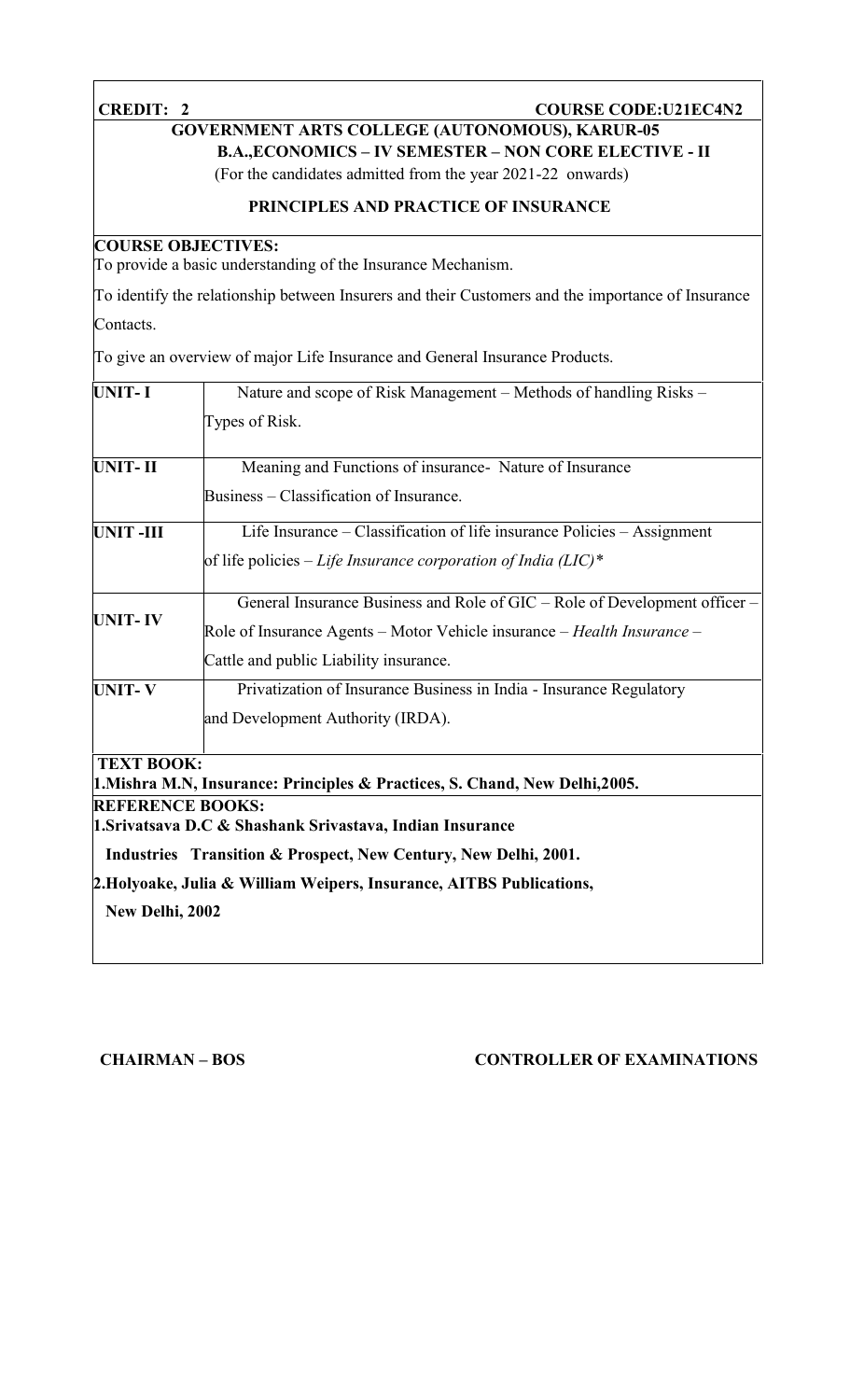#### **\*Self -study**

#### **COURSE OUTCOMES:**

By the end of this course, Students will be able to

| Course          | <b>Course Outcome</b>                                                 | Knowledge      |
|-----------------|-----------------------------------------------------------------------|----------------|
| <b>Outcome</b>  |                                                                       | <b>Level</b>   |
| No.             |                                                                       |                |
| CO1             | Understand the basic background of insurance                          | K1             |
| CO <sub>2</sub> | Identifying the major life insurance policy measures                  | K <sub>2</sub> |
| CO <sub>3</sub> | Applying the health insurance on various income category of<br>people | K3             |
| CO <sub>4</sub> | Analysing the role of insurance agents                                | K4             |
| CO <sub>5</sub> | Evaluating the privatization of insurance sector and its impact       | <b>K5,K6</b>   |

**K1 = Remember, K2 = Understand, K3 = Apply, K4 = Analyze, K5 = Evaluate, K6= Create**

#### **Mapping of Course Outcomes with Program Specific Outcomes**

| Outcome PSO1 PSO2 PSO3 PSO4 PSO5 PO1 PO2 PO3 PO4 PO5 Total |                |   |               |              |                           |                  |   |             |   |   |       | <b>Mean</b>  |
|------------------------------------------------------------|----------------|---|---------------|--------------|---------------------------|------------------|---|-------------|---|---|-------|--------------|
|                                                            |                |   |               |              |                           |                  |   |             |   |   | Score | <b>Score</b> |
| CO <sub>1</sub>                                            | 3              |   | $\mathbf 2$   | 2            | 3                         | $\mathbf{2}$     |   | 3           |   | 2 | 20    | 2.0          |
| CO <sub>2</sub>                                            | 3              |   |               | 3            | 2                         | 3                |   | 2           | 2 |   | 19    | 1.9          |
| CO <sub>3</sub>                                            |                | 3 | 2             | 3            | $\mathbf{2}$              | 2                | 2 |             |   | 3 | 20    | 2.0          |
| CO <sub>4</sub>                                            | $\overline{2}$ |   | $\mathbf{2}$  | $\mathbf{2}$ |                           | $\boldsymbol{2}$ |   | 3           | 3 | 2 | 19    | 1.9          |
| CO <sub>5</sub>                                            | 3              |   | $\mathcal{D}$ | 3            | 3                         |                  | 3 | $\mathbf 2$ | 2 | 3 | 23    | 2.3          |
|                                                            |                |   |               |              | <b>Overall mean score</b> |                  |   |             |   |   |       | 2.02         |

#### **Result: The core for this course is 2.02 (Medium relationship)**

| <b>Nature of Course</b> |  |                           |  |  |
|-------------------------|--|---------------------------|--|--|
| Knowledge and skill     |  | Employability oriented    |  |  |
| Skill oriented          |  | Entrepreneurship oriented |  |  |

Note:

| <b>Strength level</b> | $\mathbf{J}$ ow | <b>Medium</b> | High |
|-----------------------|-----------------|---------------|------|
| Value                 |                 |               |      |

#### **COURSE DESIGNER:DR.S.MANAVALAN**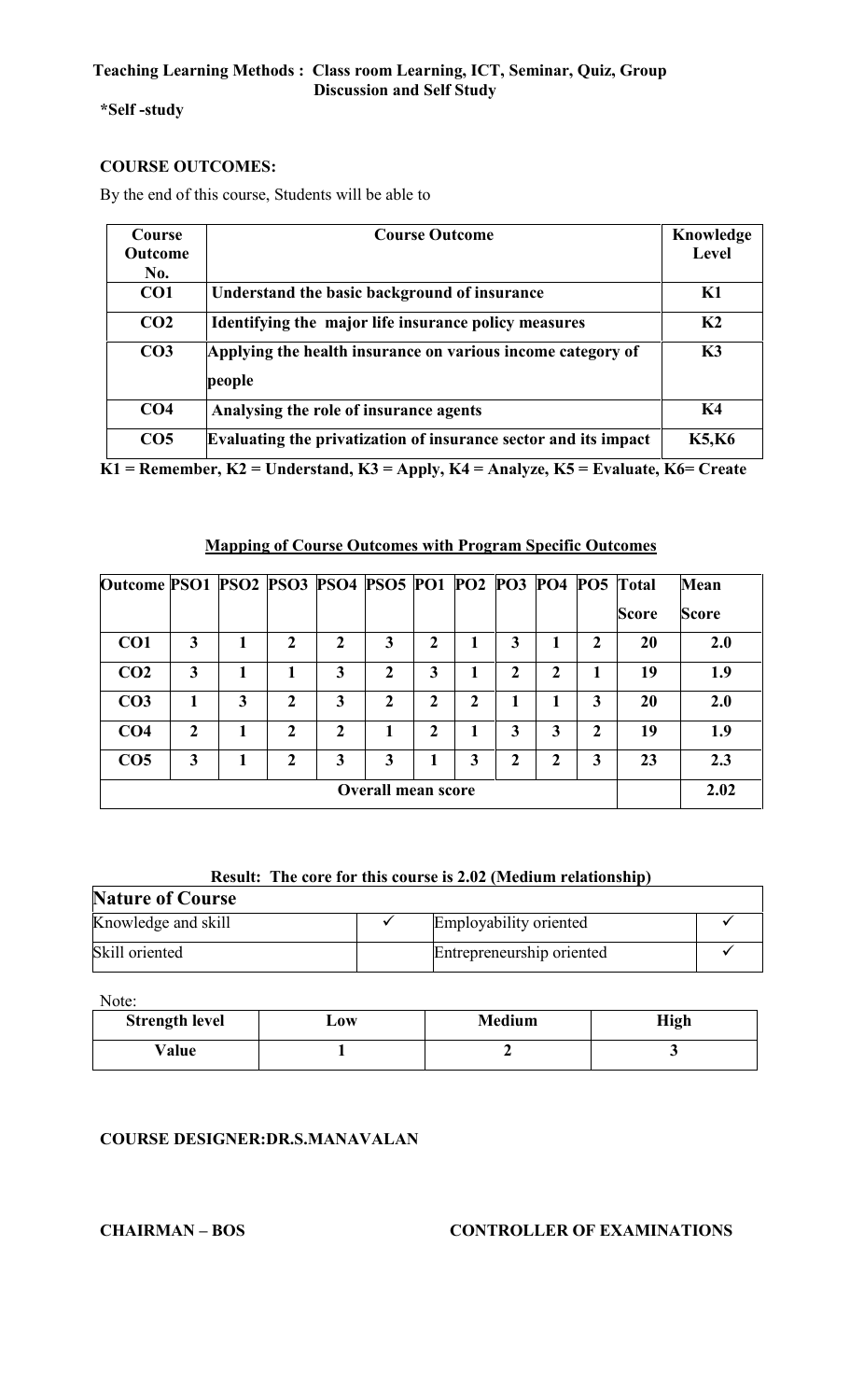#### **CREDIT: 5 COURSE COURSE CODE:U21EC5C7**

### **GOVERNMENT ARTS COLLEGE (AUTONOMOUS) KARUR-05 B.A., ECONOMICS - V SEMESTER - CORE COURSE - VII**

(For the candidates admitted from the year 2021-22 onwards)

#### **MACRO ECONOMICS – I**

### **COURSE OBJECTIVES:**

To understand the macro-economic concepts involving the functioning of the aggregate economy To compare and contrast Classical and Keynesian models.

| <b>UNIT-I</b>     | Meaning and Scope: Macroeconomics- Meaning- scope- importance -                   |
|-------------------|-----------------------------------------------------------------------------------|
|                   | limitations-difference between micro and macroeconomics- macroeconomic            |
|                   | models- Static, comparative Statics and Dynamics.                                 |
| <b>UNIT-II</b>    | National Income Elements of national income- measurements - importance            |
|                   | of national income – difficulties – social accounting - circular flow of economic |
|                   | activities-2, 3 and 4 sector models.                                              |
| <b>UNIT-III</b>   | Employment and Unemployment – Meaning – types of unemployment –                   |
|                   | criterions of unemployment – Causes of unemployment – Classical view of full      |
|                   | employment – Keynesian''s under employment.                                       |
| <b>UNIT-IV</b>    | Income and Employment Classical theory of income and employment-                  |
|                   | Say's law of market- Keynes criticism of classism- Keynisian theory of income     |
|                   | and employment- aggregate demand and aggregate supply- weaknesses of              |
|                   | Keynesian Theory.                                                                 |
|                   | Consumption and Investment Functions Consumption function- factors                |
| <b>UNIT-V</b>     | determining consumption functions- propensity to consume -measures to raise       |
|                   | propensity to consume- Investment – meaning and types - Investment function-      |
|                   | marginal efficiency of capital-factors influencing marginal efficiency of capital |
| <b>TEXT BOOK:</b> | 1. Sankaran (2007), "Macro Economics", Margham Publication, Chennai.              |
|                   | <b>REFERENCE BOOKS:</b>                                                           |
|                   | 1. Edward Shapiro (2006), "Macro Economics", Galgotia Publication, New Delhi      |
|                   | 2.Jhinghan M. L., (2008), "Macro Economics", Vrinda Publications, New Delhi.      |
|                   | 3. Harold R. Williams (2007), "Macroeconomics: Problems, Concepts and Self-       |
|                   | tests", W.W.W. Norton & Company. Inc. New York.                                   |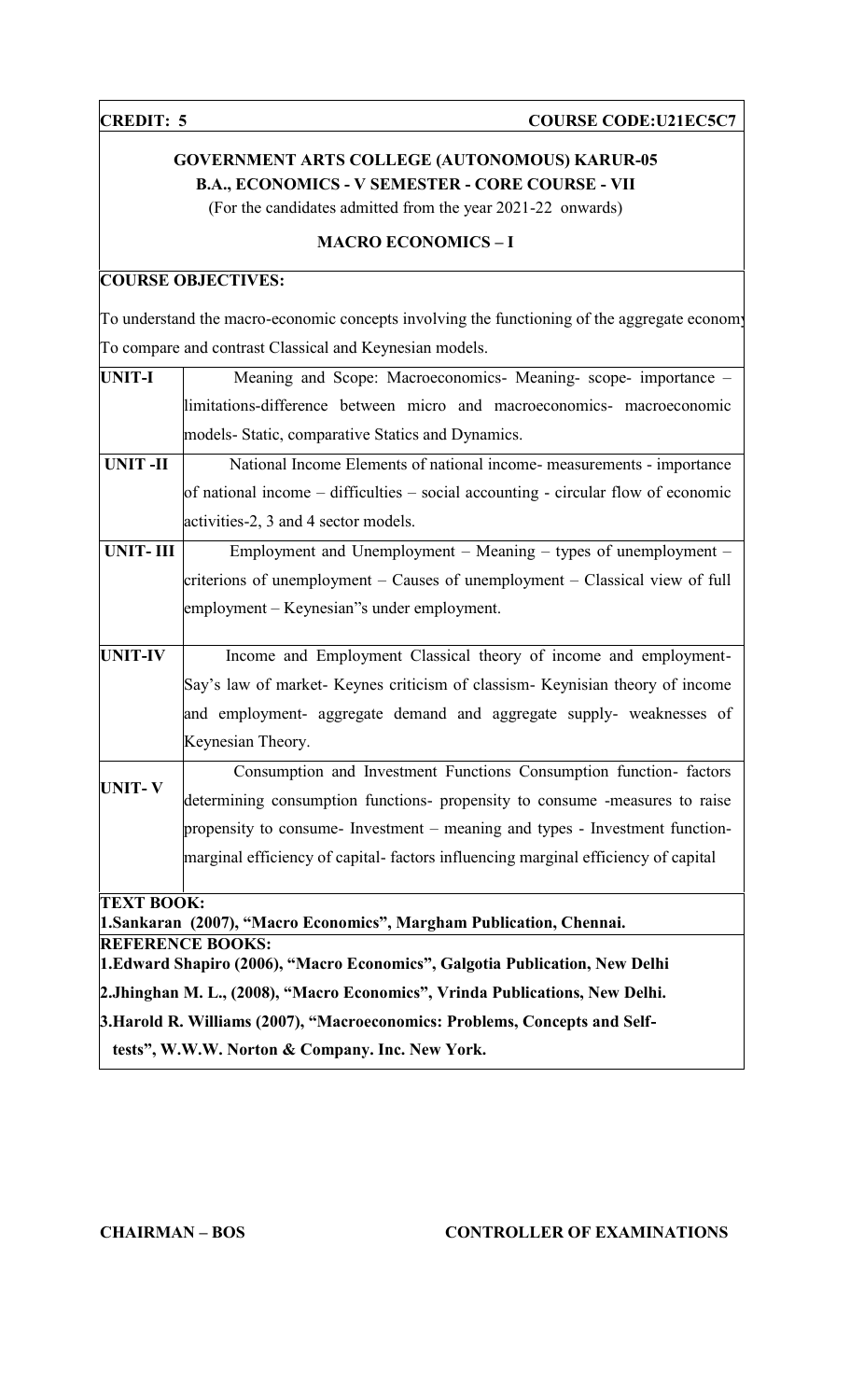#### **\*Self -study**

#### **COURSE OUTCOME:**

| Course          | <b>Course Outcome</b>                                                            | Knowledge      |
|-----------------|----------------------------------------------------------------------------------|----------------|
| <b>Outcome</b>  |                                                                                  | Level          |
| No.             |                                                                                  |                |
| CO <sub>1</sub> | Know the basic concepts of Macro Economics                                       | K1             |
| CO <sub>2</sub> | Outline the concepts of National Income and National Income<br><b>Accounting</b> | K <sub>2</sub> |
| CO <sub>3</sub> | <b>Illustrate the Classical theory of Output and Employment</b>                  | K3             |
| CO <sub>4</sub> | Analysing the Keynesian works on Macro Economics                                 | K <sub>4</sub> |
| CO <sub>5</sub> | <b>Evaluating the Consumption and Investment Functions</b>                       | <b>K5,K6</b>   |

**K1 = Remember, K2 = Understand, K3 = Apply, K4 = Analyze, K5 = Evaluate, K6= Create**

#### **Mapping of Course Outcomes with Program Specific Outcomes**

| Outcome PO1 PO2 PO3 PO4 |   |   |   |   | <b>PO5</b>     |                           |   | PSO1PSO2 PSO3 PSO4PSO5TOT |   |             |     | <b>Mean Score</b> |
|-------------------------|---|---|---|---|----------------|---------------------------|---|---------------------------|---|-------------|-----|-------------------|
| CO <sub>1</sub>         | ኀ | 3 | 2 | 3 |                | 3                         | 2 | 3                         | 2 | 3           | 25  | 2.5               |
| CO <sub>2</sub>         | 3 |   | 2 |   | 2              | $\mathbf{2}$              | 3 |                           | 3 | 3           | 23  | 2.3               |
| CO <sub>3</sub>         |   | ר | 3 | 2 | 3              | 2                         | 2 | 3                         | 2 | $\mathbf 2$ | 22  | 2.2               |
| CO <sub>4</sub>         | 3 | 3 | 2 |   | $\overline{2}$ | 2                         | 3 | 2                         | 2 | 3           | 23  | 2.3               |
| CO <sub>5</sub>         |   | 3 | 2 | 3 | 2              | 3                         | 2 |                           | 2 | 3           | 24  | 2.4               |
|                         |   |   |   |   |                | <b>Mean overall score</b> |   |                           |   |             | 117 | 2.34              |

#### **Result: The core for this course is 2.34 (Medium relationship)**

| <b>Nature of Course</b> |                           |  |
|-------------------------|---------------------------|--|
| Knowledge and skill     | Employability oriented    |  |
| Skill oriented          | Entrepreneurship oriented |  |

Note:

| <b>Strength level</b> | $-0W$ | <b>Medium</b> | High |
|-----------------------|-------|---------------|------|
| Value                 |       |               |      |

#### **COURSE DESIGNER:DR.N.MUKUNDAN**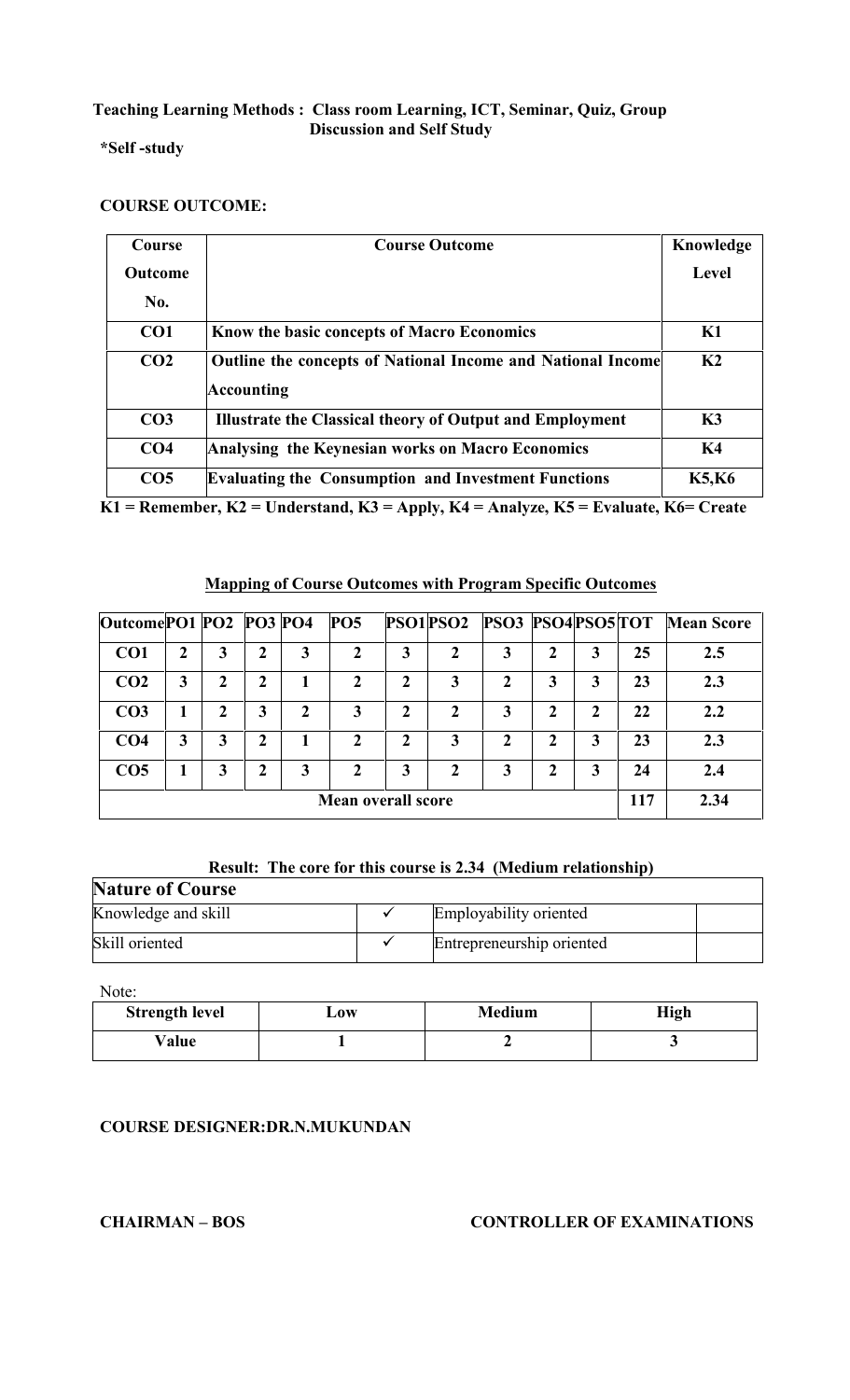#### **CREDIT: 4 COURSE CODE:U21EC5C8**

**GOVERNMENT ARTS COLLEGE (AUTONOMOUS) KARUR-05**

**B.A., ECONOMICS - V SEMESTER - CORE COURSE - VIII**

(For the candidates admitted from the year 2021-22 onwards)

#### **AGRICULTURAL ECONOMICS**

#### **COURSE OBJECTIVES:**

To enable the students to understand the pivotal role of the agricultural sector for economic development.

To strengthen the theoretical base and to help students to analyse the various issues in Indian agriculture.

To Emphasize upon recognition of agricultural problems and solving them through relevant agricultural policies.

| <b>UNIT-I</b>           | <b>Introduction to Agricultural Economics</b><br>Role of Agriculture in Indian Economy- Agricultural development Under             |
|-------------------------|------------------------------------------------------------------------------------------------------------------------------------|
|                         |                                                                                                                                    |
|                         | Five Year Plans- Productivity in Agriculture- Causes for Low Productivity.                                                         |
| <b>UNIT-II</b>          | <b>Structural and Institutional Changes in Agriculture</b><br>New Agricultural Strategy- Green Revolution and its impact on Indian |
|                         | and Limitations-Land<br>economy - Mechanization-Advantages<br>Reforms-                                                             |
|                         | objectives -Measures- -Suggestions for Improvement.                                                                                |
| <b>UNIT-III</b>         | <b>Agricultural finance</b><br>Rural indebtedness-causes- debt relieve measures - Sources and                                      |
|                         | agricultural finance; cooperative credit societies- Commercial Banks- Land                                                         |
|                         | development-Bank-NABARD                                                                                                            |
| <b>UNIT-IV</b>          | <b>Agricultural Marketing</b>                                                                                                      |
|                         | Present Status of Agricultural Marketing-Role and Functions of Effective                                                           |
|                         | Marketing System- Defects of agricultural marketing -Govt.measures for                                                             |
|                         | improvement-Regulated Market- Co-operative marketing – Agricultural Price                                                          |
|                         | Policy- Public Distribution System in India.                                                                                       |
| <b>UNIT-V</b>           | <b>Agricultural Labour</b>                                                                                                         |
|                         | Features and Problems of Agricultural Labourers-Causes for poor                                                                    |
|                         | conditions of Agricultural Labourers-Government Measures-Present scenario-                                                         |
|                         | steps to be taken for improving the socio economic status.                                                                         |
| <b>TEXT BOOK.:</b>      |                                                                                                                                    |
|                         | 1. Desai R. G., (2001) "Agricultural Economics", Himalaya Publishing House, New Delhi                                              |
| <b>REFERENCE BOOKS:</b> |                                                                                                                                    |
|                         | 1. Sankaran (2007), "Agricultural Economy of India", Margham Publications, Chennai.                                                |
|                         | 2.S. Sankaran (2011) "Rural Economics", Margham Publications, Chennai                                                              |
|                         | 3. Geroge W. Norton and Jeffrey Ahwang, and William A. Masters, (2011), "Economics                                                 |
|                         | of Agricultural Development                                                                                                        |
|                         | 4.E-Reference 1. www.foodproductiondaily.com 2. www.india.gov.in 3. www.icar.gov.in                                                |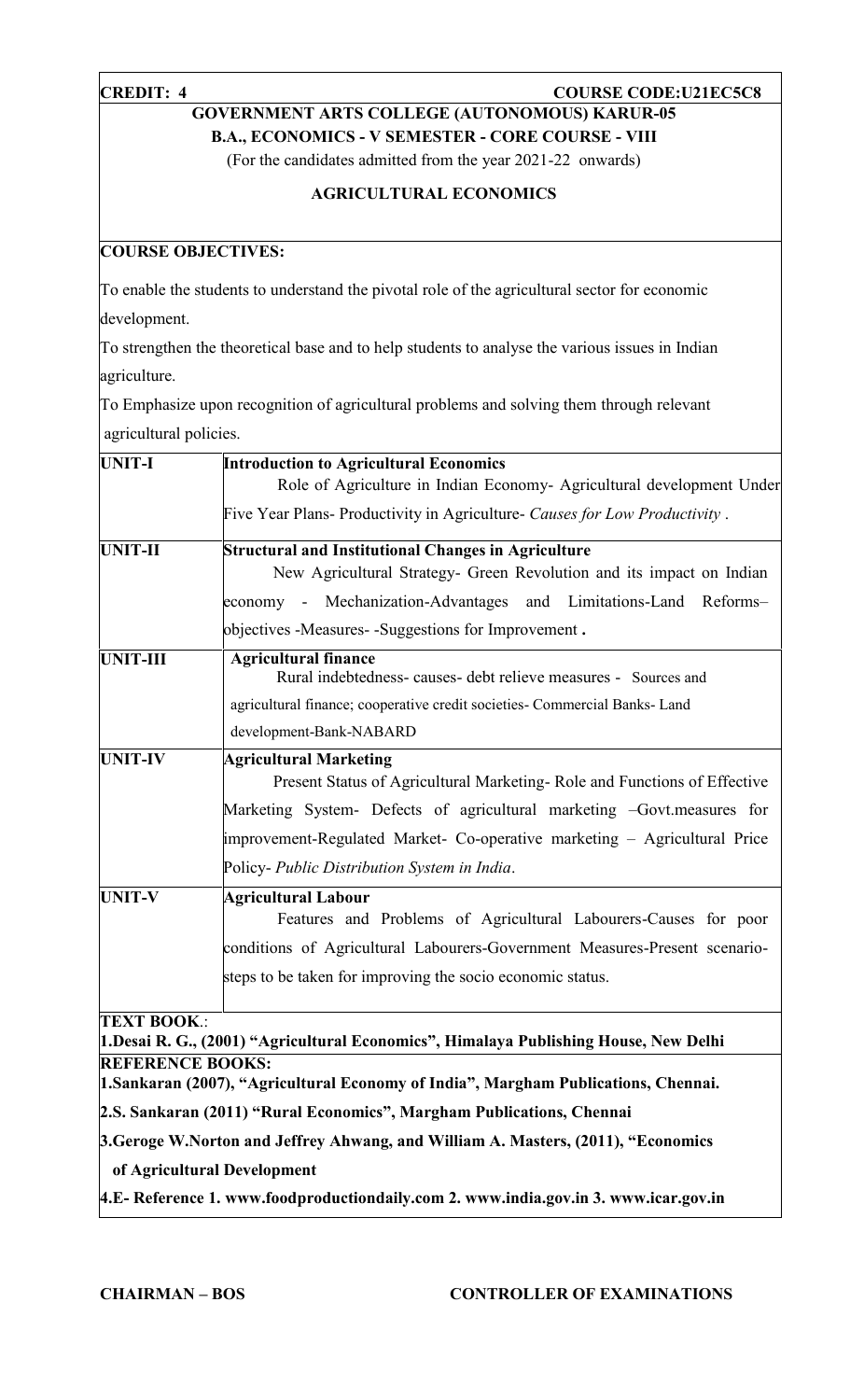#### **\*Self -study**

| Course          | <b>Course Outcome</b>                                        | Knowledge      |
|-----------------|--------------------------------------------------------------|----------------|
| <b>Outcome</b>  |                                                              | Level          |
| No.             |                                                              |                |
| CO <sub>1</sub> | Understand the problems and measures of Agricultural         | K1             |
|                 | Productivity.                                                |                |
| CO <sub>2</sub> |                                                              | K <sub>2</sub> |
|                 | Interpret the Agricultural Development Models.               |                |
| CO <sub>3</sub> |                                                              | K3             |
|                 | Application of Agricultural finance and Debt Relief Measures |                |
| CO <sub>4</sub> | Outline the need for Agricultural Marketning                 | K4             |
| CO <sub>5</sub> |                                                              | <b>K5,K6</b>   |
|                 | <b>Evaluating the problems of Agricultural Labourers-</b>    |                |
|                 | <b>Government Measures</b>                                   |                |

**K1 = Remember, K2 = Understand, K3 = Apply, K4 = Analyze, K5 = Evaluate, K6= Create**

#### **Mapping of Course Outcomes with Program Specific Outcomes**

| <b>Outcome PO1</b> |   |   |   |   |   | <b>PO2 PO3 PO4 PO5 PSO1</b> | <b>PSO2 PSO3 PSO4PSO5TOT</b> |   |   |                |    | <b>Mean Score</b> |
|--------------------|---|---|---|---|---|-----------------------------|------------------------------|---|---|----------------|----|-------------------|
| CO <sub>1</sub>    | 3 |   |   | 3 |   |                             | 3                            |   | 3 | 3              | 23 | 2.3               |
| CO <sub>2</sub>    |   | 2 | 2 | 2 | 3 | $\mathbf{2}$                | 2                            | 2 | 3 |                | 20 | 2.0               |
| CO <sub>3</sub>    | 2 | 2 | 3 | 3 |   | 3                           |                              |   | 2 | 3              | 23 | 2.3               |
| CO <sub>4</sub>    |   | 3 | 3 | 2 | 3 | 2                           |                              |   |   | $\mathfrak{D}$ | 20 | <b>2.0</b>        |
| CO <sub>5</sub>    | 2 | 3 | 2 | 2 | 3 | 2                           |                              | 3 | 2 | 2              | 23 | 2.3               |
|                    |   |   |   |   |   |                             | Mean overall score           |   |   |                |    | 2.18              |

#### **Result: The core for this course is 2.18 (Medium relationship)**

| <b>Nature of Course</b> |                           |  |
|-------------------------|---------------------------|--|
| Knowledge and skill     | Employability oriented    |  |
| Skill oriented          | Entrepreneurship oriented |  |

Note:

| <b>Strength level</b> | Low | <b>Medium</b> | High |
|-----------------------|-----|---------------|------|
| Value                 |     |               |      |

#### **COURSE DESIGNER: DR.K.SENTHIL KUMAR**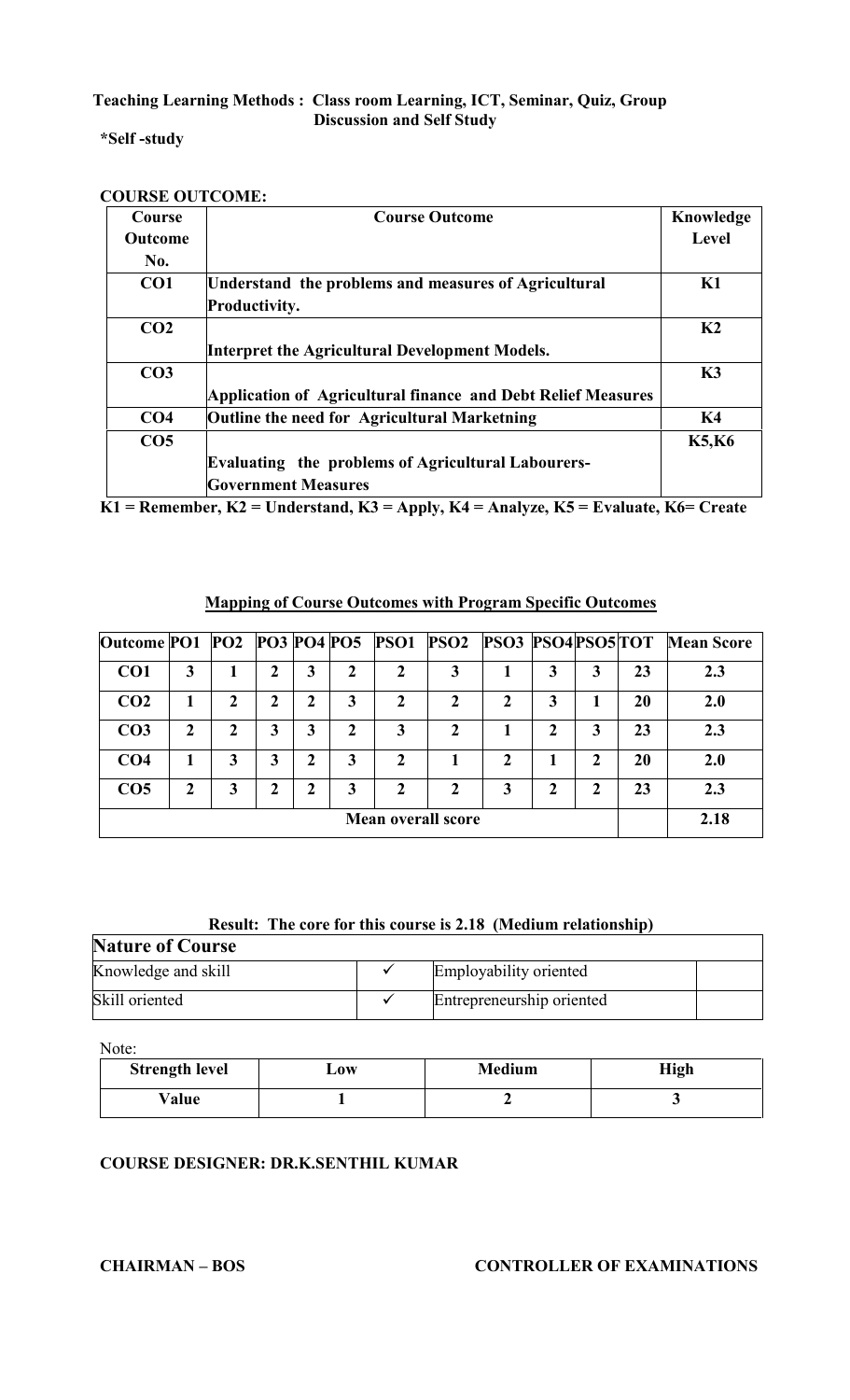#### **CREDIT: 3 COURSE CODE:U21EC5C9**

# **GOVERNMENT ARTS COLLEGE (AUTONOMOUS) KARUR-05**

**B.A., ECONOMICS – V SEMESTER – CORE COURSE - IX**

(For the candidates admitted from the year 2021-22 onwards)

#### **HUMAN RESOURCE MANAGEMENT**

#### **COURSE OBJECTIVES:**

To grasp the importance of human resource as human capital.

To make the students understand the basic concepts of human resource management.

| <b>UNIT-I</b>     | <b>Human Capital</b>                                                                                      |
|-------------------|-----------------------------------------------------------------------------------------------------------|
|                   | Meaning and definition- Evolution of the concept of human capital-                                        |
|                   | Nature-significance- Method of raising human capital- schultz's approach -                                |
|                   | Human development index in India- Concept of HRD and HRM.                                                 |
| <b>UNIT-II</b>    | <b>Human Resource Management</b><br>Nature and scope of HRM - Environment of HRM- HR planning-            |
|                   | objectives- need –Process – benefits and problems.                                                        |
| <b>UNIT-III</b>   | <b>Induction and Training</b><br>Induction-training-methods-identification of training-needs-training and |
|                   | development                                                                                               |
| <b>UNIT-IV</b>    | <b>Performance Appraisal</b><br>Performance appraisal -methods- job evaluation and                        |
|                   | performance appraisal-compensation-carrier development.                                                   |
| <b>UNIT-V</b>     | <b>Labour Relations</b><br>Labour relation-function of trade unions-form of collective bargaining-        |
|                   | workers participation in management-types of effectiveness-welfare and social                             |
|                   | security measures                                                                                         |
| <b>TEXT BOOK:</b> | 1. Mathur- B.L - Human Resource Management                                                                |
|                   | <b>REFERENCE BOOKS:</b>                                                                                   |
|                   | 1. Kumar, Asoak & Mamgai R.P – Man power Planning                                                         |
|                   | 2.ICFAI centre for management Research – Introduction to Human Resource                                   |
| Management.       |                                                                                                           |
|                   | 3. Aggarwala, Dharma Dharma Vira- Manpower Planning, Selection, Training                                  |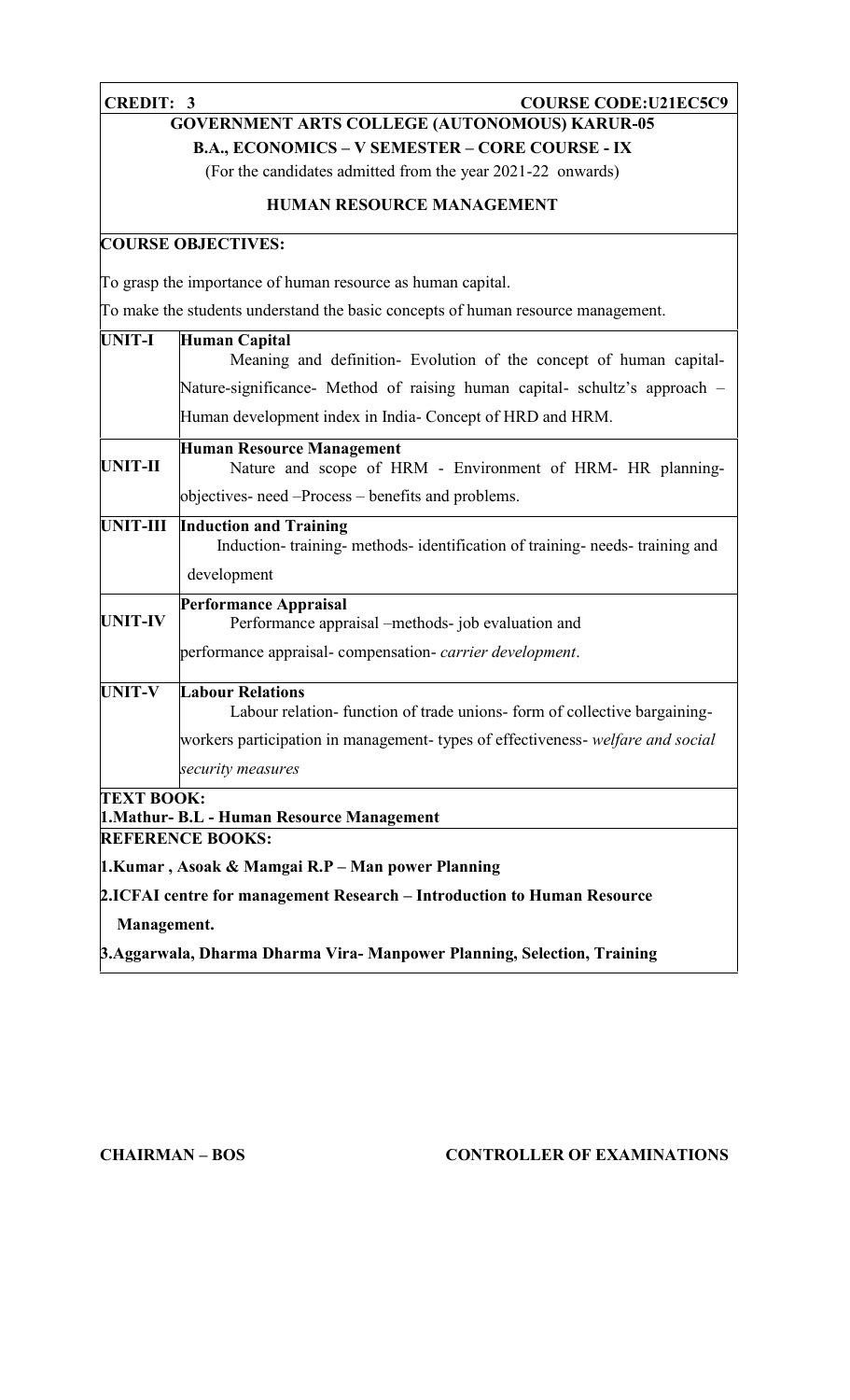**\*Self -study**

#### **COURSE OUTCOME:**

| Course          | <b>Course Outcome</b>                                    | Knowledge      |
|-----------------|----------------------------------------------------------|----------------|
| <b>Outcome</b>  |                                                          | Level          |
| No.             |                                                          |                |
| CO <sub>1</sub> | Defining the basic concepts of Human Resource Management | K1             |
| CO <sub>2</sub> | <b>Outline the importance of Social Sector in HRM</b>    | K <sub>2</sub> |
| CO <sub>3</sub> | Identifying the fundamental theories of HRDM             | K3             |
| CO <sub>4</sub> | Analysing the importance of Nutrition and housing        | K4             |
| CO <sub>5</sub> | Build the principles of management in pactice.           | <b>K5,K6</b>   |
|                 |                                                          |                |
|                 |                                                          |                |
|                 |                                                          |                |

**K1 = Remember, K2 = Understand, K3 = Apply, K4 = Analyze, K5 = Evaluate, K6= Create**

| Outcome PO1 PO2 PO3 PO4 |              |   |                |                | <b>PO5</b>     |                           |              | <b>PSO1 PSO2 PSO3</b> | PSO4 PSO5 TOT |   |     | Mean         |
|-------------------------|--------------|---|----------------|----------------|----------------|---------------------------|--------------|-----------------------|---------------|---|-----|--------------|
|                         |              |   |                |                |                |                           |              |                       |               |   |     | <b>Score</b> |
| CO <sub>1</sub>         | 3            |   | $\mathbf{2}$   | 3              | 2              | $\mathbf{2}$              | 3            | 3                     | 3             | 3 | 25  | 2.5          |
| CO <sub>2</sub>         | 1            | 3 | 3              | $\mathbf{2}$   |                | 3                         |              | 3                     | 1             |   | 19  | 1.9          |
| CO <sub>3</sub>         | 3            |   | 3              | 3              | $\overline{2}$ | 3                         | $\mathbf{2}$ |                       | $\mathbf 2$   | 3 | 23  | 2.3          |
| CO <sub>4</sub>         | 3            | 3 |                |                | 3              | $\mathfrak{p}$            | 3            | $\mathfrak{D}$        | 3             |   | 22  | 2.2          |
| CO <sub>5</sub>         | $\mathbf{2}$ |   | $\overline{2}$ | $\overline{2}$ |                | 1                         | $\mathbf{2}$ | 3                     |               | 3 | 18  | 1.8          |
|                         |              |   |                |                |                | <b>Mean overall score</b> |              |                       |               |   | 107 | 2.14         |

#### **Mapping of Course Outcomes with Program Specific Outcomes**

### **Result: The core for this course is 2.14 (Medium relationship)**

| <b>Nature of Course</b> |  |                           |  |  |  |  |
|-------------------------|--|---------------------------|--|--|--|--|
| Knowledge and skill     |  | Employability oriented    |  |  |  |  |
| Skill oriented          |  | Entrepreneurship oriented |  |  |  |  |

Note:

| <b>Strength level</b> | $-0W$ | <b>Medium</b> | <b>High</b> |
|-----------------------|-------|---------------|-------------|
| Value                 |       |               |             |

#### **COURSE DESIGNER:DR.A.MANIVEL**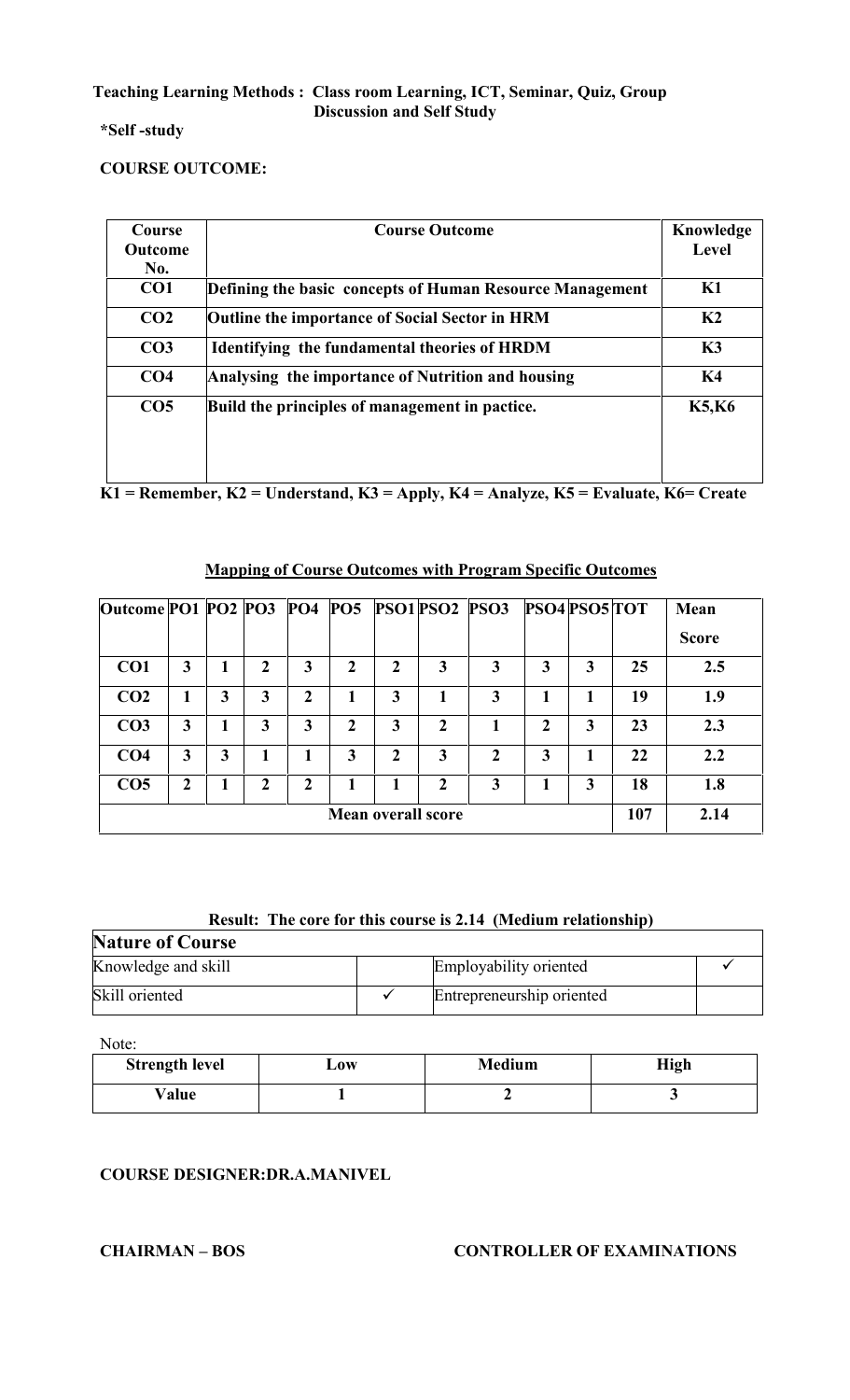#### **CREDIT: 4 COURSE COURSE CODE:U21EC5C10**

### **GOVERNMENT ARTS COLLEGE (AUTONOMOUS) KARUR-05**

**B.A., ECONOMICS - V SEMESTER - CORE COURSE - X**

(For the candidates admitted from the year 2021-22 onwards)

#### **ENTREPRENEURSHIP DEVELOPMENT**

#### **COURSE OBJECTIVES:**

To Understand various concepts, features and kinds of entrepreneurship.

To Know the procedures of drafting projects and evaluation of the same.

To Advocate with various funding and lending agencies and their schemes.

| <b>UNIT-I</b>           | Definition- Scope- Significance of Entrepreneurship- Functions of                     |
|-------------------------|---------------------------------------------------------------------------------------|
|                         | Entrepreneur-Theories of Entrepreneurship.                                            |
|                         | Small Scale Industries and their Significance- Problems of Small Scale                |
| UNIT-II                 | Industries-Small Scale Industries in Tamil Nadu- Industrial Policy on Small Scale     |
|                         | Industries-Women Entrepreneurship Concept- Growth- Problems- Prospects and            |
|                         | Development Scheme- SHGs and Micro Finance*.                                          |
| <b>UNIT-III</b>         | Promotional Agencies- NSIC, TIIC, SIDCO, SIPCOT, District Industrial                  |
|                         | Centers-Industrial Estates- Industrial Service Institute.                             |
| <b>UNIT-IV</b>          | Cost Price- Methods of Cost Estimation- Cost Control*- Pricing Methods;               |
|                         | Pricing Policy- Full Cost Pricing- Legislative Control Over Price; Packaged           |
|                         | <b>Commodities Regulation Act.</b>                                                    |
| <b>UNIT-V</b>           | Project Preparations and Evolution-Break Even Analysis; Concept-                      |
|                         | Features-Assumptions- Graphical Analysis- Importance and Limitations                  |
| <b>TEXT BOOK:</b>       |                                                                                       |
| New Delhi.              | 1. Gupta, C.B and N.P. Srinivasan, (1993), Entrepreneurial Development, Sultan Chand, |
| <b>REFERENCE BOOKS:</b> |                                                                                       |
|                         | 1. Entrepreneurial Development and Small Business Management" by Dr P T Vijayashree & |

**M.Alagammai**

**2.Entrepreneurial Development" by Khanka S S**

**3.Entrepreneurial Development" by Desai**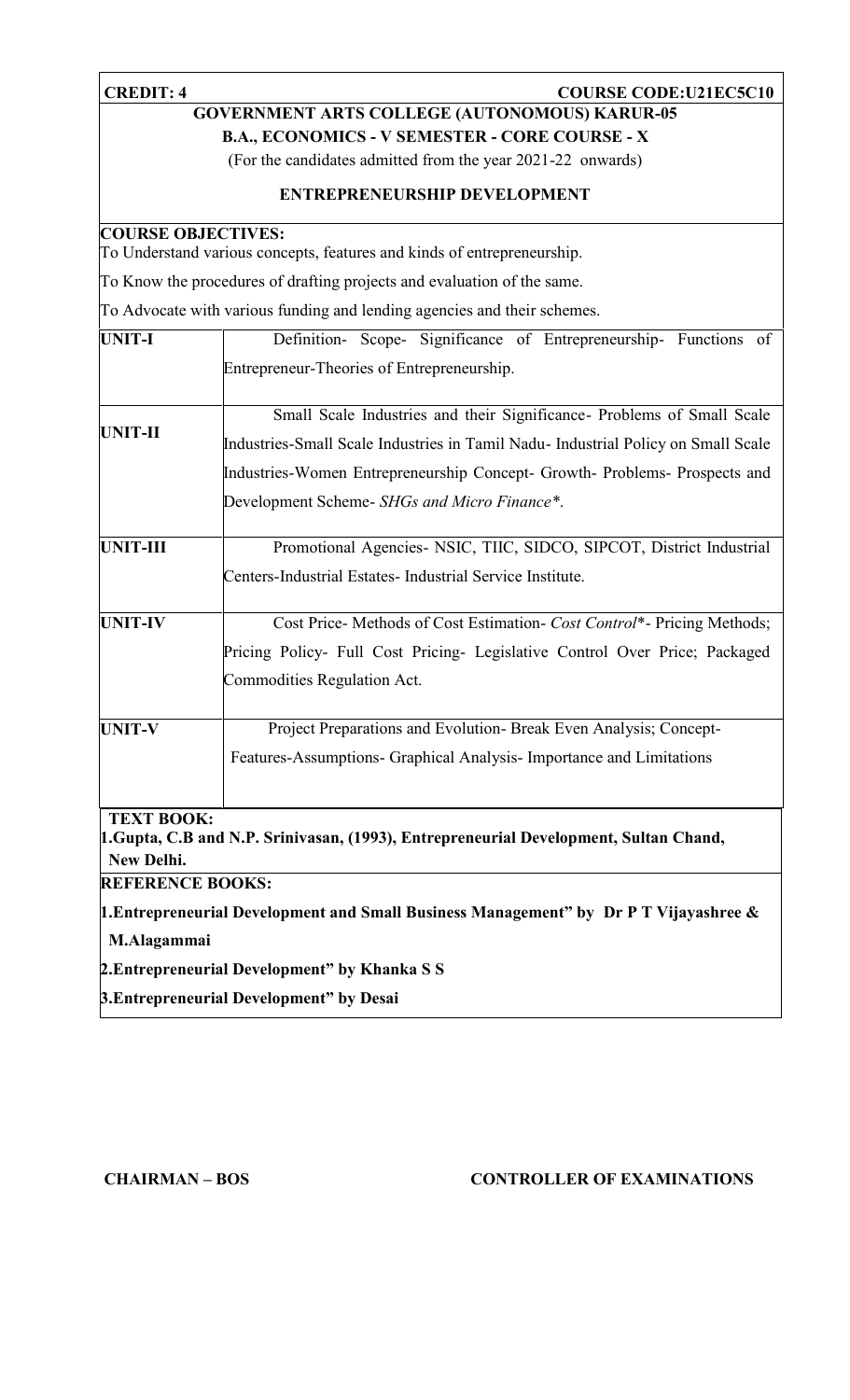#### **\*Self -study**

#### **COURSE OUTCOMES:**

By the end of this course, Students will be able to

| Course          | <b>Course Outcome</b>                                       | Knowledge      |
|-----------------|-------------------------------------------------------------|----------------|
| <b>Outcome</b>  |                                                             | Level          |
| No.             |                                                             |                |
| CO <sub>1</sub> | Remember the basic concepts of SHGs and micro finance       | K1             |
| CO <sub>2</sub> | Understand the theories of entrepreneurship                 | K <sub>2</sub> |
| CO <sub>3</sub> | Application and the methods of cost estimation-cost control | K3             |
| CO <sub>4</sub> | Analyzing the functions of promotional agencies             | K4             |
| CO <sub>5</sub> | <b>Illustrating the Project Preparations and Evolution</b>  | <b>K5,K6</b>   |

**K1 = Remember, K2 = Understand, K3 = Apply, K4 = Analyze, K5 = Evaluate, K6= Create**

| Outcome   PSO1   PSO2   PSO3   PSO4   PSO5   PO1   PO2   PO3   PO4   PO5 |                           |   |              |                  |                  |   |   |   |   |              | <b>Total</b> | Mean         |
|--------------------------------------------------------------------------|---------------------------|---|--------------|------------------|------------------|---|---|---|---|--------------|--------------|--------------|
|                                                                          |                           |   |              |                  |                  |   |   |   |   |              | <b>Score</b> | <b>Score</b> |
| CO <sub>1</sub>                                                          | 3                         |   | 2            | 2                | 3                | 2 |   | 3 |   | 2            | 20           | 2.0          |
| CO <sub>2</sub>                                                          | 3                         |   |              | 3                | $\boldsymbol{2}$ | 3 |   | 2 | 2 |              | 19           | 1.9          |
| CO <sub>3</sub>                                                          |                           | 3 | 2            | 3                | $\mathbf 2$      | 2 | 2 |   |   | 3            | 20           | 2.0          |
| CO <sub>4</sub>                                                          | 2                         |   | $\mathbf{2}$ | $\boldsymbol{2}$ |                  | 2 |   | 3 | 3 | $\mathbf{2}$ | 19           | 1.9          |
| CO <sub>5</sub>                                                          | 3                         |   | $\mathbf{C}$ | 3                | 3                | 1 | 3 | 2 | 2 | 3            | 23           | 2.3          |
|                                                                          | <b>Overall mean score</b> |   |              |                  |                  |   |   |   |   |              |              | 2.02         |

#### **Mapping of Course Outcomes with Program Specific Outcomes**

### **Result: The core for this course is 2.02 (Medium relationship)**

| <b>Nature of Course</b> |                           |  |
|-------------------------|---------------------------|--|
| Knowledge and skill     | Employability oriented    |  |
| Skill oriented          | Entrepreneurship oriented |  |

Note:

| <b>Strength level</b> | $\mathbf{\omega}$ ow | <b>Medium</b> | High |
|-----------------------|----------------------|---------------|------|
| Value                 |                      |               |      |

### **COURSE DESIGNER:DR.K.SENTHIL KUMAR**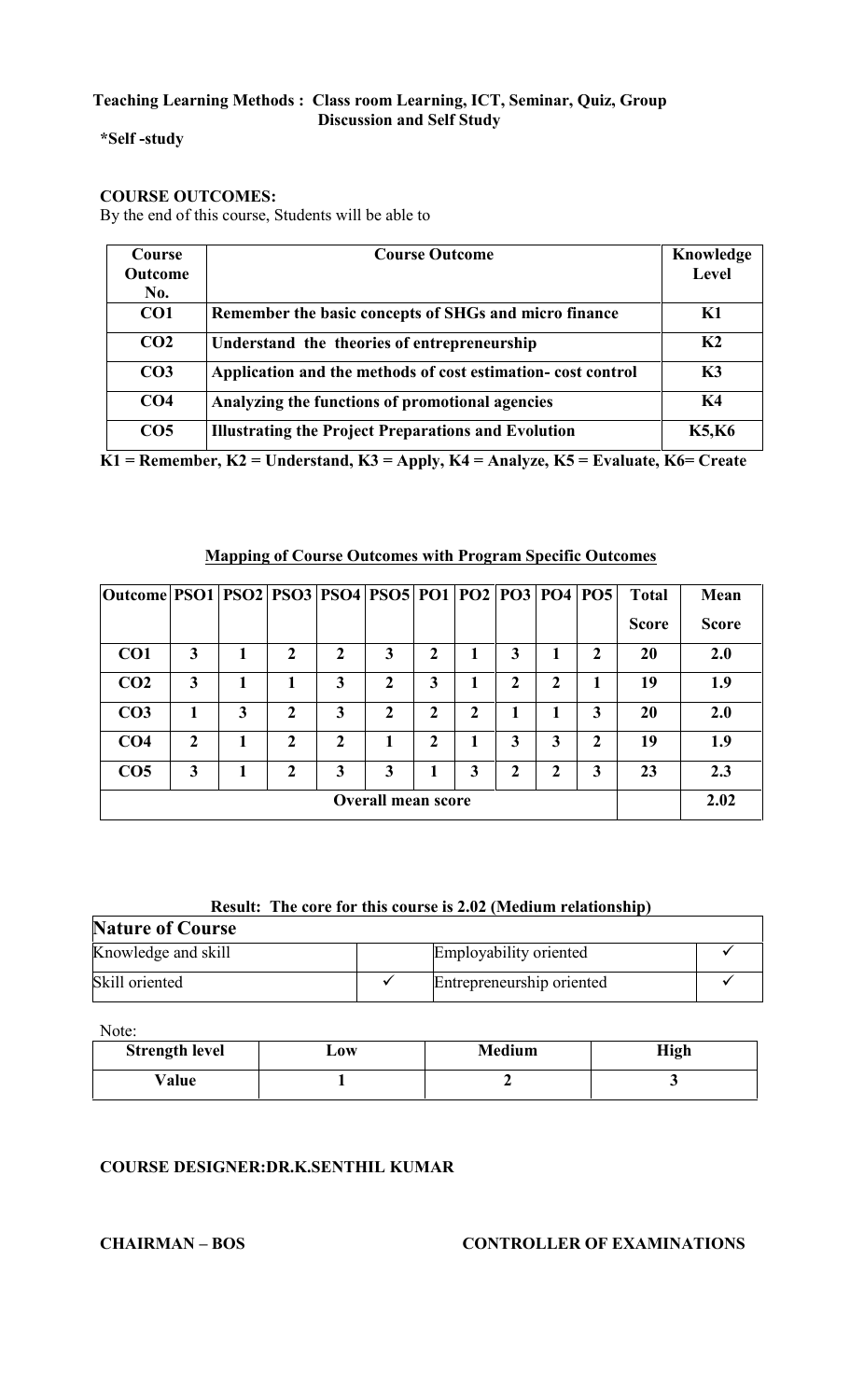| <b>CREDIT: 4</b>        | <b>COURSE CODE:U21EC5E1</b>                                                                                       |  |  |  |  |  |  |
|-------------------------|-------------------------------------------------------------------------------------------------------------------|--|--|--|--|--|--|
|                         | <b>GOVERNMENT ARTS COLLEGE (AUTONOMOUS) KARUR-05</b>                                                              |  |  |  |  |  |  |
|                         | <b>B.A ECONOMICS -V SEMESTER- ELECTIVE COURSE -I</b>                                                              |  |  |  |  |  |  |
|                         | (For the candidates admitted from the year 2021-22 onwards)                                                       |  |  |  |  |  |  |
|                         | SECURITY ANALYSIS AND PORTFOLIO MANAGEMENT                                                                        |  |  |  |  |  |  |
|                         | <b>COURSE OBJECTIVES:</b>                                                                                         |  |  |  |  |  |  |
|                         | To provide an understanding of the conceptual framework underlying security analysis.                             |  |  |  |  |  |  |
|                         | To know the important instruments of stock market.                                                                |  |  |  |  |  |  |
|                         | To know the concepts and importance of capital market.                                                            |  |  |  |  |  |  |
| <b>UNIT-I</b>           | Investment- meaning, nature and Types of investment- stages of investment-                                        |  |  |  |  |  |  |
|                         | sources of investment information- importance of investment- features of                                          |  |  |  |  |  |  |
|                         | investment programme*.                                                                                            |  |  |  |  |  |  |
|                         | Stock Market: primary market- method of rising funds in primary market:                                           |  |  |  |  |  |  |
| <b>UNIT-II</b>          | Preference and equity Shares-debentures- secondary market; function of stock                                      |  |  |  |  |  |  |
|                         | exchange- Role of stock exchange in Indian economy- Securities and Exchange                                       |  |  |  |  |  |  |
|                         | Board of India.                                                                                                   |  |  |  |  |  |  |
|                         |                                                                                                                   |  |  |  |  |  |  |
| <b>UNIT-III</b>         | Security analysis: Economic analysis-industry analysis-company analysis-                                          |  |  |  |  |  |  |
|                         | Technical analysis- Efficient market theory.                                                                      |  |  |  |  |  |  |
| <b>UNIT-IV</b>          | Risk and Return analysis: Types Factors determining the return of investment-                                     |  |  |  |  |  |  |
|                         | method of measurement- Mutual funds: Types - <i>advantages of mutual funds</i>                                    |  |  |  |  |  |  |
|                         |                                                                                                                   |  |  |  |  |  |  |
| <b>UNIT-V</b>           | Portfolio management: meaning and objectives of portfolio management-stages                                       |  |  |  |  |  |  |
|                         | of portfolio-portfolio risks and returns.                                                                         |  |  |  |  |  |  |
| <b>TEXT BOOK:</b>       |                                                                                                                   |  |  |  |  |  |  |
|                         | 1.S.K. Gupta R.Joshi (2010) "Security Analysis and Portfolio Management" Kalyani<br><b>Publishers, New Delhi.</b> |  |  |  |  |  |  |
| <b>REFERENCE BOOKS:</b> |                                                                                                                   |  |  |  |  |  |  |
|                         | 1.S. Kevin (2015) "Security Analysis and Portfolio Management" PHI Learning                                       |  |  |  |  |  |  |
| Pvt Ltd, Delhi          |                                                                                                                   |  |  |  |  |  |  |
| Newdelhi.               | 2. Preeti Singh (2010) "Investment Management" Himalaya Publishing House,                                         |  |  |  |  |  |  |
|                         | 3.V.K Bhalla (2008) "Investment Management"- Security Analysis and                                                |  |  |  |  |  |  |
|                         |                                                                                                                   |  |  |  |  |  |  |
|                         | Portfolio Management" S.Chand company, Delhi.                                                                     |  |  |  |  |  |  |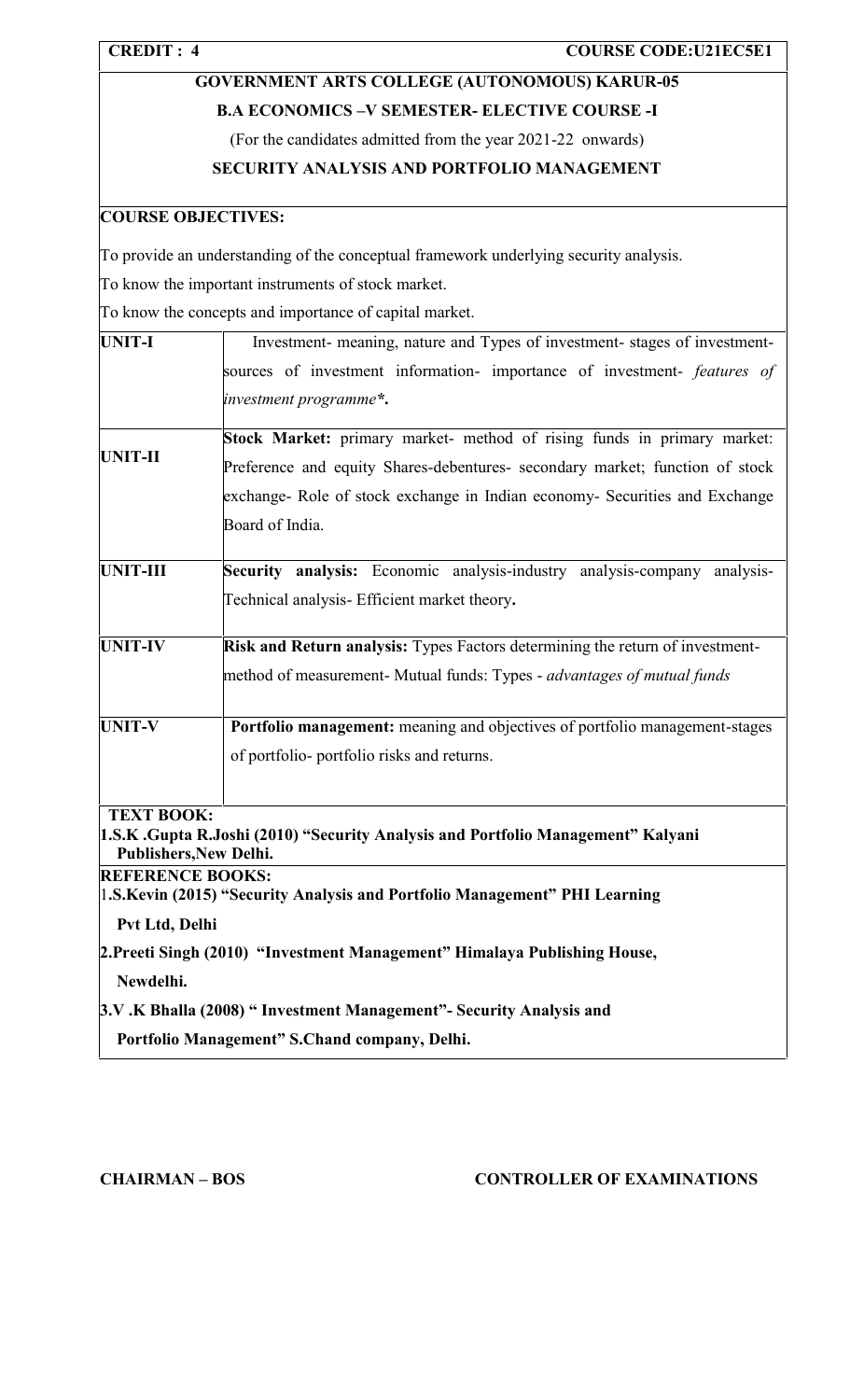**\*Self -study**

#### **COURSE OUTCOMES:**

By the end of this course, Students will be able to

| Course          | <b>Course Outcome</b>                                      | Knowledge    |
|-----------------|------------------------------------------------------------|--------------|
| <b>Outcome</b>  |                                                            | <b>Level</b> |
| No.             |                                                            |              |
| CO <sub>1</sub> | know the concepts and importance of capital market         | K1           |
| CO <sub>2</sub> | Understand the method of rising funds in primary market    | K2           |
| CO <sub>3</sub> | Applying the technical analysis of security market         | K3           |
| CO <sub>4</sub> | Analyse the risk and return factors of investment          | K4           |
| CO <sub>5</sub> | Creating the knowledge of portfolio management in security | <b>K5,K6</b> |
|                 | market                                                     |              |

**K1 = Remember, K2 = Understand, K3 = Apply, K4 = Analyze, K5 = Evaluate, K6= Create**

#### **Mapping of Course Outcomes with Program Specific Outcomes**

| Outcome   PSO1   PSO2   PSO3   PSO4   PSO5   PO1   PO2   PO3   PO4   PO5 |                |   |              |             |              |   |   |             |   |                | <b>Total</b> | Mean         |
|--------------------------------------------------------------------------|----------------|---|--------------|-------------|--------------|---|---|-------------|---|----------------|--------------|--------------|
|                                                                          |                |   |              |             |              |   |   |             |   |                | <b>Score</b> | <b>Score</b> |
| CO <sub>1</sub>                                                          | $\mathbf{2}$   |   | 2            | 2           | $\mathbf{2}$ | 2 |   | 3           |   |                | 17           | 1.7          |
| CO <sub>2</sub>                                                          | 3              |   |              | 3           | 2            | 3 |   | $\mathbf 2$ | 2 |                | 19           | 1.9          |
| CO <sub>3</sub>                                                          |                | 3 | $\mathbf{2}$ | 3           | $\mathbf{2}$ | 2 | 2 |             |   | 3              | 20           | 2.0          |
| CO <sub>4</sub>                                                          | $\overline{2}$ |   | 2            | 2           |              | 2 |   | 3           | 3 | $\overline{2}$ | 19           | 1.9          |
| CO <sub>5</sub>                                                          | 2              |   | 2            | $\mathbf 2$ | 3            |   |   | 2           | 2 | 2              | 18           | 1.8          |
| <b>Overall mean score</b>                                                |                |   |              |             |              |   |   |             |   |                |              | 1.86         |

#### **Result: The core for this course is 1.86 (Medium relationship)**

| <b>Nature of Course</b> |                           |  |
|-------------------------|---------------------------|--|
| Knowledge and skill     | Employability oriented    |  |
| Skill oriented          | Entrepreneurship oriented |  |

Note:

| <b>Strength level</b> | $-0W$ | <b>Medium</b> | High |
|-----------------------|-------|---------------|------|
| Value                 |       |               |      |

#### **COURSE DESIGNER:DR.S.JAGADEESPANDI**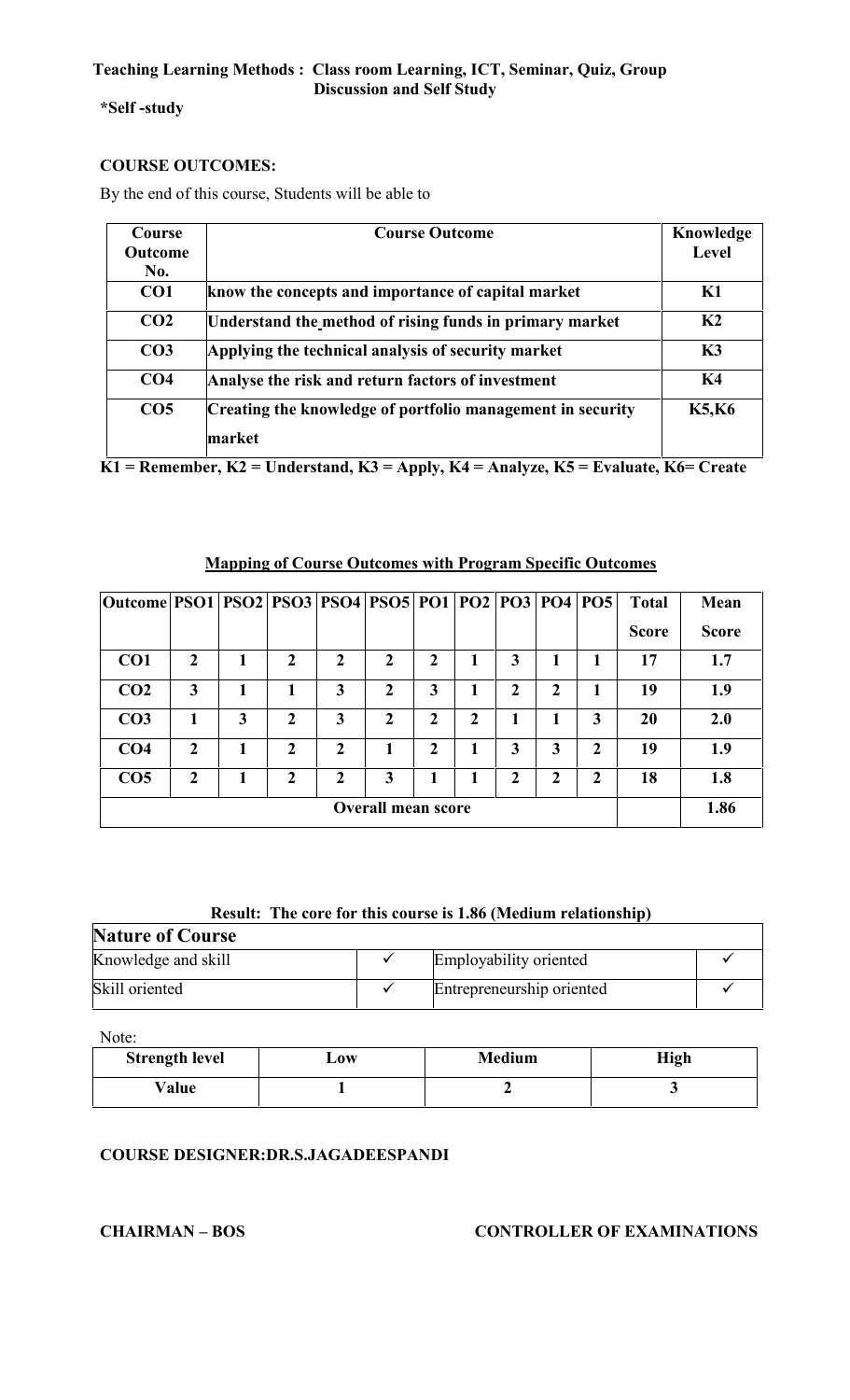#### **CREDIT: 4 COURSE COURSE CODE:U21EC5S2**

### **GOVERNMENT ARTS COLLEGE (AUTONOMOUS) KARUR-05**

**B.A., ECONOMICS – V SEMESTER – SKILL BASED ELECTIVE - II**

(For the candidates admitted from the year 2021-22 onwards)

#### **PRINCIPLES OF COMMERCE**

|  | <b>COURSE OBJECTIVES:</b> |  |  |  |  |
|--|---------------------------|--|--|--|--|
|  |                           |  |  |  |  |

To give an insight into the basics of Accounting Concepts and *Principles.*

To prepare to Students to have the foot hold in Accounts.

| <b>UNIT-1</b>     | <b>ORGANISATION</b>                                                                                         |
|-------------------|-------------------------------------------------------------------------------------------------------------|
|                   | Meaning and Definition - Principles of organization - Types of Organisation -                               |
|                   | Sole trader Partnership firms - Joint Stock Company - Co-operatives                                         |
| UNIT - II         | <b>SOLE TRADER</b>                                                                                          |
|                   | Meaning and Definition of sole trader - Special features of Sole trader -                                   |
|                   | Merits of Sole trade - Demerits of Sole trader – Meaning and Definition                                     |
|                   | of Partnership-Features – Merits and Demerits – Types and Kinds Of                                          |
|                   | Partnership – Partnership Deed – Different between Sole Trader and Partnership*                             |
| <b>UNIT - III</b> | <b>COMPANIES</b>                                                                                            |
|                   | Meaning and Definition of joint stock company - special features - merits                                   |
|                   | and demerits - Kinds of companies - Formation of a company - Memorandum                                     |
|                   | of Association - Shares and Debentures*                                                                     |
| $UNIT - IV$       | <b>CO-OPERATIVES</b>                                                                                        |
|                   | Meaning and definition of Co-operatives - special features - Merits and                                     |
|                   | demerits - Types of co-operatives – Co-operative movement in India                                          |
| $UNIT - V$        | <b>GOVERNMENTS IN BUSINESS</b>                                                                              |
|                   | Private Sectors – Meaning – Objectives – Role of Private sector – Public Sector                             |
|                   | Meaning – Objectives – Role of Public sector                                                                |
| <b>TEXT BOOK:</b> |                                                                                                             |
|                   | 1. Radha, Principles of Accountancy, Prasanna Publishers., Reprint, Chennai 2004<br><b>REFERENCE BOOKS:</b> |
|                   | 1.C.B. Gupta (2010)Business Organisation and Management Sultan Chand Publications.                          |
|                   | 2. Bhatia R. C., (2007), "Principles of Office Management", Lotus Press, New Delhi.                         |
|                   |                                                                                                             |
|                   | 3. Tripathi P. C., (2006), "Personnel Management and Industrial Relations", Sultan                          |
|                   | Chand & Sons, New Delhi.                                                                                    |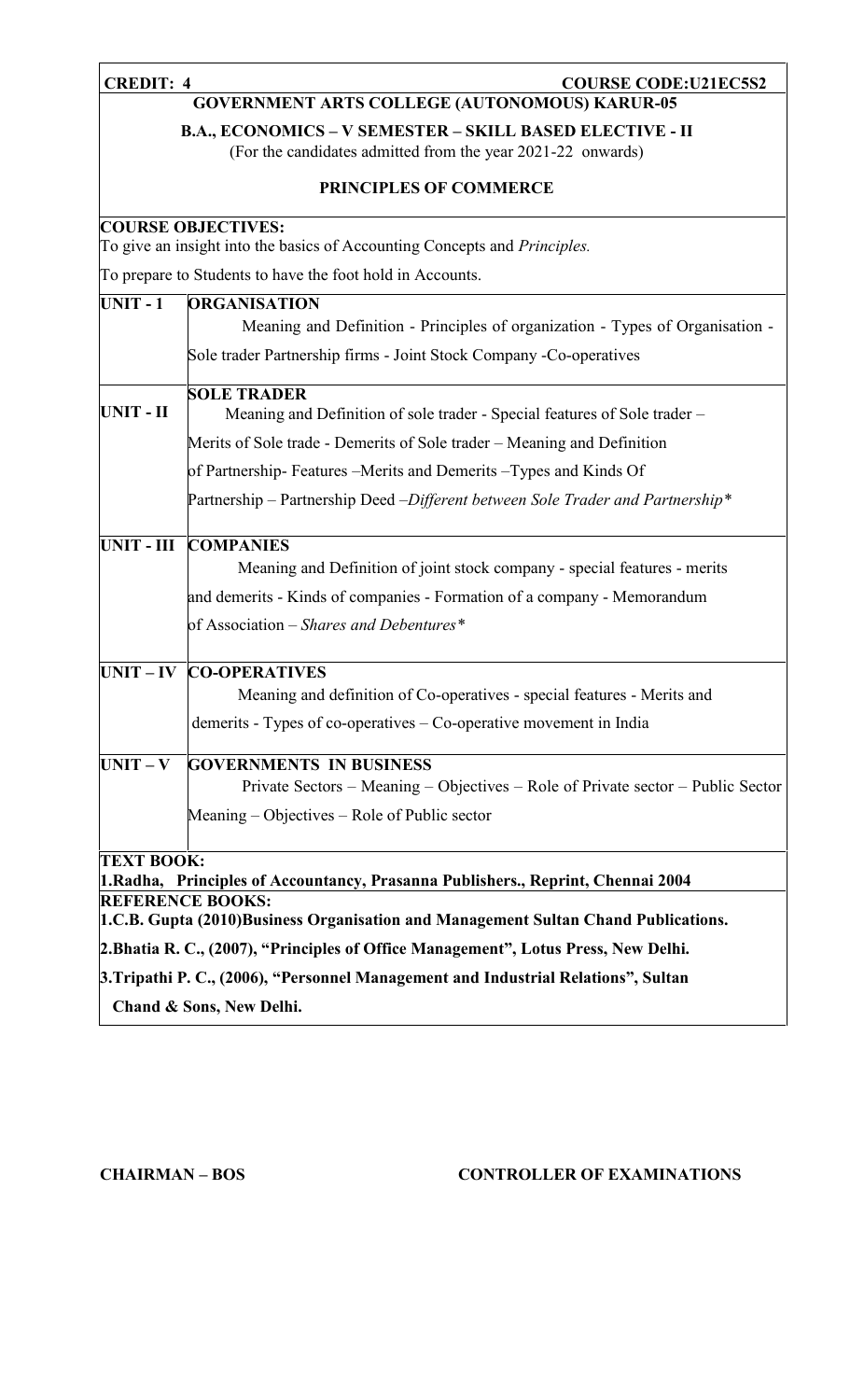#### **\*Self -study**

#### **COURSE OUTCOME:**

| <b>Course</b>   | <b>Course Outcome</b>                                                 | Knowledge      |
|-----------------|-----------------------------------------------------------------------|----------------|
| Outcome         |                                                                       | Level          |
| No.             |                                                                       |                |
| CO <sub>1</sub> | <b>Outline the Principles of organization - Types of Organisation</b> | K1             |
| CO <sub>2</sub> | Know the Features of Partnership-Types of Partnership                 | K <sub>2</sub> |
| CO <sub>3</sub> | <b>Identifying the various Kinds of companies</b>                     | K3             |
| CO <sub>4</sub> | Analysing the Co-operative movement in India                          | K4             |
| CO <sub>5</sub> | Evaluating the Role of Private and Public sector on the               | <b>K5,K6</b>   |
|                 | economy                                                               |                |

**K1 = Remember, K2 = Understand, K3 = Apply, K4 = Analyze, K5 = Evaluate, K6= Create**

### **Mapping of Course Outcomes with Program Specific Outcomes**

| Outcome PO1 PO2 PO3 PO4 PO5 |   |              |   |   |   |                           | PSO1PSO2 | <b>PSO3 PSO4PSO5 TOT</b> |   |   |    | <b>Mean Score</b> |
|-----------------------------|---|--------------|---|---|---|---------------------------|----------|--------------------------|---|---|----|-------------------|
| CO <sub>1</sub>             | 3 | 2            | 3 | 2 |   | າ                         | 2        | $\overline{2}$           | 3 |   | 22 | 2.2               |
| CO <sub>2</sub>             | 2 | 3            |   | 3 | 3 | 3                         | 3        | 3                        | 2 | 3 | 25 | 2.5               |
| CO <sub>3</sub>             | 3 | $\mathbf{2}$ | 3 |   | 2 |                           | 2        | 3                        | 3 | י | 22 | 2.2               |
| CO <sub>4</sub>             | 2 | 3            | ּ | 3 | 3 | 2                         | 2        | 3                        | 2 | 3 | 25 | 2.5               |
| CO <sub>5</sub>             | 3 | 2            | 3 | 2 | 3 | 3                         | 2        | 3                        | 2 | 3 | 26 | 2.6               |
|                             |   |              |   |   |   | <b>Mean overall score</b> |          |                          |   |   |    | 2.4               |

#### **Result: The core for this course is 2.4 (Medium relationship)**

| <b>Nature of Course</b> |  |                           |  |  |  |  |
|-------------------------|--|---------------------------|--|--|--|--|
| Knowledge and skill     |  | Employability oriented    |  |  |  |  |
| Skill oriented          |  | Entrepreneurship oriented |  |  |  |  |

Note:

| <b>Strength level</b> | Low | <b>Medium</b> | <b>High</b> |
|-----------------------|-----|---------------|-------------|
| Value                 |     |               |             |

#### **COURSE DESIGNER:DR.S.MANAVALAN**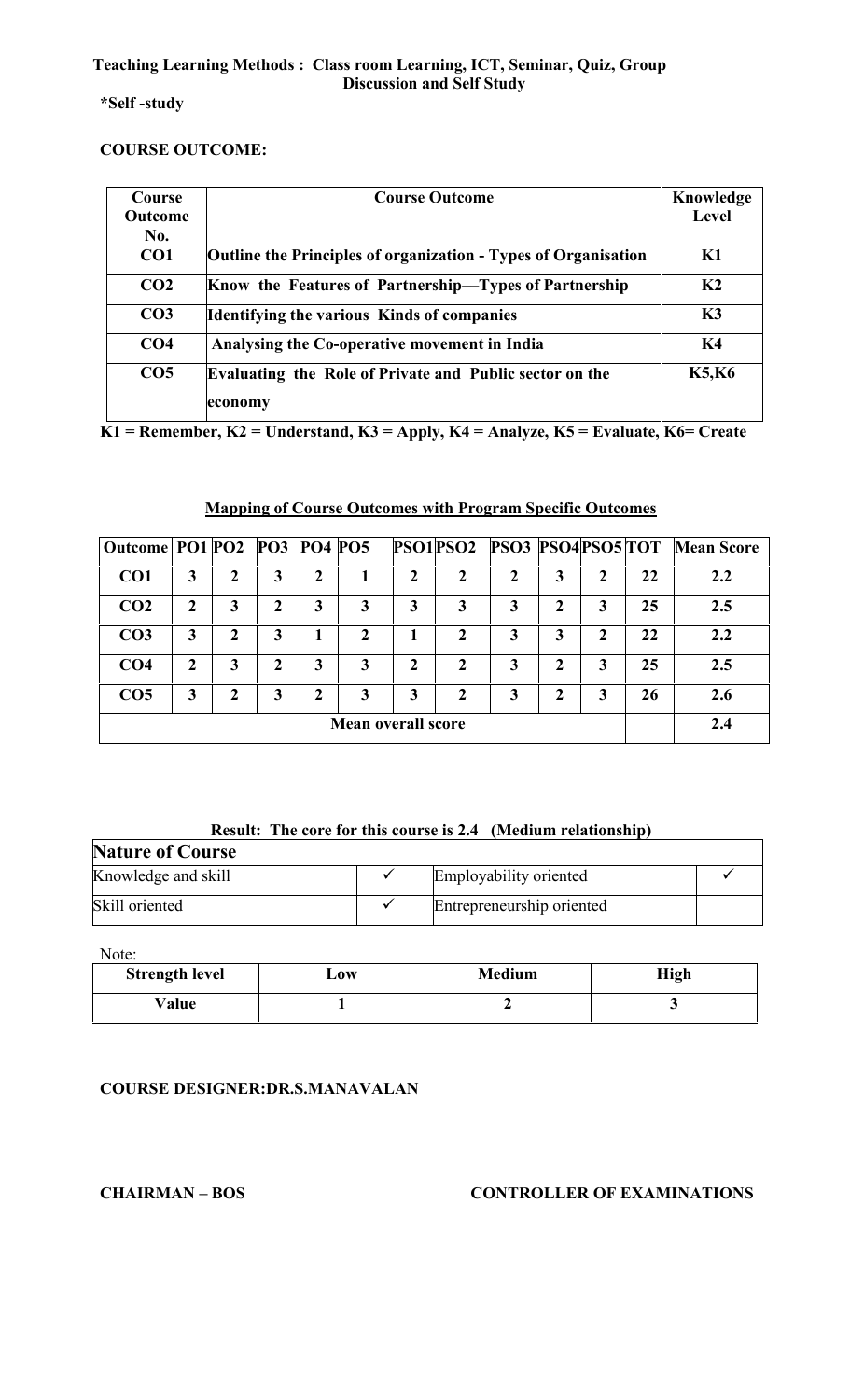#### **GOVERNMENT ARTS COLLEGE (AUTONOMOUS) KARUR-05**

**B.A., ECONOMICS – V SEMESTER – SKILL BASED ELECTIVE - III** (For the candidates admitted from the year 2021-22 onwards)

#### **GROUP PROJECT WORK - INDUSTRIAL ECONOMICS**

#### **COURSE OBJECTIVES:**

To Generate a report based on the experiences and *projects.*

To acquire a sound technical knowledge of their selected *project* topic.

#### **Objective:**

Students of Economics at expected to capitalize the current industrial success scenario.

- I. The students have to analyze any two public limited company or SSI, Agro-Industries or SHGs or case study method.
- II. Firstly, they have learn SWOT analysis of these two companies.
- III. Second, they have to analyze those two company's production, marketing, finance And other performance. Viz – Technology, Advertising, Distribution Network etc.,

IV. Thirdly they have to compare these two company's performance.

V. Finally, based on the analysis, Students should submit a detailed report about their Selected companies performance.

#### **MODEL OF PROJECT WORK**

- a. Profiles of the selected company.
- b. Details of Production, Marketing, Financial and other performance.
- c. Comparative analysis.
- d. Findings.
- VI. Industrial analysis shall be prepared by the students under the supervision and guidance of the faculty of the concerned department.
- VII. Viva voce examination will be conducted with internal  $\&$  external examiners at the end of the semester and the credits will be awarded.

#### **Note :**

- 1. A group of Students numbering Ten under the guidance of one guide to be formed have to undergo collection of data, in the month of July and Auguest and analysis is made in the month of September.
- 2. The report should be submitted by the students before  $10<sup>th</sup>$  f October.
- 3. External marks 75 and internal marks 25.
- External marks ( Viva Voce 25 Marks ; Project Report 50 Marks) Internal Marks ( Collection of Data – 10 Marks; Preparation – 10 Marks; and Attendance – 5 Marks ).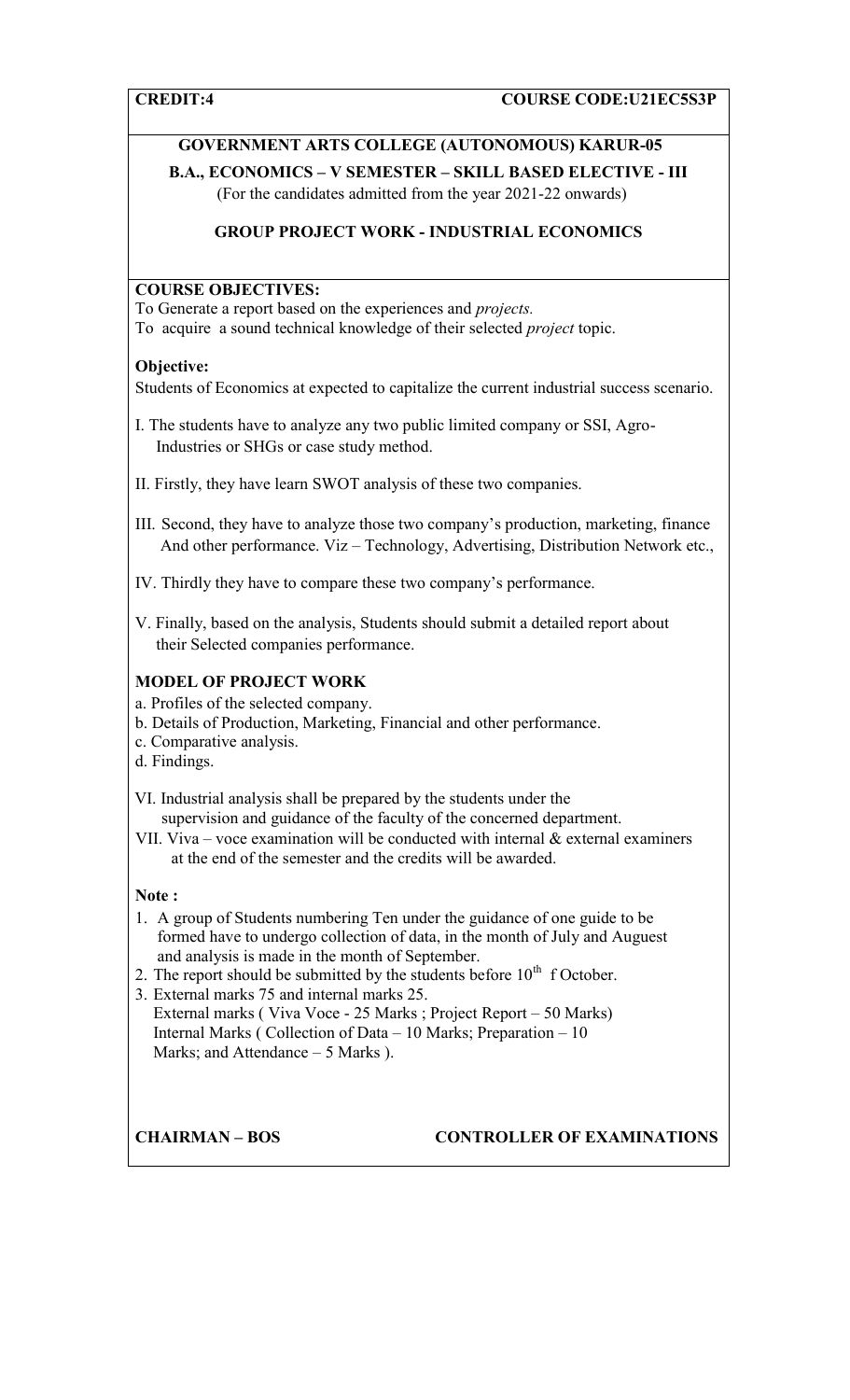**CREDIT : 5 COURSE CODE:U21EC6C11** 

#### **GOVERNMENT ARTS COLLEGE (AUTONOMOUS) KARUR-05 B.A., ECONOMICS – VI SEMESTER – CORE COURSE - XI**

(For the candidates admitted from the year 2021-22 onwards)

#### **MACRO ECONOMICS –II**

#### **COURSE OBJECTIVES:**

To understand the macro-economic concepts involving the functioning of the aggregate econom To compare and contrast Classical and Keynesian models.

| <b>UNIT-I</b>     | <b>Keynesian Economics</b>                                                                                       |
|-------------------|------------------------------------------------------------------------------------------------------------------|
|                   | Comparison of classical and Keynesian theory of employment -                                                     |
|                   | features of Keynesian economics – contribution of Keynes – Keynesian a                                           |
|                   | critical appraisal -relevance of Keynesian economics in under developed                                          |
|                   | countries - practical implications of Keynesian economics.                                                       |
| <b>UNIT-II</b>    | <b>Multiplier and Accelerator -</b><br>Khan's employment multiplier - Keynes investment multiplier-condition for |
|                   | the operation of the multiplier-leakages, reverse working of the multiplier-                                     |
|                   | criticism- Accelerator-limitations                                                                               |
| <b>UNIT-III</b>   | <b>Inflation and business cycle</b><br>Meaning – types - effects of inflation - measures to control              |
|                   | inflation - deflation- stagflation- Business cycle : Phases of trade cycles-                                     |
|                   | features – theories of business cycle-Samuelson model of business                                                |
|                   | cycle - interaction between multiplier and accelerator-Hicks theory of                                           |
|                   | business cycle-Hawtry theory of business cycle.                                                                  |
| <b>UNIT-IV</b>    | General equilibrium<br>General equilibrium- monetary and real sector – shifts in IS and LM curves-               |
|                   | Real balance effects.                                                                                            |
| <b>UNIT-V</b>     | <b>Macroeconomic policies</b><br>Objectives- instruments- monetary versus fiscal policies – Philip's curve       |
|                   | Limitations of monetary and fiscal policy.                                                                       |
| <b>TEXT BOOK:</b> | 1. Sankaran (2007), Macro Economics Margham Publication, Chennai.                                                |
|                   | <b>REFERENCE BOOK:</b>                                                                                           |
|                   | 1. Edward Shapiro (2006), "Macro Economics", Galgotia Publication, New Delhi                                     |
|                   | 2. Jhinghan M. L., (2008), "Macro Economics", Vrinda Publications, New Delhi.                                    |
|                   | 3. Harold R. Williams (2007), "Macroeconomics: Problems, Concepts and Self-tests",                               |
|                   | W.W. Norton & Company. Inc. New York.                                                                            |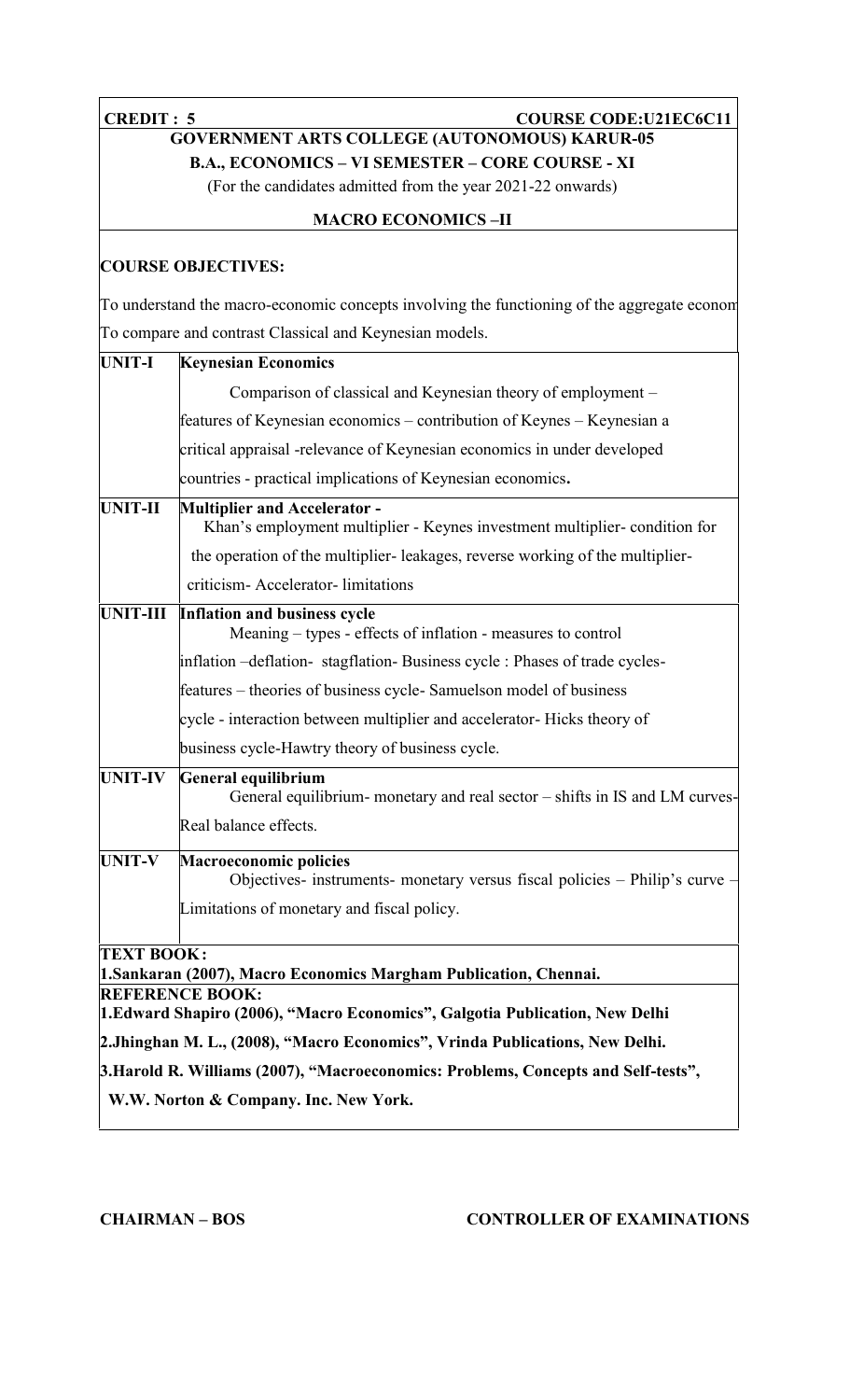#### **COURSE OUTCOME:**

| Course<br><b>Outcome</b><br>No. | <b>Course Outcome</b>                                                        | Knowledge<br><b>Level</b> |
|---------------------------------|------------------------------------------------------------------------------|---------------------------|
| CO <sub>1</sub>                 | Comparison of classical and Keynesian theory of employment                   | K1                        |
| CO <sub>2</sub>                 | Estimate the working of multiplier, super multiplier and<br>accelaration     | K <sub>2</sub>            |
| CO <sub>3</sub>                 | Assess the theories of inflation and Macroeconomic policy                    | K3                        |
| CO <sub>4</sub>                 | Analysing the inflation and its effects-Recall the phases of<br>trade cycles | K4                        |
| CO <sub>5</sub>                 | <b>Evaluating the Macroeconomic instruments and Policies</b>                 | <b>K5,K6</b>              |

**K1 = Remember, K2 = Understand, K3 = Apply, K4 = Analyze, K5 = Evaluate, K6= Create**

#### **Mapping of Course Outcomes with Program Specific Outcomes**

| Outcome PO1 PO2 PO3 PO4 |   |   |   |   | <b>PO5</b>                |             | PSO1PSO2 | <b>PSO3 PSO4PSO5TOT</b> |              |              |    | <b>Mean Score</b> |
|-------------------------|---|---|---|---|---------------------------|-------------|----------|-------------------------|--------------|--------------|----|-------------------|
| CO <sub>1</sub>         | 3 |   | 3 | 2 | 2                         | 3           | 2        | 3                       | 2            | 2            | 24 | 2.4               |
| CO <sub>2</sub>         | 3 |   | 2 |   | 2                         | 2           | 3        | 3                       | 2            | 3            | 26 | 2.6               |
| CO <sub>3</sub>         | າ |   | 3 | 2 |                           | $\mathbf 2$ | 2        |                         |              | $\mathbf{2}$ | 24 | 2.4               |
| CO <sub>4</sub>         |   | 3 | 2 | 2 | 3                         | 2           | 3        | 3                       | $\mathbf{2}$ | 3            | 25 | 2.5               |
| CO <sub>5</sub>         | 3 |   |   | 2 | 2                         | 3           | 3        | 3                       | 2            |              | 26 | 2.6               |
|                         |   |   |   |   | <b>Mean overall score</b> |             |          |                         |              |              |    | 2.50              |

#### **Result: The core for this course is 2.50 (high relationship)**

| <b>Nature of Course</b> |  |                           |  |  |  |  |  |
|-------------------------|--|---------------------------|--|--|--|--|--|
| Knowledge and skill     |  | Employability oriented    |  |  |  |  |  |
| Skill oriented          |  | Entrepreneurship oriented |  |  |  |  |  |

Note:

| <b>Strength level</b> | $\cup$ 0W | <b>Medium</b> | <b>High</b> |
|-----------------------|-----------|---------------|-------------|
| Value                 |           |               |             |

#### **COURSE DESIGNER:DR.N.MUKUNDAN**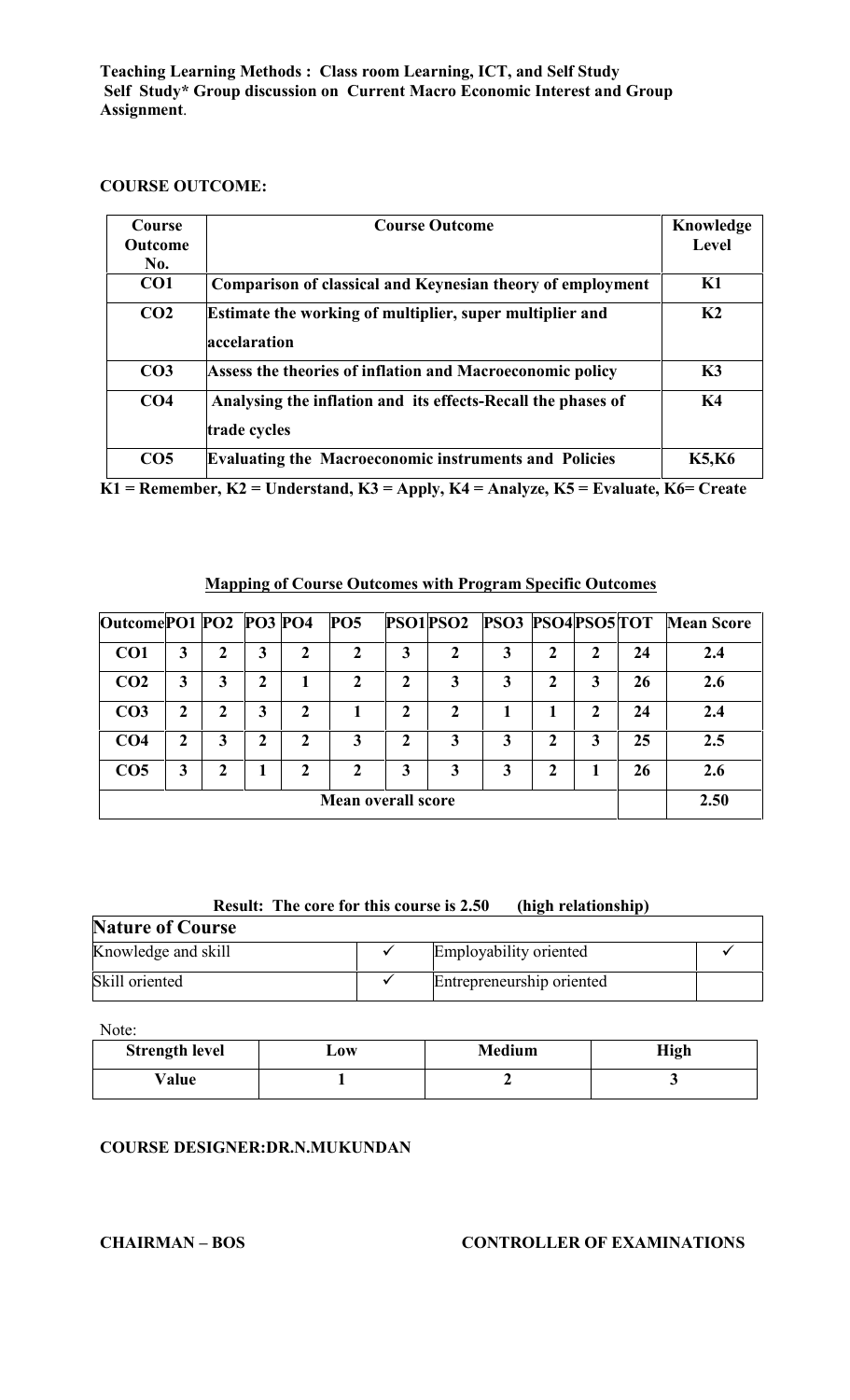#### **CREDIT: 5 COURSE CODE:U21EC6C12**

### **GOVERNMENT ARTS COLLEGE (AUTONOMOUS) KARUR-05**

**B.A., ECONOMICS – VI SEMESTER – CORE COURSE - XII**

(For the candidates admitted from the year 2021-22 onwards)

#### **FISCAL ECONOMICS**

#### **COURSE OBJECTIVES:**

To understand the nature of Indian fiscal system.

To enable the students to understand the theoretical aspects of fiscal instruments supported by empirical evidences.

To equip the students with the ability to make a critical analysis of fiscal operations.

### **UNIT- I Nature and Scope** Definition and scope of Public Finance – Public finance and private finance -Functions of State – Principal of Maximum Social Advantage, Limitations and usefulness**. UNIT -II Public Expenditure and Public Revenue** Meaning and classifications of public expenditure- canons of public expenditure- causes for the growth of public expenditure- effects of public expenditure - Sources of Revenue – Tax and non-tax revenue- taxation: Canons of taxation- Direct and indirect tax- proportional and progressive taxation – effects of taxation**. UNIT- III Public Debt and Budget** Definition- causes and classification of public debt- redemption of debt effects of public dept- public debt in India- control of public debt - Meaning and objectives of budget - principles of budgeting – Requirements of a good budget, – Deficit financing- Role of deficit financing in economic development*.* **UNIT- IV Fiscal Policy** Meaning and objectives of Fiscal policy, Instruments of Fiscal Policy, Compensatory Fiscal policy, concept of sound finance and functional finance- *Role of Fiscal policy in a developing economy\*.* **UNIT- V Federal and Local Finance** Principles of Federal Finance- Centre and State financial relationsfunctions of Finance Commission, -Local finance: Functions of local governments, meaning and importance of local finance- Resources of local governments viz. Corporations, Municipalities, Village Panchayats, **TEXT BOOK: 1.Tyagi. B.P, Public Finance, Jai Prakash Nath, Meerat, 2012 REFERENCE BOOKS: 1.H.L.Bhatia, Public Finance, Vikas, New Delhi, 1999. 2.Musgrave and Musgrave, Public Finance in Theory and Practice, Mc Graw Hill, New Delhi, 1984. 3.Agarwal, R.P, Public Finance, Lakshmi Narain, Agra.**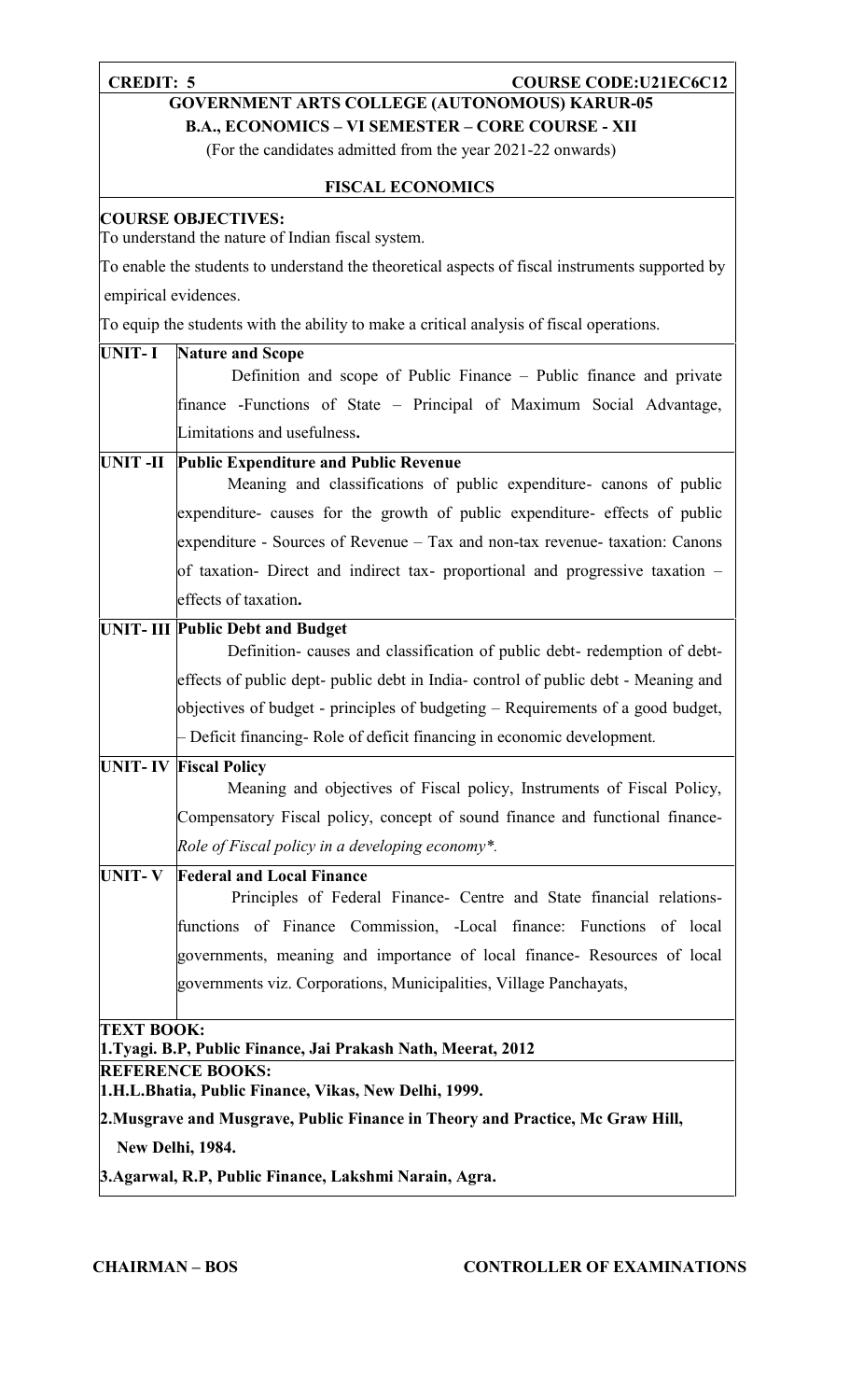#### **COURSE OUTCOMES:**

By the end of this course, Students will be able to

| Course          | <b>Course Outcome</b>                                     | Knowledge      |
|-----------------|-----------------------------------------------------------|----------------|
| <b>Outcome</b>  |                                                           | Level          |
| No.             |                                                           |                |
| CO1             | Knowing the basic concepts of fiscal economics            | K1             |
| CO <sub>2</sub> | Understanding the expenditure and revenue theories        | K <sub>2</sub> |
| CO <sub>3</sub> | Application of various types of budgeting                 | K3             |
| CO <sub>4</sub> | Analysing the role of fiscal policy on developing economy | K4             |
| CO <sub>5</sub> | Evaluating the various competitive monetary structures    | <b>K5,K6</b>   |

**K1 = Remember, K2 = Understand, K3 = Apply, K4 = Analyze, K5 = Evaluate, K6= Create**

#### **Mapping of Course Outcomes with Program Specific Outcomes**

| Outcome PSO1 PSO2 PSO3 PSO4 PSO5 PO1 PO2 PO3 PO4 PO5 Total |                |   |              |                          |   |              |   |   |   |   |              | <b>Mean</b>  |
|------------------------------------------------------------|----------------|---|--------------|--------------------------|---|--------------|---|---|---|---|--------------|--------------|
|                                                            |                |   |              |                          |   |              |   |   |   |   | <b>Score</b> | <b>Score</b> |
| CO <sub>1</sub>                                            | 3              |   | $\mathbf{2}$ | $\mathbf{2}$             | 3 | 2            |   | 3 |   | 2 | 20           | 2.0          |
| CO <sub>2</sub>                                            | 3              |   |              | 3                        | 2 | 3            |   | 2 | 2 |   | 19           | 1.9          |
| CO <sub>3</sub>                                            | 1              | 3 | 2            | 3                        | 2 | $\mathbf{2}$ | 2 |   |   | 3 | 20           | 2.0          |
| CO <sub>4</sub>                                            | $\mathfrak{D}$ |   | $\mathbf{2}$ | $\overline{2}$           |   | $\mathbf 2$  |   | 3 | 3 | 2 | 19           | 1.9          |
| CO <sub>5</sub>                                            | 3              |   | $\mathbf{2}$ | 3                        | 3 |              | 3 | 2 | າ | 3 | 23           | 2.3          |
|                                                            |                |   |              | <b>Overall meanscore</b> |   |              |   |   |   |   |              | 2.02         |

#### **Result: The core for this course is 2.02 (Medium relationship)**

| Result: The core for this course is 2.02 (Medium relationship) |  |                           |  |  |  |  |
|----------------------------------------------------------------|--|---------------------------|--|--|--|--|
| <b>Nature of Course</b>                                        |  |                           |  |  |  |  |
| Knowledge and skill                                            |  | Employability oriented    |  |  |  |  |
| Skill oriented                                                 |  | Entrepreneurship oriented |  |  |  |  |

Note:

| <b>Strength level</b> | $\mathbf{J}$ ow | <b>Medium</b> | High |
|-----------------------|-----------------|---------------|------|
| Value                 |                 |               |      |

#### **COURSE DESIGNER:DR.S.JAGADEESPANDI**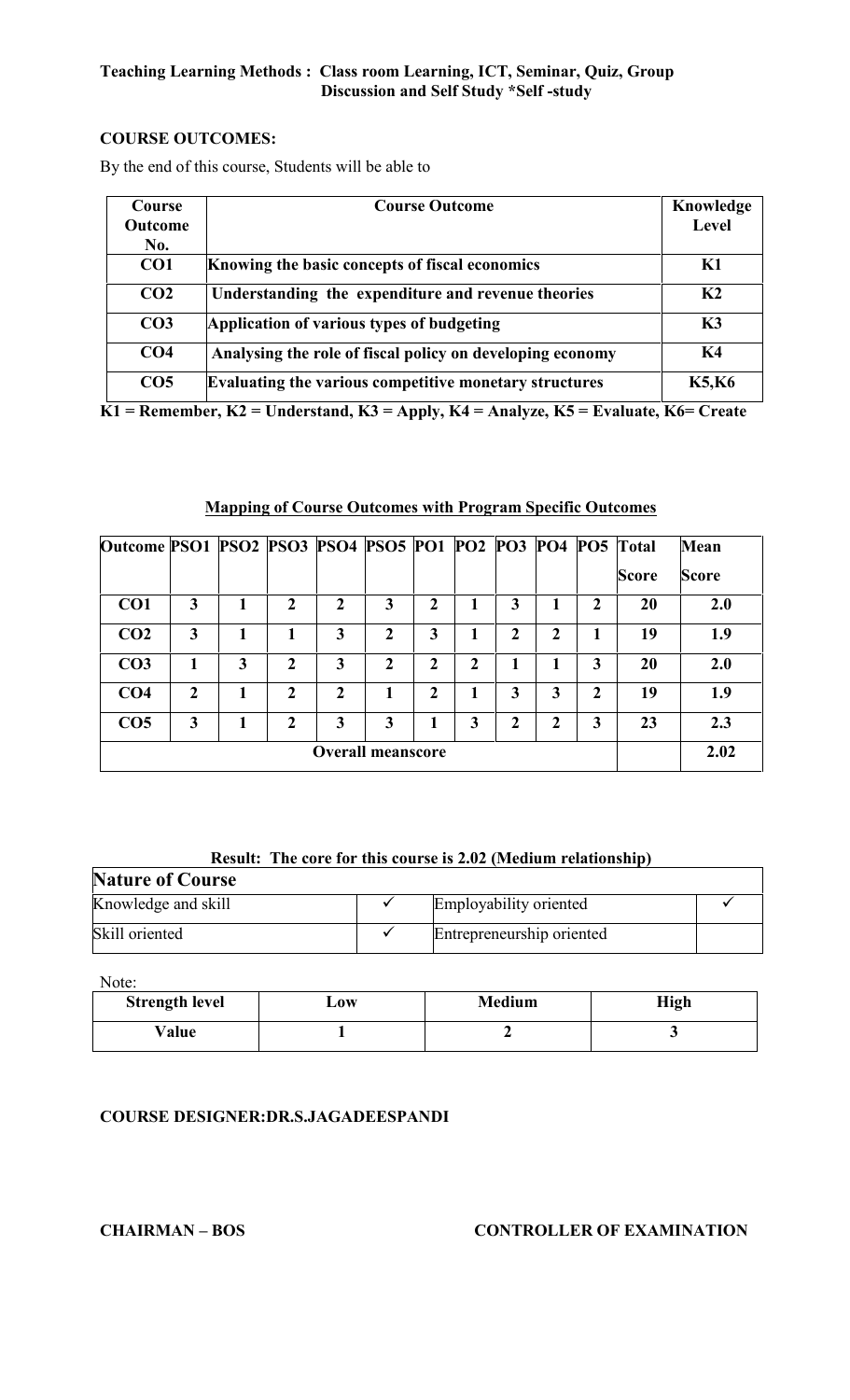### **CREDIT: 5 COURSE COURSE CODE:U21EC6C13**

**GOVERNMENT ARTS COLLEGE (AUTONOMOUS) KARUR-05**

**B.A., ECONOMICS – VI SEMESTER – CORE COURSE - XIII**

(For the candidates admitted from the year 2021-22 onwards)

#### **INTERNATIONAL ECONOMICS**

#### **COURSE OBJECTIVES:**

To familiarize the students with the postulate of trade theories and trade policies.

To develop the analytical skill of the students for identifying international economic problems and relations and the complexities in foreign trade.

| <b>UNIT-I</b>     | <b>Features of Theories</b>                                                                                  |  |  |  |  |  |
|-------------------|--------------------------------------------------------------------------------------------------------------|--|--|--|--|--|
|                   | Meaning and Distinction between Internal and International Trade- Classical                                  |  |  |  |  |  |
|                   | Theories of International Trade; David Ricardo's Comparative Cost Theory-                                    |  |  |  |  |  |
|                   | Heberier's Opportunity Cost Theory- Modern Theory; Hecksher- Ohlin Theorem.                                  |  |  |  |  |  |
|                   | <b>Free Trade versus Protection</b>                                                                          |  |  |  |  |  |
| <b>UNIT-II</b>    | Case for against Free Trade and Protection-Protective Tariffs-                                               |  |  |  |  |  |
|                   | Meaning-Types-Effects-Quotas-Meaning-Types-Effects-                                                          |  |  |  |  |  |
|                   | Dumping: Preconditions for Dumping-Effects- Dumping measures.                                                |  |  |  |  |  |
| <b>UNIT-III</b>   | <b>Balance of Payments</b><br>Concept-Importance-Structure-Distinction between Balance of Trade              |  |  |  |  |  |
|                   | and Balance of Payments- Disequilibrium in the balance of Payments-                                          |  |  |  |  |  |
|                   | Measures to correct Disequilibrium.                                                                          |  |  |  |  |  |
|                   | <b>Foreign Exchange</b>                                                                                      |  |  |  |  |  |
| <b>UNIT-IV</b>    | Meaning-Importance-Demand for Foreign Exchange-Supply of                                                     |  |  |  |  |  |
|                   | Foreign Exchange-Equilibrium rate of Foreign Exchange-Theories of                                            |  |  |  |  |  |
|                   | foreign exchange -Objectives and function of foreign exchange-fixed and                                      |  |  |  |  |  |
|                   | flexible exchange rate.                                                                                      |  |  |  |  |  |
| <b>UNIT-V</b>     | <b>International Monetary System</b><br>International Liquidity- International Monetary Fund(IMF)-           |  |  |  |  |  |
|                   | International Bank for Reconstruction and Development (IBRD)-                                                |  |  |  |  |  |
|                   | Asian Development Bank- South Asian Association for Regional                                                 |  |  |  |  |  |
|                   | Cooperation* (SAARC)- World Trade organization (WTO).                                                        |  |  |  |  |  |
| <b>TEXT BOOK:</b> |                                                                                                              |  |  |  |  |  |
|                   | 1. Sankaran (2007), "International Economics", Margham Publication, Chennai.<br><b>REFERENCE BOOKS:</b>      |  |  |  |  |  |
|                   | 1.Jingan, M.L., (2003)(, International Economics, Vani Educational Books (or) Konark                         |  |  |  |  |  |
|                   | Publishers Pvt. Ltd., Delhi.<br>2. Verma & Aggarwal (2011), "Foreign Trade Management", King's Publications, |  |  |  |  |  |
| New Delhi.        |                                                                                                              |  |  |  |  |  |
|                   | 3. Jeevanandam C., (2011)," Finance of Foreign Trade and Foreign Exchange", Premier                          |  |  |  |  |  |
|                   | <b>Book of Company, New Delhi.</b>                                                                           |  |  |  |  |  |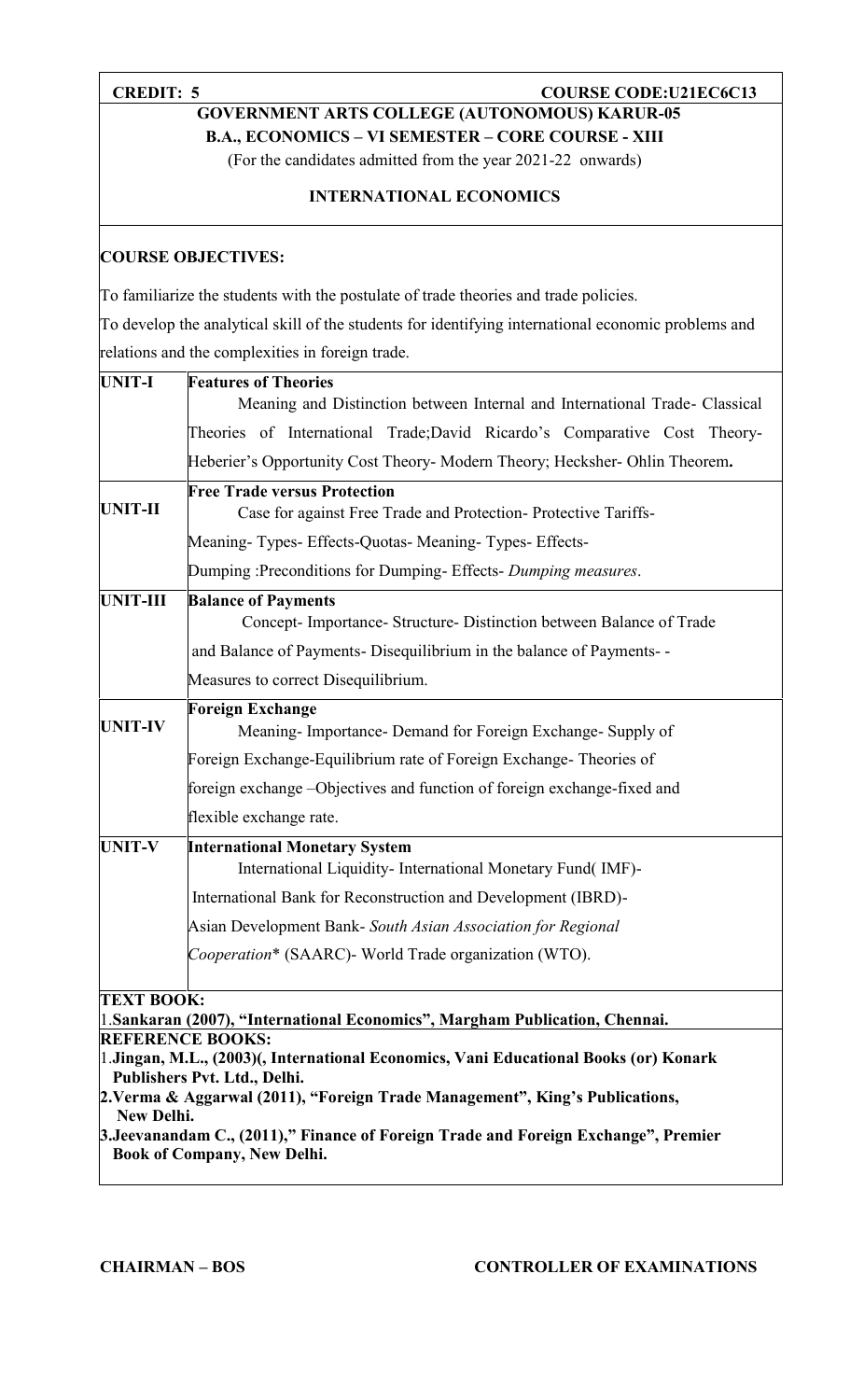#### **\*Self -study**

#### **COURSE OUTCOMES:**

By the end of this course, Students will be able to

| Course          | <b>Course Outcome</b>                                   | Knowledge      |
|-----------------|---------------------------------------------------------|----------------|
| <b>Outcome</b>  |                                                         | Level          |
| No.             |                                                         |                |
| CO <sub>1</sub> | Reviewing the basic concepts of international economics | K1             |
| CO <sub>2</sub> | Understanding trade and protection policies             | K <sub>2</sub> |
| CO <sub>3</sub> | Application of theories of foreign exchanges            | K3             |
| CO <sub>4</sub> | Analyzing the international monetary system             | K4             |
| CO <sub>5</sub> | Evaluating the various international payment structure  | <b>K5,K6</b>   |

**K1 = Remember, K2 = Understand, K3 = Apply, K4 = Analyze, K5 = Evaluate, K6= Create**

#### **Mapping of Course Outcomes with Program Specific Outcomes**

| Outcome PSO1 PSO2 PSO3 PSO4 PSO5 PO1 PO2 PO3 PO4 PO5 Total |              |   |                  |                |   |              |   |   |      |             |              | <b>Mean</b>  |
|------------------------------------------------------------|--------------|---|------------------|----------------|---|--------------|---|---|------|-------------|--------------|--------------|
|                                                            |              |   |                  |                |   |              |   |   |      |             | <b>Score</b> | <b>Score</b> |
| CO <sub>1</sub>                                            | 3            |   | 2                | $\mathbf{2}$   | 3 | 2            |   | 3 |      | 2           | 20           | 2.0          |
| CO <sub>2</sub>                                            | 3            |   |                  | 3              | 2 | 3            |   | 2 | ∍    |             | 19           | 1.9          |
| CO <sub>3</sub>                                            |              | 3 | $\mathbf{2}$     | 3              | 2 | 2            | 2 |   |      | 3           | 20           | 2.0          |
| CO <sub>4</sub>                                            | $\mathbf{2}$ |   | $\mathbf{2}$     | $\overline{2}$ |   | $\mathbf{2}$ |   | 3 | າ    | $\mathbf 2$ | 19           | 1.8          |
| CO <sub>5</sub>                                            | $\mathbf{2}$ |   | $\boldsymbol{2}$ | $\overline{2}$ |   |              | 3 | 2 | າ    | 3           | 20           | 1.9          |
| <b>Overall meanscore</b>                                   |              |   |                  |                |   |              |   |   | 1.92 |             |              |              |

#### **Result: The core for this course is 1.92 (Medium relationship)**

| <b>Nature of Course</b> |  |                           |  |  |  |
|-------------------------|--|---------------------------|--|--|--|
| Knowledge and skill     |  | Employability oriented    |  |  |  |
| Skill oriented          |  | Entrepreneurship oriented |  |  |  |

Note:

| <b>Strength level</b> | 10W | <b>Medium</b> | <b>High</b> |
|-----------------------|-----|---------------|-------------|
| Value                 |     |               |             |

#### **COURSE DESIGNER:DR.A.MANIVEL**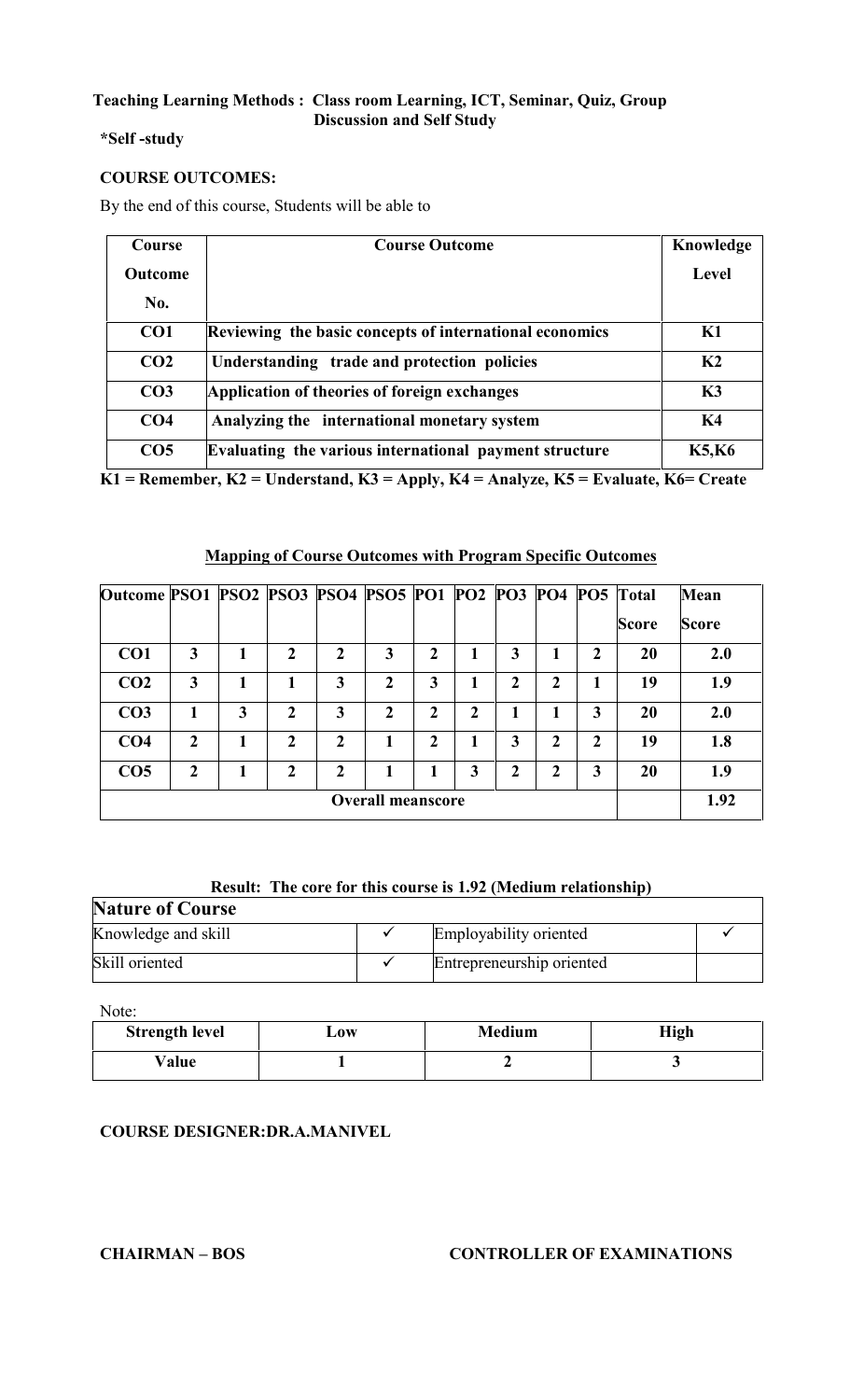### **CREDIT: 5 COURSE CODE:U21EC6E2**

### **GOVERNMENT ARTS COLLEGE (AUTONOMOUS) KARUR-05**

**B.A., ECONOMICS – VI SEMESTER – ELECTIVE COURSE – II**

(For the Candidates admitted from the year 20 21-22 onwards)

#### **MANAGERIAL ECONOMICS**

### **COURSE OBJECTIVES:**

To develop the ability to apply the concepts, tools and techniques of *economics* in analysing and interpreting business decisions.

To explain the nature of the firm and the problems of its management

| UNIT-I                  | Scope and fundamental concepts and note of managerial economics:<br>Definition – scope- concepts – significance of the subject – Difference |
|-------------------------|---------------------------------------------------------------------------------------------------------------------------------------------|
|                         | between economics and managerial economics – profit maximization – sales                                                                    |
|                         | maximization – other objectives –role of managerial economists.                                                                             |
| UNIT-II                 | <b>Demand Determinations and forecasting:</b><br>Demand – meaning, distinctive types – factors determining demand, law                      |
|                         | of demand $-$ elasticity of demand $-$ distinctive types of elasticity $-$ meaning,                                                         |
|                         | objectives and purpose of forecasting – methods of forecasting.                                                                             |
| <b>UNIT-III</b>         | <b>Production and supply factors:</b><br>Meaning of production – production function – laws of production –                                 |
|                         | meaning of supply – law of supply – determining of supply – <i>elasticity of supply</i>                                                     |
| <b>UNIT-IV</b>          | Cost concepts and cost control:<br>Various cost concepts – techniques of cost control of cost reduction –                                   |
|                         | optimum firm.                                                                                                                               |
| <b>UNIT-V</b>           | Break even analysis and managerial decision making theories :<br>Break even analysis – determination of break even point – assumption –     |
|                         | usefulness and limitations – decision making procedures – classification of                                                                 |
|                         | managerial decision problems – decision taking under certainty and under<br>uncertainty*.                                                   |
| <b>TEXT BOOK:</b>       |                                                                                                                                             |
|                         | 1.S.Sankaran – Managerial Economics, Margham Publications, Chennai.                                                                         |
| <b>REFERENCE BOOKS:</b> |                                                                                                                                             |
|                         |                                                                                                                                             |
|                         | 1.P.L.Mehta: Managerial Economics - Analysis, problems and causes.Sultan Chand &                                                            |

**Sons, 1992**

**2.R.L. Varshney and K.L.Maheswari: Managerial Economics. Sultan Chand & Sons, 1987.**

**3.Mote, Paul and Gupta: Managerial Economics Concepts and cases. 1979.**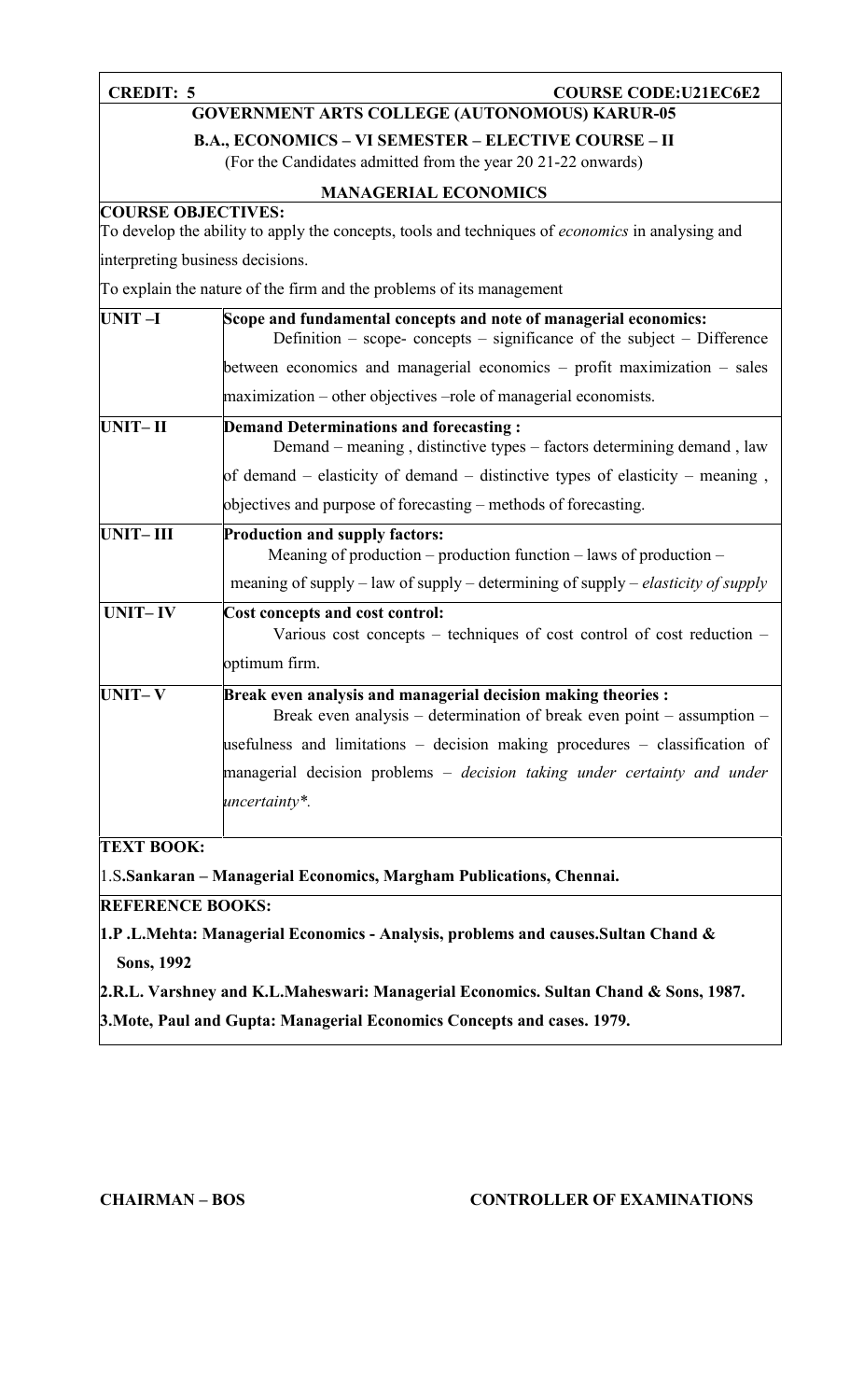#### **\*Self -study**

#### **COURSE OUTCOMES:**

By the end of this course, Students will be able to

| <b>Course</b>   | <b>Course Outcome</b>                                   | Knowledge      |
|-----------------|---------------------------------------------------------|----------------|
| Outcome         |                                                         | Level          |
| No.             |                                                         |                |
| CO <sub>1</sub> | Remember the basic concepts of managerial economics     | K1             |
| CO <sub>2</sub> | Understanding the production and cost theories          | K <sub>2</sub> |
| CO <sub>3</sub> | Applying the traditional and modern concept of cost     | K3             |
| CO <sub>4</sub> | Analysing the pricing policies of business firms        | K4             |
| CO <sub>5</sub> | <b>Evaluating the profit policies of Business firms</b> | <b>K5,K6</b>   |

**K1 = Remember, K2 = Understand, K3 = Apply, K4 = Analyze, K5 = Evaluate, K6= Create**

#### **Mapping of Course Outcomes with Program Specific Outcomes**

| Outcome PSO1 PSO2 PSO3 PSO4 PSO5 PO1 PO2 PO3 PO4 PO5 Total |                |   |               |                           |                |                |                |   |   |              |              | <b>Mean</b>  |
|------------------------------------------------------------|----------------|---|---------------|---------------------------|----------------|----------------|----------------|---|---|--------------|--------------|--------------|
|                                                            |                |   |               |                           |                |                |                |   |   |              | <b>Score</b> | <b>Score</b> |
| CO <sub>1</sub>                                            | 3              |   | $\mathbf{2}$  | $\mathbf{2}$              | 2              | $\overline{2}$ | 1              | 2 |   | $\mathbf 2$  | 18           | 1.8          |
| CO <sub>2</sub>                                            | 3              | 2 |               | 3                         | 2              | 3              |                | 2 | 2 |              | 20           | 2.0          |
| CO <sub>3</sub>                                            | 1              | 3 | $\mathbf{2}$  | 3                         | $\mathfrak{D}$ | $\overline{2}$ | $\overline{2}$ |   |   | 3            | 20           | 2.0          |
| CO <sub>4</sub>                                            | $\mathfrak{D}$ | 3 | $\mathcal{L}$ | 2                         |                | $\mathbf{2}$   | 2              | 3 | 3 | $\mathbf{2}$ | 22           | 2.2          |
| CO <sub>5</sub>                                            | $\mathbf{2}$   |   | $\mathcal{L}$ | 3                         | 2              | 1              | 1              | 2 | າ | 2            | 20           | 1.8          |
|                                                            |                |   |               | <b>Overall mean score</b> |                |                |                |   |   |              |              | 1.96         |

#### **Result: The core for this course is 1.9 (Medium relationship)**

| <b>Nature of Course</b> |  |                           |  |  |  |  |
|-------------------------|--|---------------------------|--|--|--|--|
| Knowledge and skill     |  | Employability oriented    |  |  |  |  |
| Skill oriented          |  | Entrepreneurship oriented |  |  |  |  |

Note:

| <b>Strength level</b> | $\mathbf{\omega}$ ow | <b>Medium</b> | High |
|-----------------------|----------------------|---------------|------|
| Value                 |                      |               |      |

#### **COURSE DESIGNER:DR.K.SENTHIL KUMAR**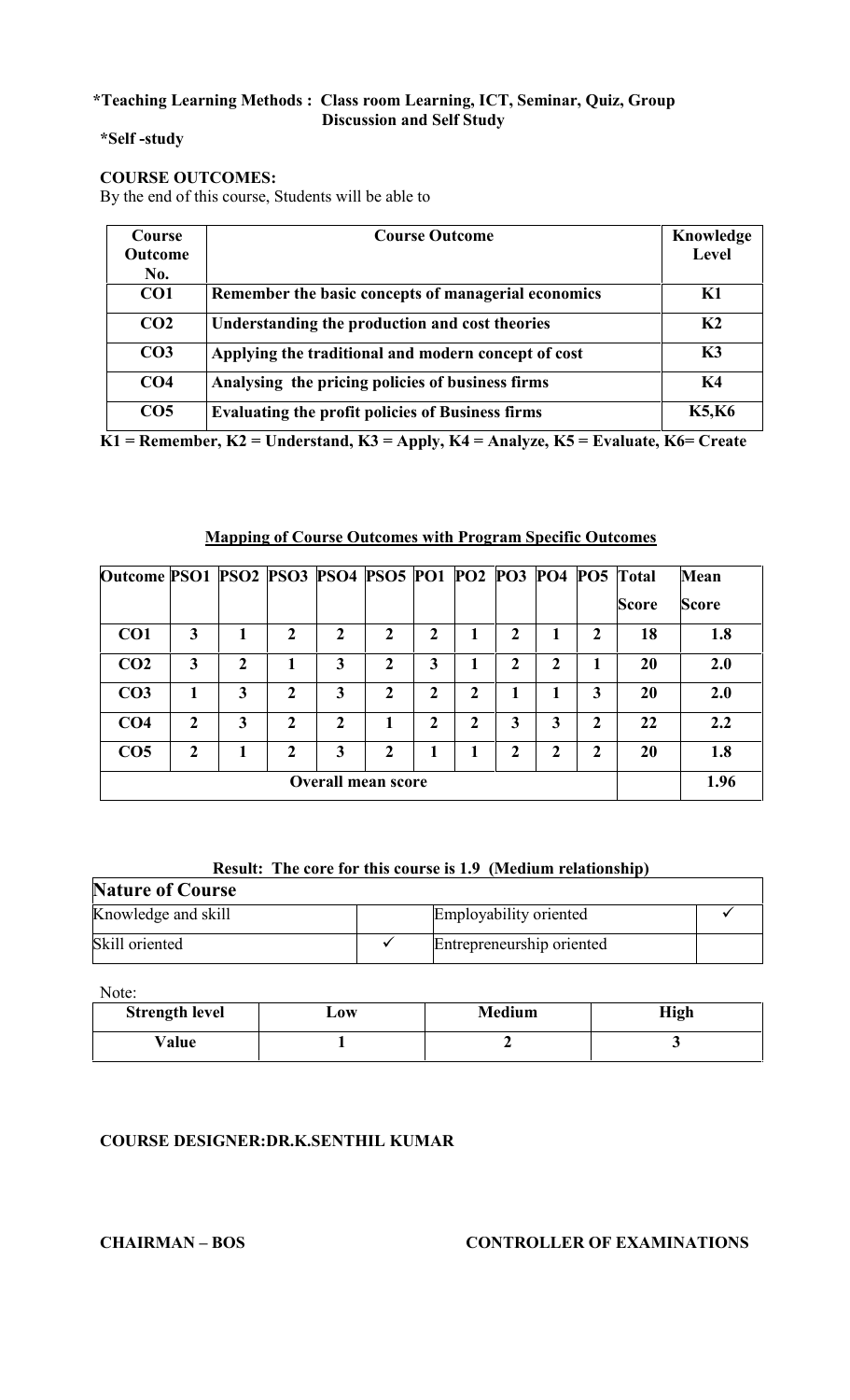# **CREDIT: 5 COURSE CODE:U21EC6E3**

### **GOVERNMENT ARTS COLLEGE (AUTONOMOUS) KARUR-05**

**B.A., ECONOMICS – VI SEMESTER – ELECTIVE COURSE - III**

(For the candidates admitted from the year 2021-22 onwards)

#### **MARKETING MANAGEMENT**

#### **COURSE OBJECTIVES:**

To equip the students with an ability to understand the basic concepts and practices of marketing.

To provide the knowledge of Product Launching in market.

To endow students with the knowledge of Advertising & Sales.

| <b>UNIT-I</b>           | <b>Marketing Management</b>                                                                                    |  |  |  |  |
|-------------------------|----------------------------------------------------------------------------------------------------------------|--|--|--|--|
|                         | Meaning- evolution of marketing- management role of marketing in                                               |  |  |  |  |
|                         | economic development- - objectives of marketing and marketing management-                                      |  |  |  |  |
|                         | micro and macro level marketing-marketing risks-causes and remedial measures                                   |  |  |  |  |
|                         | of dealing risks.                                                                                              |  |  |  |  |
| <b>UNIT-II</b>          | <b>Product policy and planning</b><br>Meaning and definition of product-product line-Product mix-importance of |  |  |  |  |
|                         | product life cycle- product planning and development strategy –stages in                                       |  |  |  |  |
|                         | development of new product                                                                                     |  |  |  |  |
| <b>UNIT-III</b>         | <b>Pricing Policies</b>                                                                                        |  |  |  |  |
|                         | Objectives of pricing- Price determination procedures- pricing policies                                        |  |  |  |  |
|                         | and strategies-factors affecting in price determination-method of price setting.                               |  |  |  |  |
| <b>UNIT-IV</b>          | <b>Sales promotion Advertising</b>                                                                             |  |  |  |  |
|                         | Nature of sales promotion -types of sales promotion                                                            |  |  |  |  |
|                         | programmes- salesmanship techniques – Advertising: objectives- types-                                          |  |  |  |  |
|                         | functions- advertising for rural market.                                                                       |  |  |  |  |
| <b>UNIT-V</b>           | <b>Marketing research and MIS</b>                                                                              |  |  |  |  |
|                         | Nature and techniques of marketing research- trends in marketing                                               |  |  |  |  |
|                         | research- process of marketing research-importance of marketing information                                    |  |  |  |  |
|                         | system- sources of marketing information system*.                                                              |  |  |  |  |
| <b>TEXT BOOK:</b>       |                                                                                                                |  |  |  |  |
|                         | 1.S.P Bansal (2010) "Marketing management" Kalyani Publishers, New delhi                                       |  |  |  |  |
| <b>REFERENCE BOOKS:</b> | 1 Sanjay Rasotja (2001) " Marketing Management" ARD Puhlishers Meerut                                          |  |  |  |  |

**1.Sanjay Basotia** (**2001) " Marketing Management" ABD Publishers, Meerut**

**2.PhilipKotler (2017) "Marketing 4.0: Moving from Traditional to Digital" Wiley Publications"**

**3.Marketing Management. 12th ed. by Kotler, Philip, and Kevin Lane**

**Call Number: Secure Bks. Colln. HF5415.13 .K64 2006**